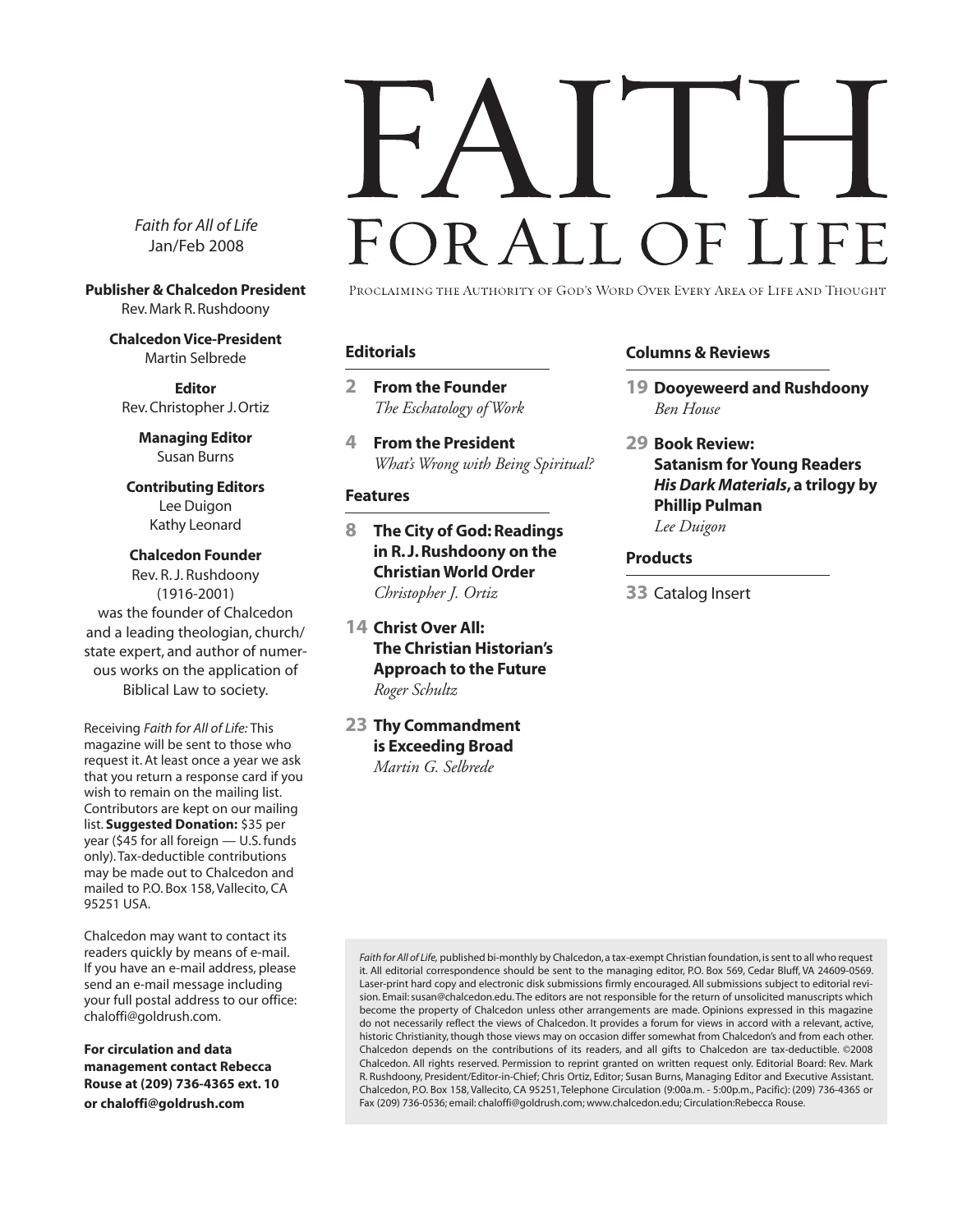## **The Eschatology of Work**

R. J. Rushdoony



 $A<sup>s</sup>$  has been noted,<br>there is a difference between a hierarchy and an elite. The one is work oriented, the other privilege and leisure

oriented. For a people to accept the fact of hierarchy means to accept a given variation of responsibilities in society. Paul speaks of this in 1 Corinthians 12:3–31; he speaks of the body as one with many members or parts, all sharing a common life and purpose in Christ. The unregenerate lack such a oneness except in sin. The redeemed are still given to the divisiveness of sin because of their imperfect sanctification, but they also have the Holy Spirit and His call to unity. Their being thus moves to this unity in Christ, and a recognition of the hierarchy of callings and functions in Him.

When we recognize the one body, and a hierarchy of functions therein, we accept our calling and responsibility within it, and we respect the status of others, both "above" and "below" us. Such a hierarchical society does not preclude change nor rise and fall in status, because responsibilities govern place, not elitist principles of position. The idea of a hierarchy presupposes, among other things, two facts. First, position depends upon God's authority and order, not man's. There is a given, sacred order in all creation. Man's order must seek to follow and be governed by God's order as set forth in His law-word. Humanistic concepts of order are thus negated. Second, the Biblical doctrine of mankind has certain necessary implications. Man was created a covenantal

creature, so that, whether in sin or in grace, he is governed by that fact, judged or blessed by it, and surrounded by God's covenant and law as the condition of his life. The air man breathes is covenantal air. The requirement of the covenant is that humanity become one body in Christ. The functioning body, Paul reminds us, moves as it is directed by the Head, Jesus Christ. Its unity benefits all equally. The joy and victory of the Head is at the same time the joy and victory of all its members.

Life in the hierarchy of the body militates against envy, and, in perfection, precludes it. It should not surprise us that Helmut Schoeck, in his study of *Envy* (1966), found Christianity alone successful in combating the socially destructive force of envy. Envy grasps at privilege, because it equates life with it. It seeks privilege for itself while resenting privilege in others.

There is another aspect of importance here. To accept our place and responsibility in life and society means to be free of envy and the guilt created by envy. The envious are easily conned into guilt; they are made to feel guilty about the starving people of India, the lot of the American Indians, and much, much more. It should be noted, however, that guilt is a paralyzing force. Those conned into guilt are not moved to action. Missions to Hindus and to American Indians are almost exclusively by Christians, not by guilt-mongers and guilt bearers. Elitism and envy are productive of guilt and inaction. They are also destructive of work, because their essence is inaction, and they are nonproductive social forces.

Godly work is purposive and thus is governed by an eschatology. Basic to an eschatology is a faith. George Orwell, in an essay of March 3, 1944, spoke of the decline of belief in life after death, a disbelief he shared. Western culture has been built on a faith in God and life after death, heaven and hell. Orwell felt that civilization could not be salvaged unless man could "evolve a system of good and evil which is independent of heaven and hell." The psychological difference which disbelief makes for man Orwell felt is too great to be overlooked.1 To hold that the individual at death perishes forever means that the only "immortality" is the limited one which collective groups have, most notably the state. As a result, the scientific state, as the agency which some believe will conquer death and human ills, becomes the *de facto* god and the sole vehicle of ongoing life. The state's triumph over sin and death becomes man's sole hope of escaping the crushing forces of sin and death. Hence, more power to the state. In the eschatology of unbelief, man has a choice between personal oblivion and the possible conquest of sin and death by the scientific socialist state. In such a perspective, no prospect pleases, because every prospect is vile!

We began our study of work with a verse which we can now return to from another perspective, Psalm 126:6:

**He that goeth forth and weepeth, bearing precious seed, shall doubtless come again with rejoicing, bringing his sheaves with him.**

The premise of the verse is a famine situation; the sower takes the "precious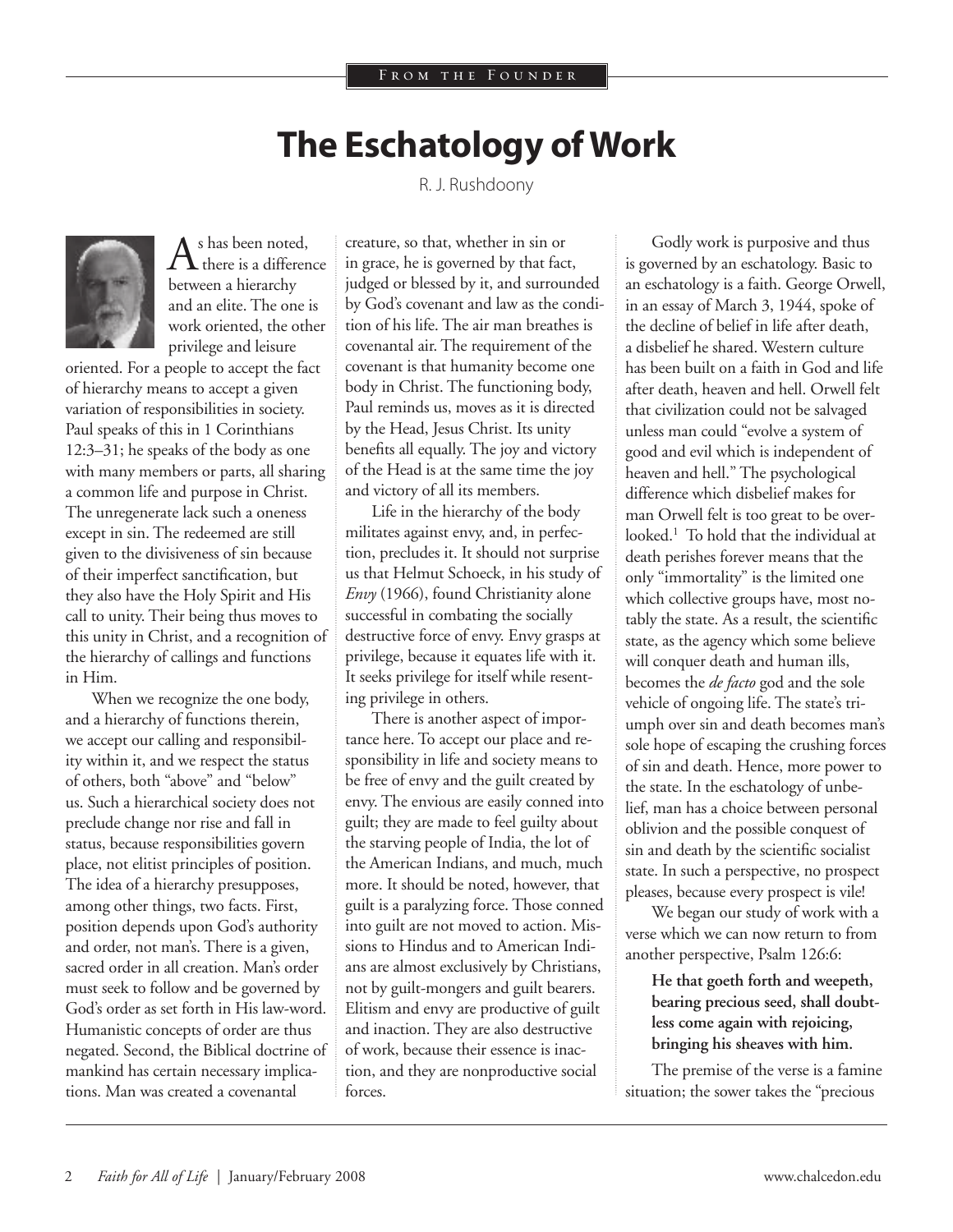seed," much of the family's survival food, to sow his fields, trusting that neither storm nor drought will destroy his crops. In time, his act of faith is blessed, and he reaps a rich harvest. The implication is that godly faith works with a faith in God's future. A fallen world, sickened by the curse, creates crises such as famine. In such a situation, the godly will work under God with a faith in God's future, and they shall return, bringing their sheaves with them.

Because the world is God's creation, it accomplishes God's purpose. This is true also of the curse. The curse saves God's eschatological movements in history by destroying man's efforts to play god and by forcing men to a dependence on Him.

At the Tower of Babel, an elitist conception of society was brought to confusion by God. Babel was not ruled by a productive goal under God but by a conception of elitist order. Some of the documents of Freemasonry claim a descent for that fraternity from the builders of Babel. The goal of Babel was the unification of mankind outside of God; its created order had as its goal power and status, not godly work. Its imitators in Freemasonry come together with no production goal but a dream of rule, set forth by Albert Pike in *Morals and Dogma*. Pike declares, "Masonry is the apotheosis of WORK."2 However, what is meant by work is *Masonry*, and its goals. Hence, "When the Brethren meet together, they are at *labor*."3 The works moreover are to be aimed at social change in line with Masonic goals; they will in time "cleanse" the "Augean Stables of the World" and "the accumulated uncleanness and misery of centuries."4

Too often, the church has a like goal. True work is seen as institutional, i.e., in terms of the institution of the church rather than as unto the Lord.

The scope of the eschatology of work is thus reduced to an institutional level.

When work is God-centered, it moves in terms of the premise of Psalm 126:6, namely, that the God-given order of creation, as well as the providence of God, works to further all efforts in His name and for His glory. These efforts and work are more than ecclesiastical. At least two to four times a month, I hear from very able and superior people who, with a deepening faith, feel impelled to enter some form of "full-time Christian service." Every honest calling is, however, an area of full-time Christian service. To limit God's service to a particular sphere is to have a non-Biblical conception of the sacred and secular, and to limit godly work to a single sphere. This false division has been a significant part of our present cultural crisis. The world has been secularized by making all non-ecclesiastical work outside of or peripheral to the realm of the sacred. Because God made the world, He made all things good (Gen. 1:31) and all things holy, set apart for Him. Things are profane when men and their motives are profane. The clergy can be and often have been profane, and the same is true of every profession, calling, or variety of work. Work becomes holy when it is governed by God's law-word and eschatology.

In our time, because of the prevalence of profane thinking, false notions proliferate. One has reference to hierarchy and work. The fact of a hierarchy of functions does not mean a hierarchy of importance in the purposes of God. In 1 Corinthians 12:3–31, when Paul speaks of the body, he stresses the unity of the body. Every member is a necessary part of the living organism. The liver may be never seen, but its function is life-sustaining, and, without it, the body perishes.

Elitism wants a world of people

made in its own image, and it cannot tolerate what is the essence of the body, unity in diversity. Paul asks, "If the whole body were an eye" (1 Cor. 12:17), how could there be any functioning, or how could there be a body? The illness of one member or part of the body is the illness of all, of the total body (1 Cor. 12:26).

Some would limit Paul's metaphor of the body to the church. Rather, because the word used is *ecclesia*, the meaning of which is congregation, assembly, or realm, the reference is to the Kingdom of God. It was then mainly limited to some small congregations, but it was God's realm which Paul has in mind.

The word *ecclesia* comes from the Greek origin of *ek-kaleo*, to summon an army to assemble, from *kaleo*, to call. It was in origin a religious-political assembly. The LXX uses *ecclesia* to translate *qabal*, the Hebrew word which in its earliest use meant to summon to war all the men capable of bearing arms (Gen. 14:14; Num. 10:2; etc.). In Ephesians and Colossians, *ecclesia* has a cosmic scope. Paul at times speaks of the *ecclesia* as a building in process, a metaphor he merges with the idea of a body. The *ecclesia* can be a small group meeting in a home, and it is also a cosmic power. It is also a family, and the members are brothers and sisters and a Kingdom under Christ the Lord.

All the members have a function, a local function within the house congregation, and a function in the world, wherein they manifest the works of Christ in and through them. The body does not exist for the institution's sake, but for Christ and His worldwide Kingdom. If the church has a false eschatology, its work will have a false focus. If a church is not governed by the dominion mandate and a call to victory, it will be governed by defeatism.

*Continued on page 18*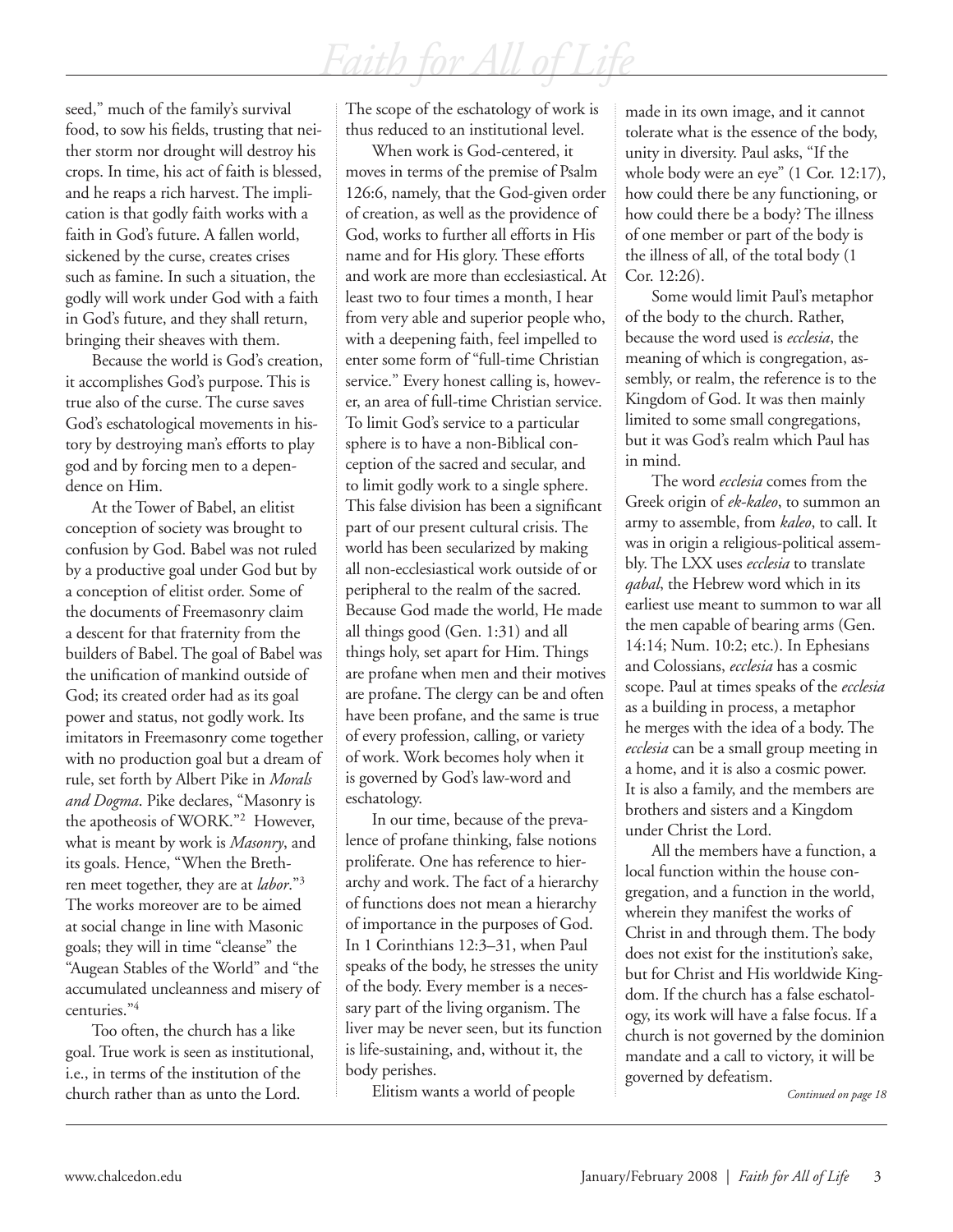## **What's Wrong with Being Spiritual?**

Mark R. Rushdoony



 $A<sub>a</sub>$  generation ago had Christians joyfully declaring:

This world is not my home, I'm just passing through.

My treasures are laid up somewhere beyond the blue.

The angels beckon me from Heaven's open door

And I can't feel at home in this world anymore.<sup>1</sup>

Not too surprisingly, this hymn became popular when the Western church was in full-scale retreat from all social responsibility. "Don't polish brass on a sinking ship!" was an injunction declared from many pulpits. Another familiar phrase was, "Isn't it great how bad things are? It means Jesus is coming back soon!"

Common to such thinking was the belief that this world was itself so corrupted by sin that the believer should disassociate himself from it to maintain his purity. Whether he contemplated the higher realm of glory or the miraculous millennial rule of Christ, such thinking meant a disregard for the cares and concerns of "this world" for what was seen as "spiritual things." In many Christian circles such thinking is still common. To speak against "spirituality" is taken as "worldly."

From where did the modern church get its ideas of spirituality? This fundamental concept speaks to how the believer grows in grace. If we have a false idea of spirituality, we will be led to a

false understanding of our Christian duty.

#### **Dualism**

This is not a new issue. The nature of spirituality has been a controversial issue in the church since its very beginning. Much of the controversy stems from the importation of prevailing philosophical and religious ideas into the early church. One of those ideas imported into the early church was dualism.

Dualism was common to much of the ancient world. It was a basic philosophic, religious, and scientific idea. (Unlike moderns, the ancients readily admitted that all thought was interrelated.) Dualism was a basic supposition about the nature of reality. Dualism saw all of reality as comprised of two conflicting, irreconcilable dimensions. Idea, form, or spirit was the higher state and pursuit. Matter was assumed to be the inferior, lesser state and human pursuit. (Many ancients held to a tripartite division of body, mind, and soul, but this idea has all the same bad consequences as dualism, so we will focus on dualism.)

Dualism saw man's problem as this metaphysical conflict, i.e., part of the fundamental nature of reality and existence. This "problem" of matter versus spirit was inherent in the world, hence reflected in man. Man's problem, according to dualism, was that he was flesh and blood in a physical world. His need (salvation) was then escape from the physical world into the spirit world.

According to Christianity, man's problem is not metaphysical but moral, i.e., that man is a sinner. The problem

that quickly arose in the early church was that men, just as they do now, brought their philosophic ideas and definitions into the church. Then, too, the language of Christianity was easily adapted to Greco-Roman categories of thought. The Bible speaks of flesh (even denying the flesh), spirit, and soul. When these were interpreted in terms of dualistic definitions, bizarre results were immediately apparent.

Why is it that the early church saw the advocacy of extreme self-punishment, self-mutilation such as castration, and the repudiation of pleasure? Why did some repudiate even the institution of marriage as carnal? Why did asceticism so quickly enter the church as the highest form of spirituality?

Dualism's metaphysical worldview was co-opting Christianity's moral worldview. If matter is bad, it must be repudiated, and, since human flesh is matter, the spiritual man must repudiate his flesh and all the enjoyment of the material world.

It is important to note that the use of the term *dualistic* in referring to Christianity's belief in good and evil is not an accurate one. Christianity's good and evil are moral distinctions, not a metaphysical division of reality. On the other hand, the Manichaean religion was dualistic because it saw good and evil as originating from two opposing gods by those natures, which made it a metaphysical division.

Another obvious manifestation of dualism in the church was its positive view of spirituality. If the negative view of spirituality was asceticism, its positive view of spirituality was that of contem-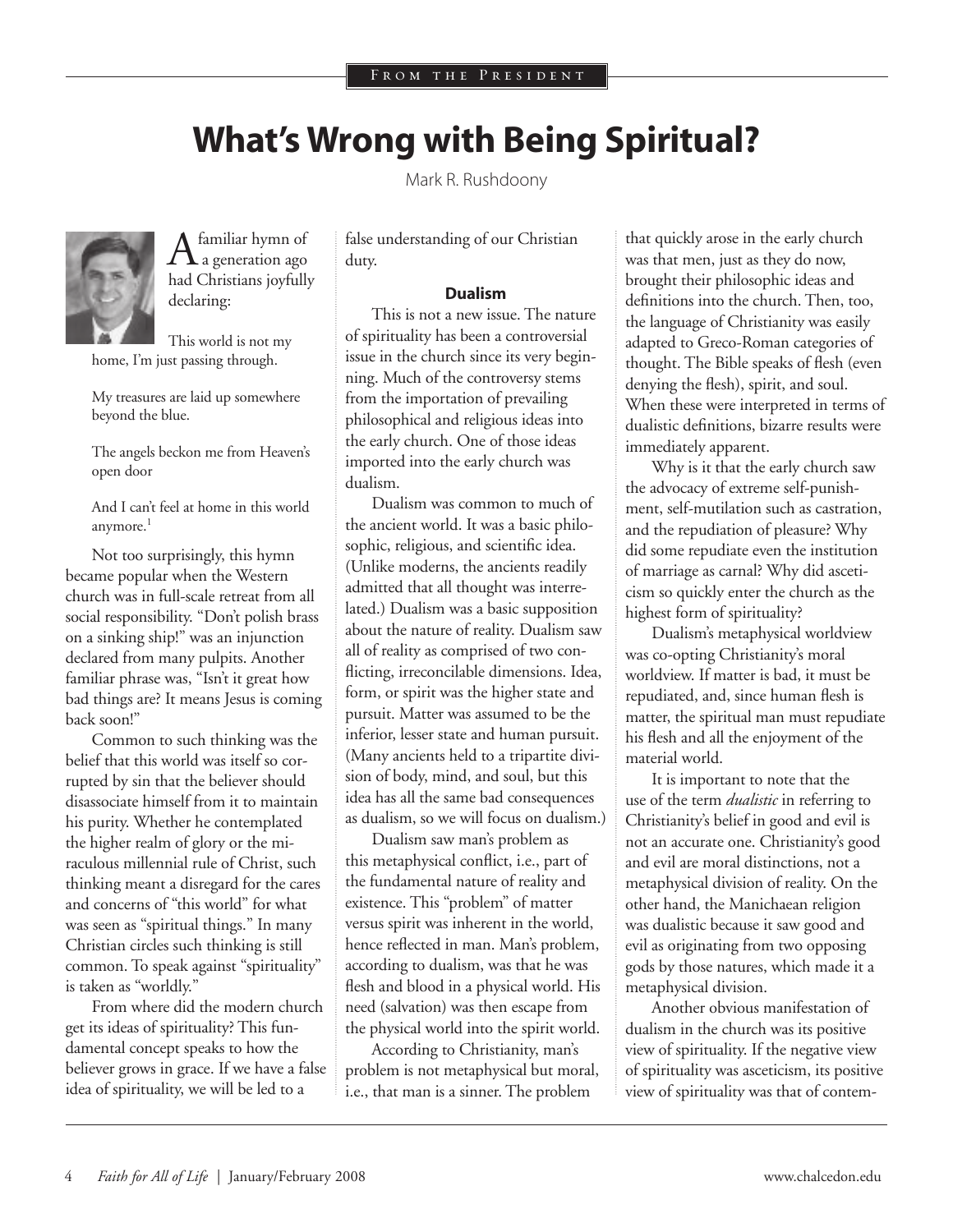plation of heaven. This explains the early rise of monasticism with its emphasis on ascetic self-denial and retreat in order to contemplate God. Dualism was a problem in the early church from the beginning. It was the prevailing philosophic lens through which early Christians viewed and misinterpreted the message of Christianity.

#### **Gnosticism**

The first major heresy to infiltrate the church after the apostolic era was the Gnostic movement of the second century. Gnosticism gets its name from the word gnosis, knowledge. Gnosticism was a belief that true religion and knowledge is based on a secret, intuitive knowledge as the real salvation.

Gnosticism was highly speculative. It spoke of the origin of the universe, the origin of God, of spiritual beings, and of evil, which they viewed in a thoroughly dualistic perspective. Gnosticism came from the conscious blending of Eastern and Western ideas. One of those ideas was Greek dualism. (Dualism was common to much of the ancient religions, but the Greco-Roman understanding has most influenced the church and the West.)

Various Gnostic groups held to different ideas, but there were three basic to Gnosticism. First, it was held that the Supreme Being is unknowable and unnamable. He can only be known by the beings that emanate from him. Second, there was the realm of matter, a place of darkness, chaos, and emptiness. Third, in between the unknowable Supreme Being and the corrupt material world there were various spirit beings that emanated from the Supreme Being or from other emanations.

The further the generation of these spirit beings from the Supreme Being, the more imperfect they were assumed to be. In other words, the closer these spirits came to the "lower" realm of

matter, the more evil they became. The Jehovah of the Old Testament was viewed, because of His role as creator of matter, as in some way associated with evil.

Gnosticism became a significant heresy in the church of the second century. Its false, dualistic spirituality created a theological justification for blaming the God of the Old Testament for evil because He had created matter. One group of Gnostics was the Ophites (*ophis* means serpent). The Ophites regarded the Jehovah of the Old Testament as the source of man's spiritual life. However, they saw the prohibition against eating of the tree of the knowledge of good and evil in Eden as intended to keep man from true gnosis (knowledge) and confined to a material realm. In other words, they believed Satan was telling the truth and that challenging the Creator-God as per his suggestion was the source of true gnosis. The serpent was seen as the liberator of mankind! The worst characters of the Old Testament were held in high esteem as those who understood the true struggle. Jesus was said to be the agent of Jehovah, so some Ophites required members to curse Jesus Christ.

These Ophites saw the betrayal by Judas as done with the best of motives. One group, called Cainites, developed a spurious gospel called "The Gospel of Judas." Referred to by Irenaeus in the second century, it was long lost until a later Coptic (Egyptian) copy was found and published in 2006. In December of 2006 *U.S. News and World Report* had a cover story that heaped sympathy on the ancient Gnostics, which it called "the other Christians" who had been harshly denounced by the orthodox.

The dualistic metaphysics of the Gnostics led to extremes. On the one hand it led to self-punishment (asceticism) as a mark of personal holiness. On the other hand, it also led to conscious immorality as contempt for the flesh and the moral laws, seen as inferior because they were meant to regulate a material world.

There are several references in the New Testament that are very likely references to the early emergence of Gnostic ideas. In Acts 8 Simon had, before his conversion, claimed to be "some great one," a possible reference to a claim that he was an emanation or spirit in the Gnostic sense. Paul notes the tendency to strange doctrines in the churches of Asia Minor, which became a major center of Gnosticism. First Timothy 6:20 refers to false gnosis, or "science falsely so called." Colossians 2:18, 23 refers to the worship of angels. Since the Jews never worshipped angels, this likely refers to the mythological Gnostic spirit emanations. The same passage also refers to men who were "intruding into things he hath not seen," a possible reference to the speculations of Gnosticism and to the neglecting of the body, a dualistic tendency. First Timothy 1:4 refers to "fables and endless genealogies," which would certainly describe the convoluted mythical history of the spirit world that Gnosticism created.

One very interesting reference is in Revelation 2:6, 15. Christ twice says he hates the Nicolaitanes. These Nicolaitanes, and the false teachers of Jude 11, are thought to have shared the common Gnostic traits of believing the Hebraic faith was the work of evil spirits and contempt for the law expressed by gross immoralities.

#### **Marcion and Dispensationalism**

One Gnostic leader who had a profound effect on Christianity was Marcion of Sinope. It is important to understand how profoundly even a heretic can impact the church, its history, and theology. Marcion accepted the Gnostic mythological history of eternity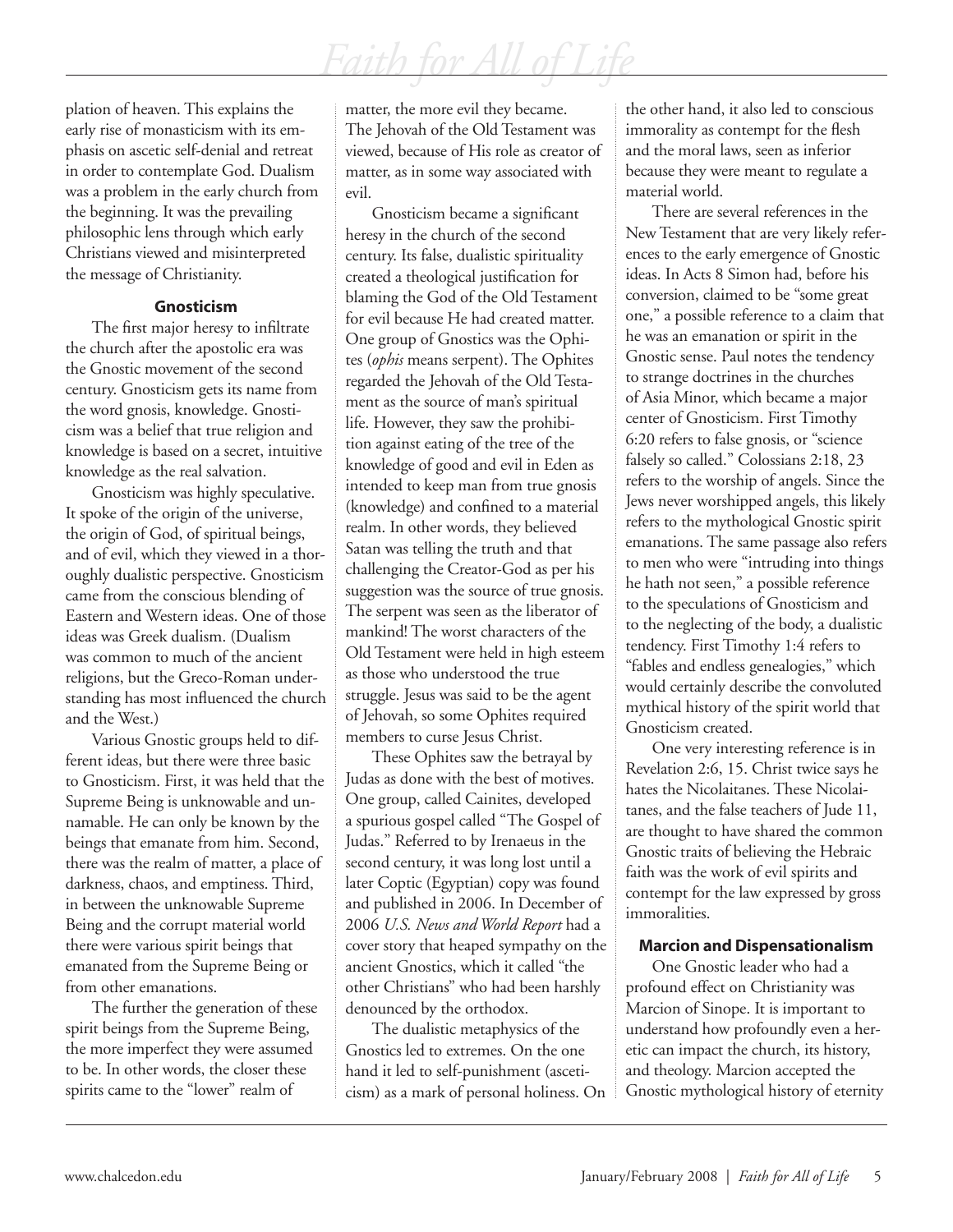past. He taught that Jehovah was an evil God because He had created matter. Moreover, He had compounded His evil by giving the law, which tied men to the mundane life and observances of this physical existence. The Jews, said Marcion, were the chosen people of this evil God of law, justice, and hate. Marcion rejected all the Hebrew Scriptures (he only accepted part of Luke and select passages from Paul) and called its God a failure because His Messiah had not come. He completely separated Jesus from the Creator God of Genesis.

Marcion had proposed an early form of dispensationalism. At least he was consistent. He saw that separating law and grace implied separate authors of law and grace. According to Marcion, the Jews were the people of an evil god and Gnostic Christians the people of a good god. Jesus Christ was said to be a spiritual, nonmaterial person. (Why? Because matter was said to be evil, so the Gnostics were consistently hostile to the doctrine of the incarnation.)

Marcion's was an extreme position. But it was not out of line with the dualism of the ancient world. It resembled modern dispensationalism in that it contrasted law and grace, justice and love, and it claimed there were different messages in the Hebrew and Greek Scriptures. Marcion was excommunicated by his own father, a bishop, but his influence survived. In defending the binding nature and unity of all Scripture, the orthodox began referring to the Hebrew Scriptures as the Old Testament and the Greek as the New Testament. Thereafter, all that had to be done was for distinct shades of meaning to be placed on those artificial designations. "Old" could be construed as "former" or "obsolete." New could be construed as "different" or "changed."

Even in churches that consider themselves Reformed and covenantal, there is, more than at any time since Marcion, a built-in assumption of a difference between the Old and New Testaments. The distinction that began as a defense of both has itself reinforced the dispensational assumption of a fundamental difference.

We should note that a man by the name of Appelles modified Marcion's thought. Appelles believed there was one god with different dispensations for Jews and Gentiles. This form of dispensationalism is still prevalent. The Old and New Testaments are said to represent different paths to salvation.

Dispensationalism, even the softer modern variety, has always led to antinomianism to one degree or another. The law is declared part of the "old plan" and sometimes repudiated as "unspiritual" or even, as in the tradition of the Gnostics, said to be "works of the flesh." Spirituality then becomes either a subjective, self-defined, otherworldly idea or an exercise in rule-making where "the commandments of men" predominate.

The contempt for Biblical law in favor of a dualistic concept of spirituality has led to a contempt for matter and wealth as unspiritual, a neglect of the doctrine of creation (the modern rise of dispensationalism resulted in a retreat before Darwinism), a Christian gospel with a limited message to the "spiritual man," the limited applicability of Scripture, Christianity as a retreatist spiritual "out," and the separation of Christianity from politics, law, family, and vocation. Instead of seeing the Christian life as "Onward Christian Soldiers," the dualistic church sings "I'm a Poor Wayfaring Stranger" going home "no more to roam."

Man's problem is wrongly identified by all forms of dualism. Dualism sees man's problem as his lack of spirituality (i.e., his tie to this world) rather than

his sin. We are not called to be spiritual in this sense. Man is matter by God's design. Jesus Christ was incarnate in flesh without sin. Our resurrection bodies will be material. We are called to a material life in a very real world. We are not called to be spirits. We are called to obey God in flesh and blood.

In 1 Corinthians 6:20 Paul says, "[G]lorify God in your body, and in your spirit, which are God's." *Spirit*  there means your "breath of life" and refers to your life, your mind, your vitality, not an ethereal spirit. We are to glorify God, therefore, in our bodies, our minds, and with every fiber of energy God has given us.

Modern dualism in the church is not as crude as the ancient Greek dualism, Gnosticism, or Marcionism, but it is still a profoundly unbiblical concept. It is essentially a metaphysical view of man's problem rather than a moral view. It sees the believer's problem as being his tie to this world and its cares and seeks a higher, more spiritual, way. But Jesus Christ is the way, the truth, and the life, because in Him we have a resolution of our real problem, our sin.

We are made material beings to serve God in a material universe of His creation in terms of His Word. Serving God is not about contemplation or being in tune with some vague concept of otherworldliness. Spirituality in Scripture refers to the Holy Spirit of God, and He does not lead believers to vague contemplation but to conformity to the Word.

#### **Dualism in the Church**

The Epistle of Jude warns of false teaching. One of those warnings, in verse 4, was against "ungodly men" who turned the grace of our God into "lasciviousness" (gross immorality). This is an apt description of antinomianism. It uses God's grace to justify contempt for God's law. In a dualis-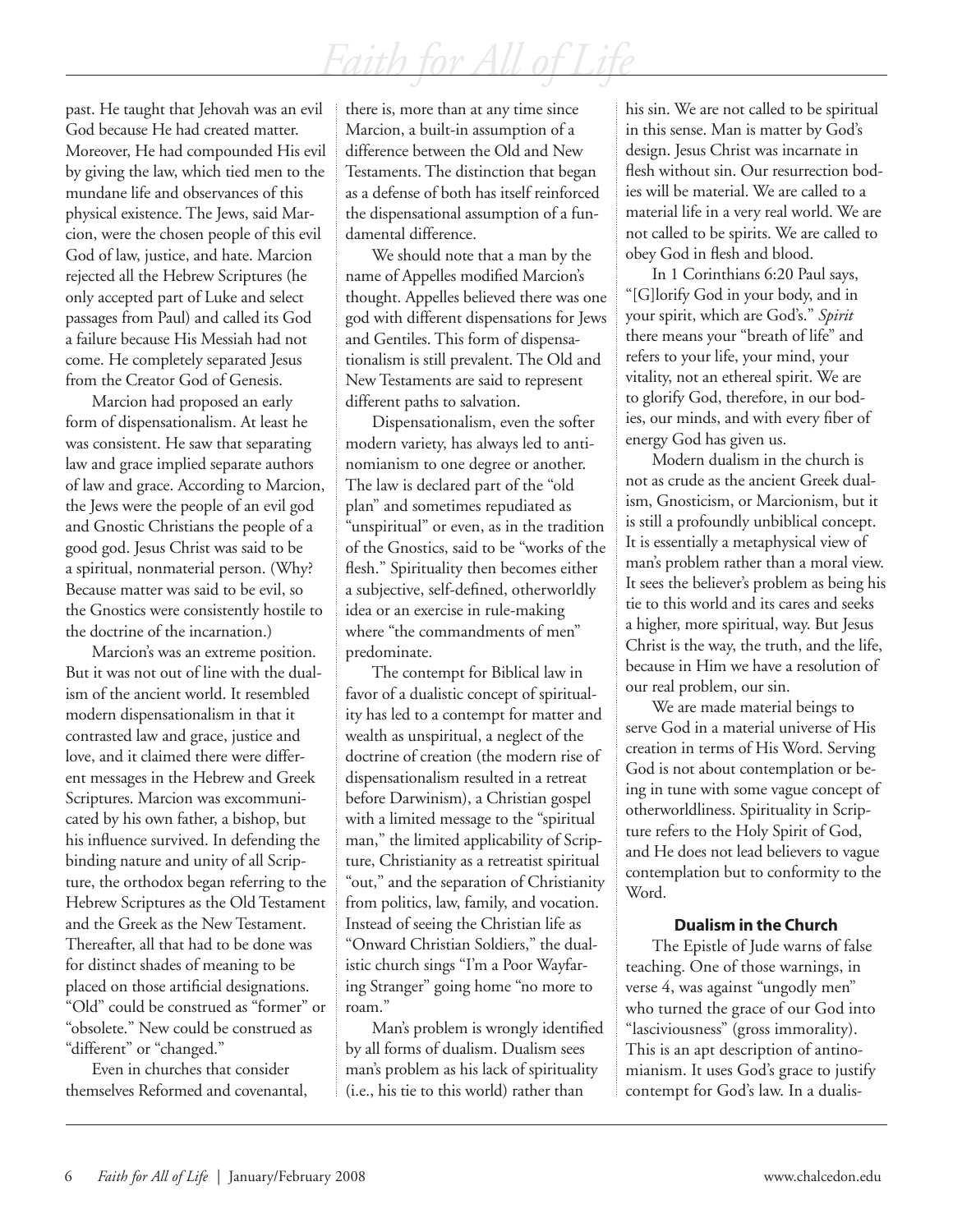tic metaphysic, these two things are opposites, but grace and law are not opposites or in any way in conflict or in tension as dualism suggests.

The opposite of God's grace is our deserved judgment. The opposite of law is lawlessness, which is what antinomianism always fosters.

Spirituality is not a moral standard, it is a metaphysic. It is a way of viewing reality, or at least part of it. God's law is a moral standard. The Apostle John does speak of "trying the spirits" in 1 John 4:1–4, which we should look at:

> **1) Beloved, believe not every spirit, but try the spirits whether they are of God: because many false prophets are gone out into the world.**

**2) Hereby know ye the Spirit of God: Every spirit that confesseth that Jesus Christ is come in the flesh is of God:**

**3) And every spirit that confesseth not that Jesus Christ is come in the flesh is not of God: and this is that**  *spirit* **of antichrist, whereof ye have heard that it should come; and even now already is it in the world.**

**4) Ye are of God, little children, and have overcome them: because greater is he that is in you, than he that is in the world.**

It is important to note that the spirits here referred to are not a higher being or an ethereal being or state of any kind. "Spirit" here refers to those false teachers who claimed to represent a spirit or power as a prophet. In verse 1 John says these "spirits" were "false prophets" in the world. Verse 4 says they maintained a false confession about Jesus Christ.

The conflict John describes was not between believers and demonic spirits, or demons and the Holy Spirit. The conflict was between the truth of God and error. The conflict was between

true confession of Jesus Christ and false teaching about Jesus Christ.

The conflict that Gnosticism accentuated was the difference in the interpretation of the nature of being. The Greco-Roman world had a dualistic worldview while the Bible had a moral worldview. The Greco-Roman world saw spirit or idea as good, and matter as evil. For them, salvation was an escape into spirit or ideas. Such thinking was quick to expropriate the language of Scripture and continues to muddle Christian thought.

The Biblical view saw God as making all things "very good." The problem the Bible presents is that all things are fallen into sin, a moral rebellion. Salvation is man's redemption from moral rebellion to a life of service to God and His law-word. In the resurrection, even our bodies will be fully regenerated for an eternity of service. One of the sad evidences of the impact of dualism on the modern church is its de-emphasis on the bodily resurrection of believers; dualistic Christianity sees heaven as a very ethereal place, not a place of bodies, mansions, or a throne.

Gnosticism was repudiated by the end of the second century, though it keeps resurfacing in one form or another. The dualistic error just took on new forms. All these forms had contempt for the doctrine of the physical incarnation of God in Jesus Christ, so it is not too surprising to find that all the early confessions of the Christian church emphasized that doctrine. This is why, much earlier, John warned that the true confession was "Jesus Christ is come in the flesh."

This same Jesus, incarnate in human flesh, told us in the Great Commission that "[a]ll power is given unto me in heaven and in earth" (Matt. 28:18– 20). He did not hesitate to proclaim His authority over this very material earth

and its concerns. He, in fact, commissions us to act in terms of His authority in that world, His world. Our realm of responsibility is this earth, and our spiritual efforts (i.e., our efforts in the power of God's Holy Spirit) are to teach men to acknowledge who Jesus is and act in terms thereof. Part of the Great Commission, remember, is teaching men to observe all things Christ commanded.

John tells us to "try" or "test" men and their teachings to see if they are of God. Not every spiritual teaching is of God. Gnosticism was very spiritual. Christian Science is spiritual (it denies the reality of matter). Demons are entirely spiritual, but evil.

The effects of dualistic spirituality have been profound and have come to full fruit in the modern church. It has led to contempt for the Old Testament and, sometimes tacitly and sometimes expressly, contempt for the God of the Old Testament. Its antinomianism has silenced God as the source of law and ethical absolutes. It has led to a separation of the realms of the sacred and the secular, thereby relegating God's claims to the former.

It has de-emphasized voting, education, property, capitalization, and business as "worldly affairs" rather then avenues of dominion work. It has led to escapism as supposedly the purest form of Christianity. It has abandoned the Kingdom of God and dominion for a revival of modern forms of asceticism, monasticism, and the contemplation of heaven.

#### **True Spirituality**

The answer to false dualistic spirituality is the Holy Spirit. The Holy Spirit will never lead us to anything other than obedience to the Word. Our standard of spirituality, of sanctification by the Holy Spirit, is thus the Word.

Our calling is as material beings in *Continued on page 18*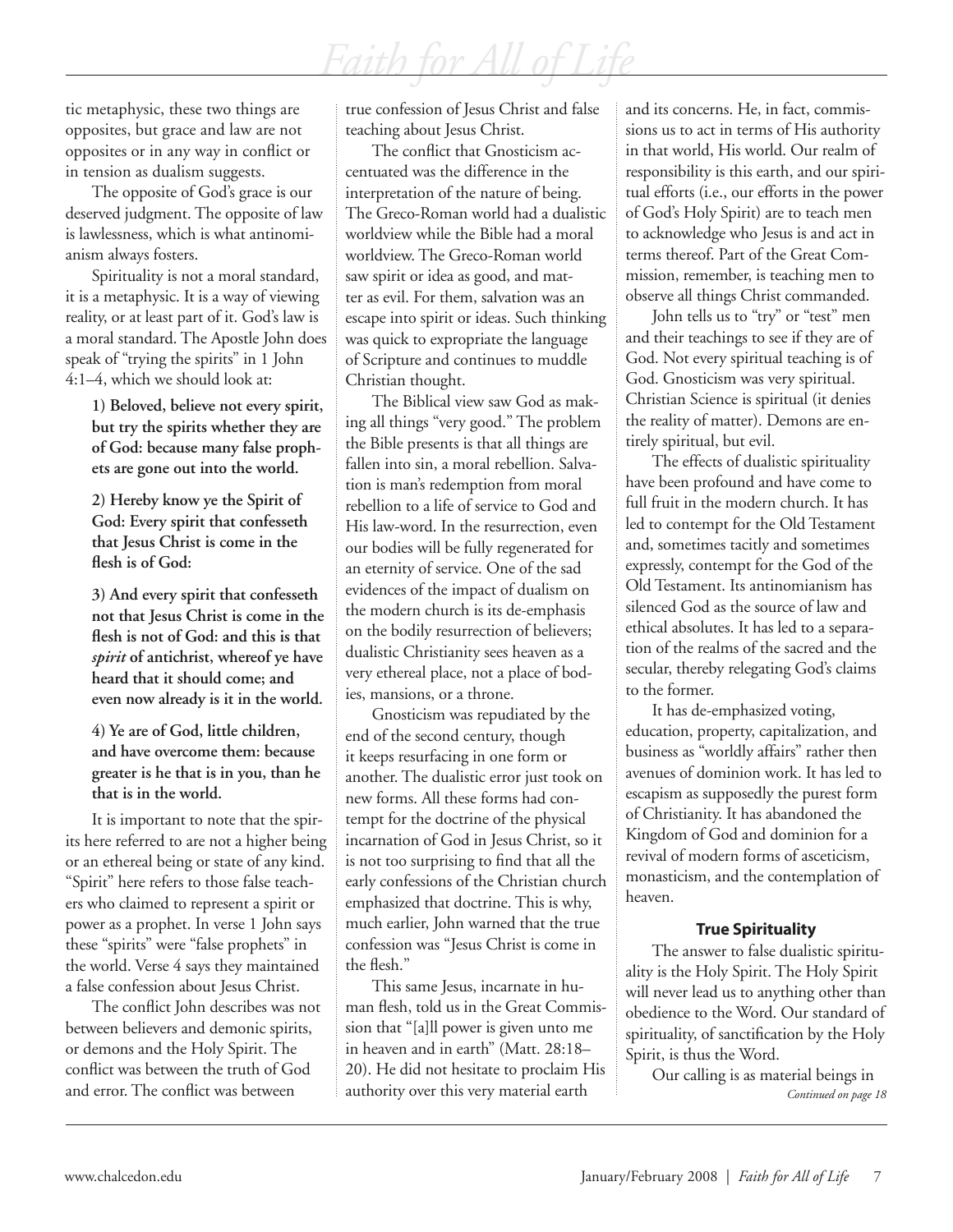# **The City of God: Readings in R. J. Rushdoony on the Christian World Order**

Christopher J. Ortiz

"The purpose of Chalcedon is to further the thinking and scholarship of a new upper class, of people geared to the future and dedicated to godly reconstruction."1 *~ R. J. Rushdoony*



From his very first newsletter, Rushdoony established the framework and agenda for the Chalcedon Foundation—an agenda

that still governs Chalcedon's mission today, i.e., Chalcedon consistently presents the Christian world and life view over against all other competing systems. Regardless of the nature or origin of the opposing systems, they are all inherently humanistic.

In October 1965, Rushdoony's initial letter to his small band of supporters referenced the Renaissance as an example of how a comprehensive worldview is established to dominate history. He saw the ancient movement as dependent upon two elements: (1) it was sponsored by the wealth of the era's rulers, and (2) it was driven by humanistic statism. And while he saw a similar movement underway in 1965, his incomparable faith and vision called for the support of his work as a means to counter the humanist worldview:

What you are doing, in your support of me, is to sponsor a counter-measure to the prevailing trend, to promote by your support, interest, and study, a Christian Renaissance, to declare by these measures your belief that the answer to humanism and its statism is Christian faith and liberty. Our choice today is between two claimants to

the throne of godhood and universal government: the state … and the Holy Trinity.<sup>2</sup>

To many, this may sound like unrealistic ambition on Rushdoony's part; but as of 2007, his faith has proven most effective. Christian dominionism developed into one of the most formidable social movements in the twentieth century by bringing Christ to bear on education, politics, ecclesiology, entertainment, the arts, science, etc. Rushdoony saw clearly that an equally comprehensive worldview could unseat the historical dominance of humanistic statism. By 1967, he dispensed with *Renaissance* and adopted the descriptive *Reconstruction*:

It is urgently important that we think now of *Christian Reconstruction*, but our thinking cannot be idle talk: it must be both Biblical and also practically applied in our daily life … There are many people ready to eliminate statism, but they have nothing to replace it.<sup>3</sup>

Here was his challenge: as one man, he could do his part in providing a direction for Christian scholarship in the development of Christian civilization, but for Biblical ideas to reverse the humanistic trends, there needed to be a network of Christian social institutions financed by Christians themselves:

In any advanced social order, social financing is a major public necessity. The social order cannot exist without a vast network of social institutions which require financing and support. If a Christian concept of social financing is lacking, then the state moves in quickly to supply the lack and gain the social control which results. Social financing means social power.<sup>4</sup>

#### **Tithing and Ecclesiology**

Tithing as the means to social financing was paramount in Rushdoony's thinking, and he returned to it often. From the outset of his independent work with Chalcedon, he called on Christians to sponsor the Christian social order through their tithes. Despite the fact that a majority of church leaders faithfully advocate tithing, Rushdoony's concept was revolutionary and remains to this day a centerpiece of controversy. For him, tithing was to be directed toward the *work of the Lord* and not consumed by the bureaucracy of the institutional church:

What we must do is, first, to tithe, and, second, to allocate our tithe to godly agencies. Godly agencies means far more than the church … To limit Christ's realm to the church is not Biblical; is pietism, a surrender of Christ's kingship over the world.<sup>5</sup>

It was not that Rushdoony was antagonistic toward the local organized church—far from it. His concern was the work of Christian Reconstruction,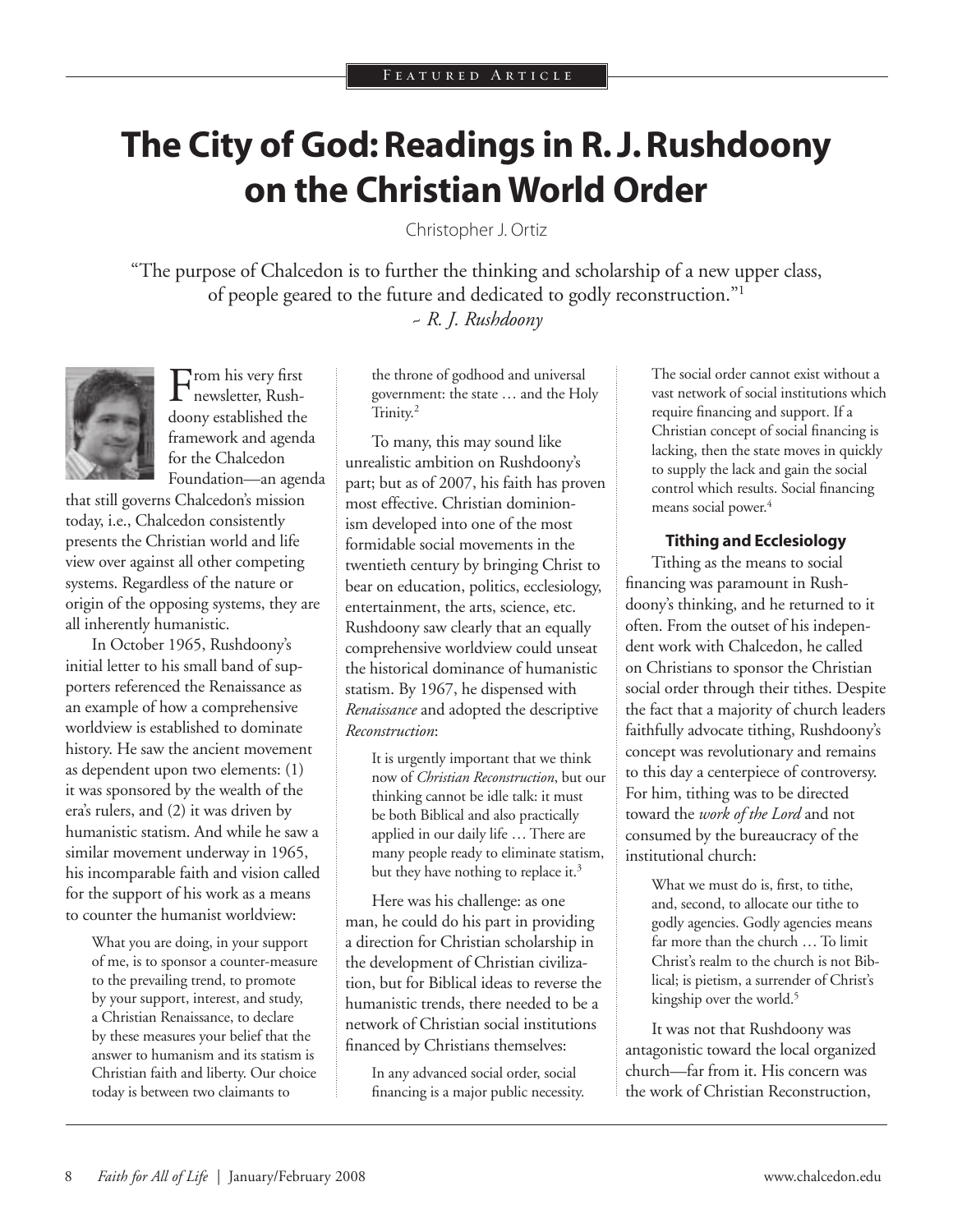i.e., doing the Lord's work in every area of life:

> We need to assess the need for Christian reconstruction and then conscientiously support those agencies which we believe best further it: a church, an organization dedicated to creationism, or the cause of Christian education, missions, Christian scholarship, and so on.<sup>6</sup>

Without the creation of tithefunded Christian agencies, totalitarianism will continue to grow up around us. Sinful man is committed to "tithing," and some of the most pernicious oligarchs are faithful supporters of their collectivist agenda. They understand the inescapable reality of dominion:

Without the tithe, basic social functions fall into two kinds of pitfalls: on the one hand, the state assumes these functions, and, on the other, wealthy individuals and foundations exercise a preponderant power over society. Tithing releases society from this dependence on the state and on wealthy individuals and foundations. The tithe places the basic control of society with the tithing people of God.7

No less controversial is Rushdoony's assertion that the authority to distribute the tithe lies with the tither, not the local church. This one fact has caused a great many churchmen to denounce Rushdoony in the harshest terms. However, when one considers that most church budgets are consumed in staff, facilities, and internal programs, Rushdoony is quite correct in balancing institutional church power with the responsibility of individuals to insure their giving is directed toward the work of the Kingdom:

The tither was not tithing if his tithe went to a faithless storehouse; it was his duty to judge then between godly and ungodly Levites. Similarly, the tither today is not tithing unless his tenth goes to truly godly work, to churches,

**"If our goal is the development of a Christian social order, then the stopgap measure of a wider distribution of the tithe to a diversity of Kingdom-centered institutions is greatly needed."**

missionary causes, and schools which teach the law-word faithfully.<sup>8</sup>

When a local church and its elders are actively pursuing the work of reconstruction (e.g., scholarship, education, missions), it is fair to assume Rushdoony would support the full tithe being devoted to that fellowship. However, this is usually not the case. The average denominational church spends very little outside the expense of its own bureaucracy.

If our goal is the development of a Christian social order, then the stopgap measure of a wider distribution of the tithe to a diversity of Kingdom-centered institutions is greatly needed. This was this case during the 1960s—when Rushdoony initially formulated his blueprint for Christian civilization—as churches drew inward during a time of great national turbulence. While America was facing war, revolution, and upheaval, Rushdoony was showing the way to the ancient paths as the only means to securing a Christian future. He was a lone architect analyzing the history of social development while attempting to model his concept of Christian action on the Bible. He knew full well the failings of the world's competing worldviews, and he would provide Christianity with an end-around to the totalitarian systems ruling in the twentieth century.

#### **The March of the State**

The elite rulers of George Orwell's dystopic novel *1984* recognize that class is an inescapable concept. The great secret behind the war, disinformation, and economic oppression imposed by the elitists upon the population is that these means of subterfuge work to preserve the existence of an oligarchical society.

Twentieth-century communism established itself upon such a worldview. Communist thinkers accused capitalists of seeking to perpetuate their existence by exploiting the labor of the lower classes. Therefore, capital, private property, and the free market had to be abolished, and a new world order of the proletariat would rise to effectively eliminate the class system. All things would be held in common.

During this same period, another totalitarian order was rising in Europe. Countries like Spain, Italy, and Germany were sporting the despotic system of fascism, which began with the supremacy of the state, but unlike communism, recognized class structure as an inevitable reality.

By the time of the 1960s, America was facing subversion by both streams of totalitarianism. The Marxist revolution of the sixties, which created the New Left, produced a host of anti-freemarket communists that soon filled the halls of American academia. In 1961, President Eisenhower warned of a threat of "misplaced power" in a new phenomenon in the American experience: the military-industrial complex. In his mind, this alliance of a multimillion-member standing military and a permanent arms industry represented a real danger to democracy—this was an American fascism.

It was during this tumultuous decade that another social order was developing in the mind and work of Rousas John Rushdoony: one that also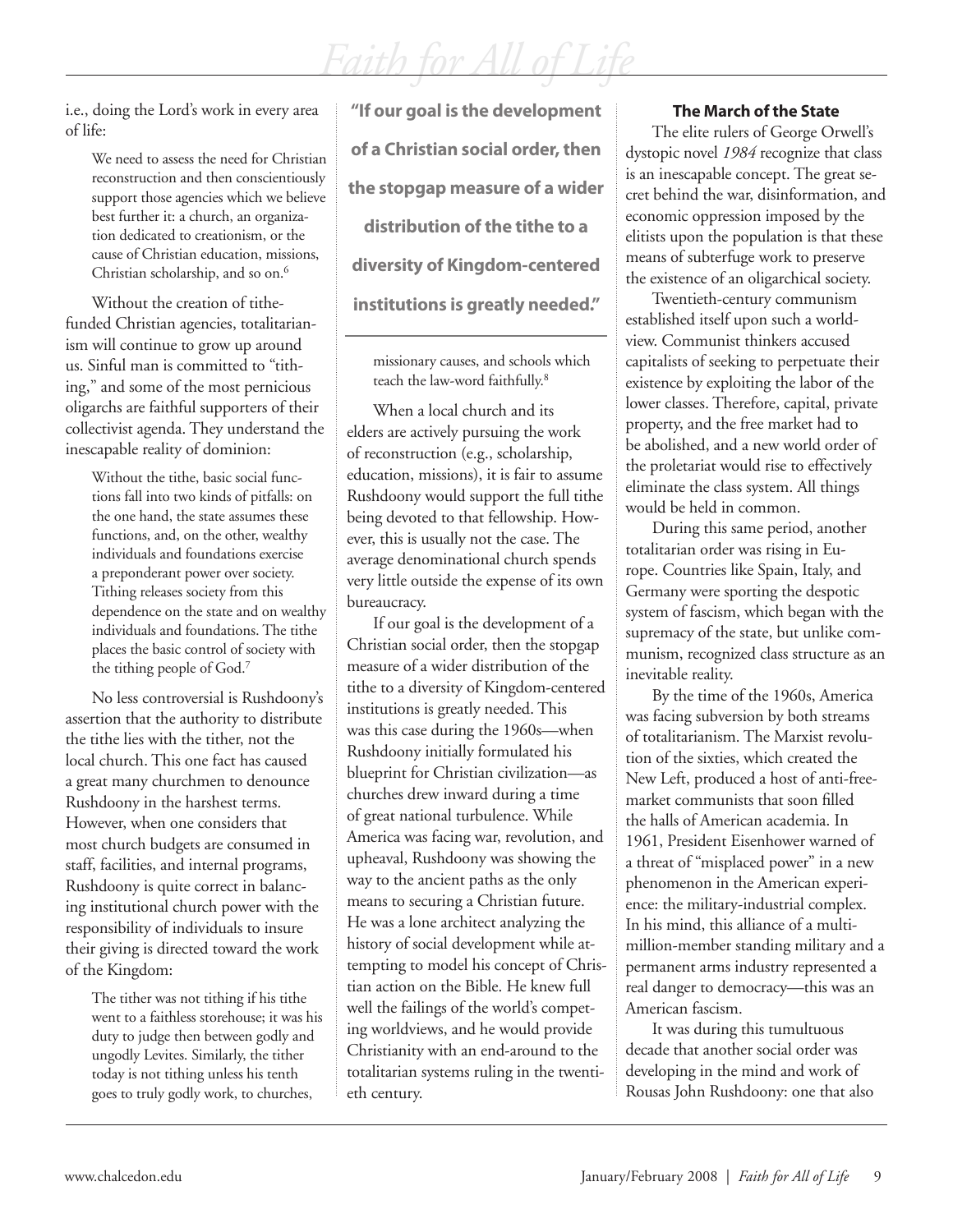embraced the reality of classes, yet saw a different path for the historical development of classes—one that embraced godly responsibility.

#### **The Christian Governing Class**

There has never been a society without a "governing class." Sometimes that governing class has gained power fraudulently, but, all the same, in every society it is there, for better or worse.<sup>9</sup>

Not only is a governing class an inherent reality, but so also is the idea of "slavery." This is because, as Rushdoony notes, "some men are slaves by nature,"10 and man's problem is "irresponsibility, a rebellion against maturity and responsibility."11 In order to retain or support freedom, one must become responsible. "Responsibility and liberty reinforce and strengthen each other."12

This is by no means an endorsement of what the upper classes do. The Scriptures acknowledge that the rich are often the oppressors (James 2:6–7); but the solution is not their eradication. The Apostle Paul rather brings commandment to bear on the wealthy to remind them of the responsibilities related to their social standing:

**Charge them that are rich in this world, that they be not highminded, nor trust in uncertain riches, but in the living God, who giveth us richly all things to enjoy; That they do good, that they be rich in good works, ready to distribute, willing to communicate; Laying up in store for themselves a good foundation against the time to come, that they may lay hold on eternal life. (1 Tim. 6:17–19)**

In the modern age, the great conspiracies documented by conservatives are primarily the "money trust," viz. an elite group of financiers that wield unbalanced control over an economy through direct control of the money

**"Although we can shift great blame to these godless oligarchs, it remains the fault of the people to allow such power trusts to develop through the abandonment of faith and godly law."**

supply. The purpose is to create debt, and with debt comes slavery:

In a debt-ridden country, taxes increase, liberties decrease, and the civil government, increasingly less responsive to the will of the citizenry, increases its own power over the people even as it vastly enlarges the power of the invisible government over all. All in all, it is clear that debt is the road to total slavery, and the Christian, both as a person and in his organized society, must recognize the truth of Scripture when it orders, "Owe no man anything, but to love one another" (Rom. 13:8).13

Although we can shift great blame to these godless oligarchs, it remains the fault of the people to allow such power trusts to develop through the abandonment of faith and godly law. As in the crucifixion of Christ, it was the Pharisees, Herod, the Romans, and ALL of Israel that conspired against our Lord (Acts 4:27–28). So also today, oligarchs, political leaders, and a rebellious people share in the reign of ungodly power:

Any directorate, even a small minority, can exercise control when majorities are without faith and direction … More than the guilt of conspirators, however, which is very real, is the helplessness of the Christian West, a helplessness that is a confession of its own sin and shame. Behind the "Money Trust" are, first, the theorists, and, second, politicians without faith or courage, and, third, people who will not live in terms of the Biblical laws with respect to debt.<sup>14</sup>

For Rushdoony, "superiority asserts itself and governs … [I]f the character be godly, then a godly superiority prevails."15 This is the only remedy to resisting the growth of ungodly tyrannies. Not an ecclesiastical rule of clerics, but a Christian dominion in terms of social planning via the Word of God:

The true remedy for tyranny is not the rule of a church but of godly law, the rule of law which plans for a present and a future under the sovereignty of  $God.<sup>16</sup>$ 

#### **The Aristocracy of Talent**

This "planning" must flow from the faith and character of a Christian society. For this to transpire, Christians must first be convinced of a victorious future for the Kingdom of God in history, and the awareness that a governing class is inescapable and that the church is called to produce such cultural leaders. Rushdoony states this point superbly, so I will quote him at length:

[B]ecause there will always be a governing class, and that governing class will reflect the good or evil directions and impulses dominant in society, it is important therefore to do two things, one to produce and train a superior class, and two, to produce and train a vast body of people who will want the leadership that new superior class can provide.

It is most certainly necessary to fight against subversion and against heresy, but something more is needed, a new faith and character in society at large, and a new leadership, a new governing class in terms of that faith and character …

What needs to be done is, first, to bring forth a new people. This is the basic task of evangelism. Moral dry-rot has not only destroyed the older Christendom but the newer humanistic world order. There can be no new class as long as we remain tied to the forms of the old, such as statist schools. Truly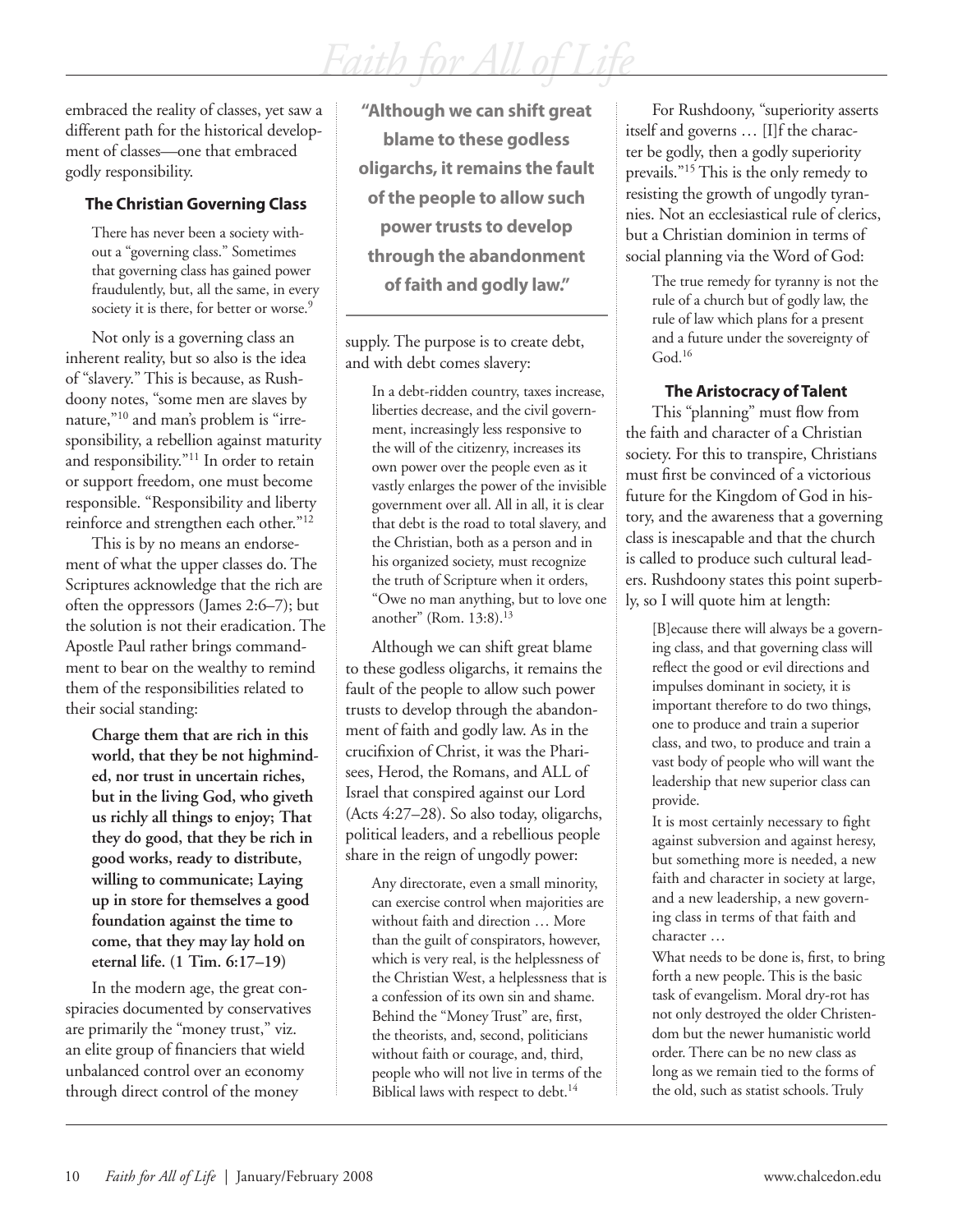Christian schools must be established, and both old and young re-educated in terms of a total faith. Every sphere of life must be viewed in terms of the whole counsel of God. Second, new leadership must be trained, a new aristocracy of talent in terms of the new humanity of Christ. This leadership must re-think every discipline in terms of Biblical thought: theology, philosophy, science, economics, statecraft or political science, law, and all things else must be re-thought and re-established in terms of Biblical premises.17

This is what Rushdoony referred to as "godly rule," viz. that salvation is not fire insurance against an eternity in hell but has implications for all of life: "What is required is a Biblical emphasis on justification, on the necessity for conversion, and then the training of the godly for world conquest and rule."18 This equipping is for transforming our daily activities and property into the tools of dominion:

> Every extension of God's Kingdom by our vocational service, and our dominion over every sphere of life, thought, or land, is an aspect of the redemption of the whole earth.19

Despite Rushdoony's continual appeal to reaching "every area of life," Christian Reconstruction is seen almost exclusively in political terms. The conquest of the Kingdom of God will require each Christian to advance the reign of God in every realm he finds himself. It is true that Christians must return to politics, but what we are seeking is much more than Christian politics—we are seeking Christian government.

#### **A Christian Government**

[T]he intellectual foundations for the return of Christianity to government are being laid down. In this area, Chalcedon Foundation has pioneered, rebuilding on ancient foundations.<sup>20</sup>

**"Although we seek the Christianization of civil government, the foundation of a Christian world order is established upon the embraced responsibilities of self-governing Christians."**

No other concept has done more to infuriate and frighten both the secularists within and without the church than the notion of Christians in government. I have written much in the last two years regarding the misconceptions surrounding Christian government, but the fact remains that a new form of government is needed and commanded. However, the kind of Christian government advocated by Rushdoony and Chalcedon is not a takeover of the bureaucratic behemoth known as the U.S. Federal Government, but a return to the self-governing Christian man:

The state is sick and dying. Government needs to be reborn. This can only happen as men govern themselves and their spheres under God, as, step by step, they take government back from the state and restore to man his responsibility and freedom to be, in every sphere of life, a participating and governing power.<sup>21</sup>

As I've written previously, Christian dominion in our era is a "taking back" of government and not a "taking over" of the state.<sup>22</sup> Although we seek the Christianization of civil government, the foundation of a Christian world order is established upon the embraced responsibilities of self-governing Christians. In the meantime, politics is but one aspect that leads to Christian civilization—it is simply one among many; and godly action begins by acknowledging that Christ has both secured and ordained history as the arena for His victorious

Kingdom to be made visible:

The kingdom of God is not depicted as a political kingdom, but its unmistakable sovereignty in the political as in every other sphere is plainly affirmed. To separate that kingdom therefore from the economic, political, and educational aspects of world order, and from reference to the messianic pretensions of these and other activities of man, is to do violence to the kingdom and to misunderstand it. While the kingdom is not of this world in that it is primarily and originally an eternal order, its triumph in and over this world is set forth in the resurrection, a historical event, and shall be developed in terms of the whole of history.<sup>23</sup>

Closely related to the fact of the Resurrection as evidence of the historical victory of the Kingdom of God is the Great Commission (Matt. 28:18–20). Virtually every Reconstructionist writer has noted that our Lord was issuing a restatement of the creation mandate (Gen. 1:28); and like the Garden, the failure or success of this godly enterprise relies upon the obedience of God's covenant people:

God created man to observe His statutes and keep His laws in Eden. Man chose his own will as his law and defied God's order, and the result was disaster and death. The covenant people are redeemed to observe the statutes and keep the laws of God in order that this world and the people thereof might become God's Kingdom in the fullest sense of the word.24

#### **The Victory of Obedience and Prayer**

But for the *pessimillennialists*, Christian effort is isolated to disciplines such as personal sanctification, missions, and church attendance. Very little is written in terms of a historical victory for the church of the Lord Jesus Christ; but this was Rushdoony's great contribution to the notion of Christian action. In a mo-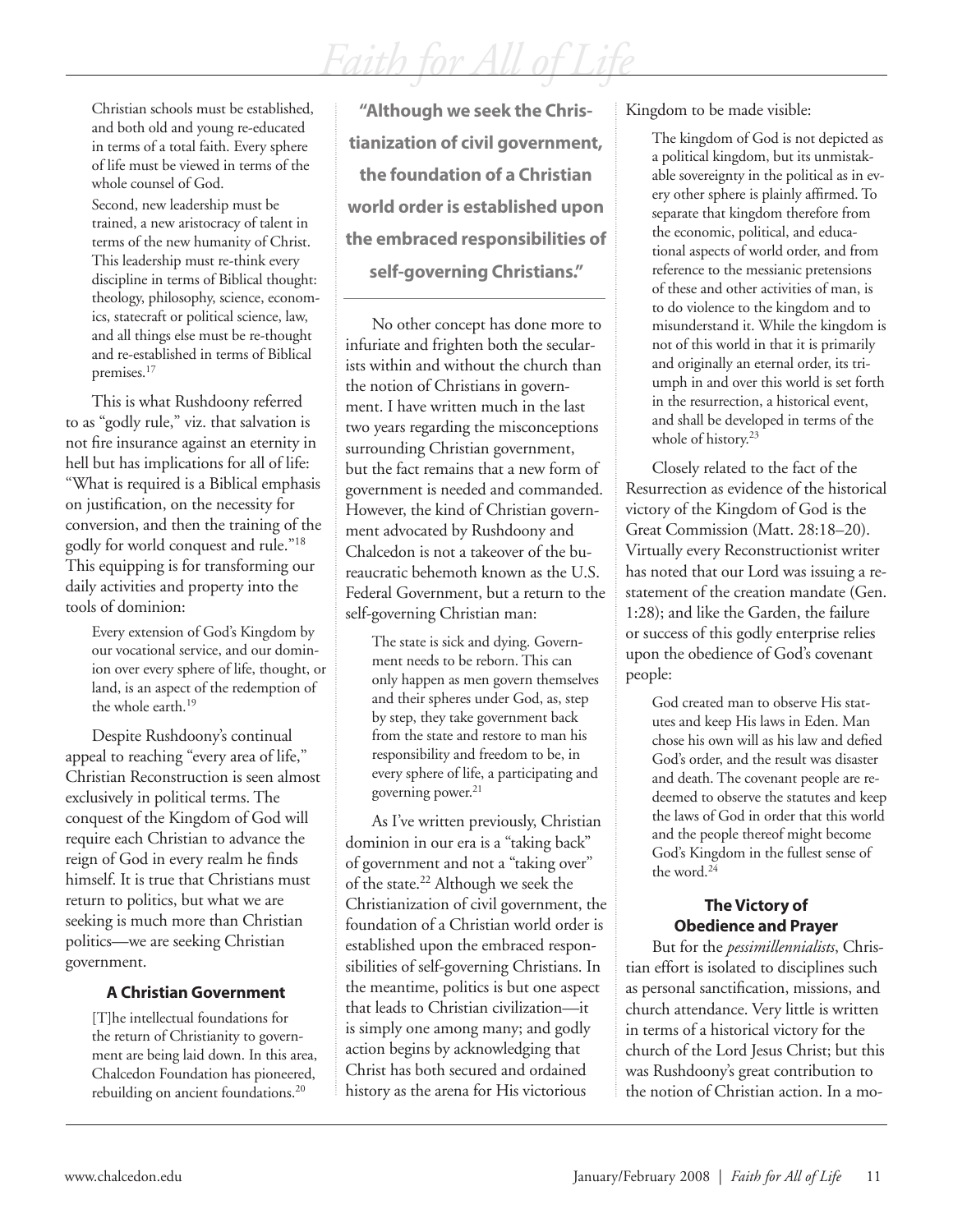*Faith for All of Life*

ment of obvious frustration, Rushdoony takes amillennialists to task for their evisceration of Christ's historical victory:

There is no such thing as a millennium or a triumph of Christ and His Kingdom in history. The role of the saints is at best to grin and bear it, and more likely to be victims and martyrs. The world will go from bad to worse in this pessimistic viewpoint. The Christian must retreat from the world of action in the realization that there is no hope for this world, no world-wide victory of Christ's cause, nor world peace and righteousness. The law of God is irrelevant, because there is no plan of conquest, no plan of triumph in Christ's name and power. At best, God's law is a plan for private morality, not for men and nations in their every aspect.<sup>25</sup>

Set over against these defeatist eschatologies is the great promise of a theonomic postmillennialism, i.e., victory established upon the work of Christ in redemption and the faithfulness of God's people to hearken to His law-word:

> We have one calling, one unchanging God, one unbroken word … [P]ostmillennialism makes clear that Christians not only have a task of soul-saving, but also of school, home, church, business, state, vocation-saving, a calling to bring everything into captivity to Christ the King … [P]ostmillennialism restores the law to its place as the way of sanctification and a plan of conquest.<sup>26</sup>

This answers the ongoing question regarding the way in which the Kingdom of God comes. For the rapture generation, it is the giant Christ breaking the eastern sky upon a White Horse that will bring in the reign of God. But Christ spoke of the Kingdom much earlier than the Book of Revelation, and He deposits the seeds of the growing Kingdom within His own model of prayer: "Thy kingdom come, Thy will be done in earth, as it is in heaven" (Matt. 6:10).

**"Our part, as willing servants, is to so embrace the promise of a future godly order and allow that future to shape our faith and conduct now."**

How is Christ's Kingdom to come? Scripture is again very definite and explicit. The glorious peace and prosperity of Christ's reign will be brought about only as people obey the covenant law.27

Prayer and obedience become a two-edged sword in the Christian's call to spiritual warfare. For the overly pious, the tendency is to exalt prayer to a level beyond the simplicity of obedience. In response, many Reformed believers have de-emphasized prayer to avoid a slide into pietism. But, for Rushdoony, "Prayer is not a substitute for action but its accompaniment."28 When Reconstructionists divorce themselves from prayer, they lob all contingency upon themselves and by so doing, displace the God of providence:

If we are prayerless, it is because we see the future, whatever our formal profession of faith, as something in our hands and for us to determine. It is an insistence on working on our own instead of under God.29

Obedience is important because the individual is important. Prayer carries an equal importance for the same reason. Individuals matter because it is individuals who make the difference. Therefore, we all carry a great burden though we may not all be called to fill the shoes of an R. J. Rushdoony or a John Calvin. Beyond that, God demands that we all "get in the game." If we allow ourselves to shift into neutral, we become obstacles to the advancing Kingdom and *de facto* assistants to darkness:

There is no sideline living where eschatology is concerned. We are either a working part of God's order, or a working part of Satan's disorder. The myth of neutrality is here as elsewhere a delusion

… [T]he restoration of God's order means that we are a part of the disorder to be overcome.<sup>30</sup>

#### **Two Kingdoms at War**

History is a bifurcation of two lineages: man striving to be as god, and man living responsibly under God. These lines have developed into two respective orders: God's order, and Satan's order. These orders are Biblically defined as two kingdoms: the Babylonian kingdom of man (Rev. 17:5), and the Kingdom of God. Both are universal in their respective goals—or at least they should be. Christians have abdicated history and abandoned the dominion mandate; but the kingdom of man remains determined to secure its universal state with the time it has left:

Two kingdoms are at war, the kingdom of man, or Babylon the Great, and the kingdom of God, the New Jerusalem. The Kingdom of man, or Babylon, seeks to establish a one-world order and a one-world religion; it seeks to enthrone man as god, to establish a total humanism in every sphere.<sup>31</sup>

The Christian is seeking much more than a politico-economic "one-world order." This is a materialistic, man-centered copy of the Christian world order, which is actually an establishment of the eternal Sabbath—a period of rest for all nations from the fallout of sin:

The people of the Sabbath are to be just and God-fearing; they are to bring rest, through their godly social order, even to foreigners in their midst … The goal is to universalize the Sabbath and its meaning among all nations.<sup>32</sup>

And as we know that the "sabbath was made for man" (Mark 2:27), so the great Sabbath of the reigning Kingdom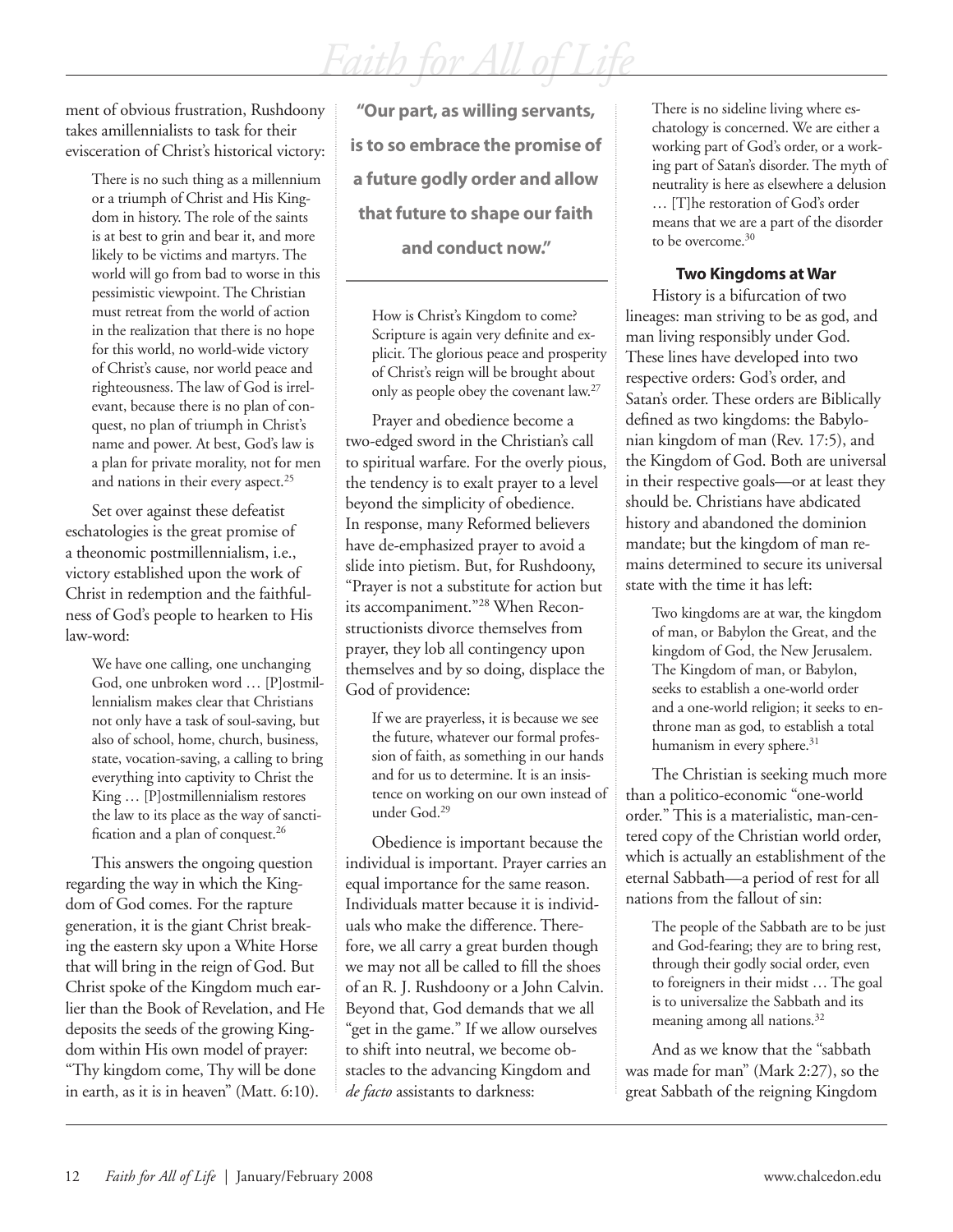shall fulfill man's desire for peaceful community. One could say, as Rushdoony did, that the "Kingdom of God is 'the community of covenant man.'"33 But this millennial rest of community is based upon a restored communion with God and should not be misconstrued as a return to a mythological paradise:

> It is not an earthly paradise in itself which is the goal of history as Scripture depicts it, but rather the restoration of communion with God, of which an earthly paradise, as depicted by Isaiah and Revelation, is a by-product. Man is keenly aware of the loss of paradise, but not conscious of the broken communion with God. This communion and its new world order Isaiah depicted as the consequence of the atonement. Moreover, it is not a return to Eden, not the recreation of the Garden, but paradise in terms of community with God and man, in the New Jerusalem.<sup>34</sup>

Therefore the Christian world order, i.e., the Kingdom of God, is a community of covenantally faithful men and women living God's law-word toward one another in a social order in which peace reigns and earth is filled with His glory. It is not a society of inactive piety, but a world where all works are done for the glory of God (1 Cor. 10:31)—it is labor glorified!

Arriving at this "City of God" requires that we seek to glorify the diversity of our present labors. This means a "rethinking" of every area of life, for we cannot glorify God by merely being a Christian in our respective fields. We must work for reconstructing each sphere in terms of God's law-word:

It means … studying every kind of calling from the perspective of Biblical faith and law. What constitutes a Christian farmer? How are salesmen, shopkeepers, men involved in real estate, manufacturing, or anything else, important for godly reconstruction?35

For critics, this amounts to "bringing in the Kingdom by our own efforts." I'm sure Rushdoony long ago grew weary of so false an accusation. It's "by my spirit, saith the LORD of hosts" (Zech. 4:6), and Rushdoony's only fault is in taking that promise seriously, i.e., if one is so filled with the Spirit, it is for the call to godly action and reconstruction—he did not believe in the Charismatic concept of the experiential Spirit. The Spirit was sent for *acts*.

Rushdoony had great confidence that the Holy Spirit would do His work perfectly and that time itself would prove His glorious work. Our part, as willing servants, is to so embrace the promise of a future godly order and allow that future to shape our faith and conduct now. We must labor faithfully knowing that God will sovereignly determine the outworking of our cooperation with the Spirit and the Word:

None of us is called to set the world or our time aright, but rather to meet our responsibilities under God. The responsibility and work at hand is ours; the issue is in the hands of God.36

1. R. J. Rushdoony, *Roots of Reconstruction* (Vallecito, CA: Ross House Books, 1991), 717.

2. Rushdoony, *Roots*, 545.

3. *Ibid.,* 605.

4. *Ibid.*

5. Edward A. Powell and Rousas John Rushdoony, *Tithing and Dominion* (Vallecito, CA: Ross House Books, 1979), 9.

7. Rushdoony, *The Institutes of Biblical Law* (Phillipsburg, NJ: Presbyterian and Reformed Publishing Company, 1973), 55.

8. *Ibid.*

9. Rushdoony, *Roots*, 661.

10. Rushdoony, *Institutes of Biblical Law*, 485.

11. *Ibid.*, 102.

12. Rushdoony, *Law and Liberty* (Vallecito, CA: Ross House Books, 1984), 15.

13. Rushdoony, *The Nature of the American System* (Vallecito, CA: Ross House Books, 2001), 169.

#### 14. *Ibid.*, 170.

15. Rushdoony, *Roots*, 661.

16. Rushdoony, *Law and Liberty*, 30.

17. Rushdoony, *Roots*, 662f.

18. Rushdoony, *Salvation and Godly Rule*

(Vallecito, CA: Ross House Books, 1983), 461.

19. Rushdoony, *Systematic Theology in two volumes* (Vallecito, CA: Ross House Books, 1994), 974.

20. Rushdoony, *Christianity and the State*  (Vallecito, CA: Ross House Books, 1986), 184.

21. *Ibid.*, 185.

22. Christopher J. Ortiz, "Recovering from the Political Hangover of the Religious Right" *Faith for All of Life*, September/October 2006.

23. Rushdoony, *Thy Kingdom Come: Studies in Daniel and Revelation* (Vallecito, CA: Ross House Books, 2001), 54f.

24. Rushdoony, *Institutes of Biblical Law: Law and Society* (Vallecito, CA: Ross House Books, 1982), 56.

25. Rushoony, *God's Plan for Victory* (Vallecito, CA: Ross House Books, 1997), 9. 26. *Ibid.*, 13.

27. *Ibid.*, 39.

28. Rushdoony, *Systematic Theology*, 1204. 29. *Ibid.*, 1212.

30. Rushdoony, *Systematic Theology*, 822f.

31. Rushdoony, *Thy Kingdom Come*, 229.

32. Rushdoony, *Law and Society*, 11.

33. *Ibid.*, 61.

34. Rushdoony, *Thy Kingdom Come*, 19.

35. Rushoony, *God's Plan for Victory*, 24.

36. Rushdoony, *Thy Kingdom Come*, 19.

<sup>6.</sup> *Ibid.*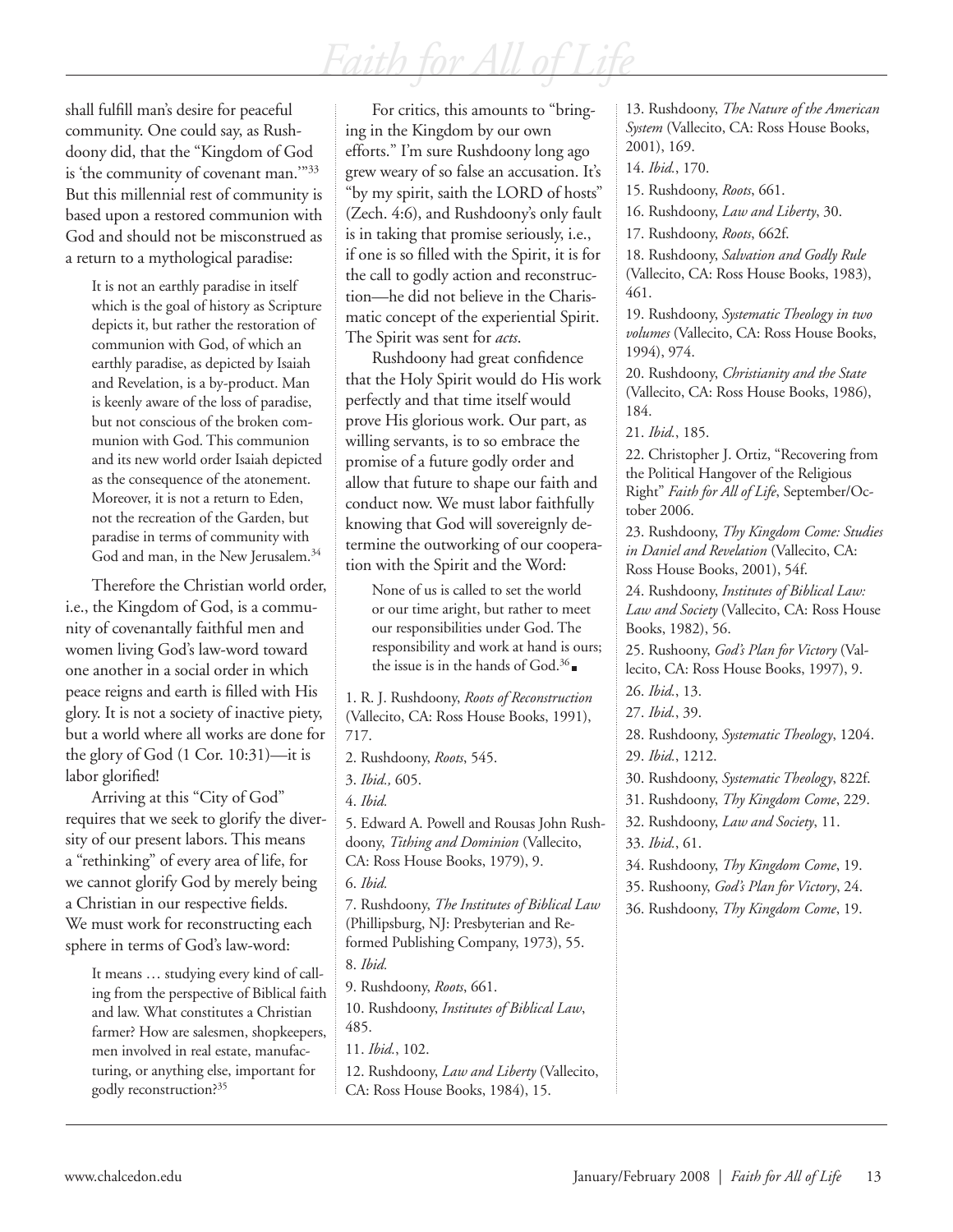## **Christ Over All: The Christian Historian's Approach to the Future**

Roger Schultz



 $\sum$  Pears ago, my wife asked me to construct an historical timeline as a homeschool project. She wanted to stretch the timeline

along the staircase as an ever-present visual reminder to the children of the past. "So," I asked, "do you want the timeline to progress up the stairs—or to plunge downward from the second floor to the ground level?"

All philosophies of history involve some concept of progress or regress, I explained, or a vision of where history is headed. For some, history will get better and better through some agency or mechanism. The agency might be the power of the Holy Spirit, the influence of Darwinian evolution, the intrusion of space aliens, etc., but history is moreor-less moving in a positive direction. For others, world history will inevitably decay and crash, through some inherent weakness or dark instrumentality. Or, as I told my wife, one could stay entirely neutral on the question of progress and run the timeline along the hallway although even this presupposed a linear and essentially Christian conception of time. Or one could take an Eastern approach to history and run the timeline around an old silo. "What goes around, comes around," in an eternally recurrent cycle. Or one could take the postmodernist approach and randomly post events, dates, and names around the house, thereby refusing to assign a metahistorical perspective and giving the children freedom to construct their

own meanings of historical events.<sup>1</sup> By the time I finished, my wife was thoroughly disgusted with her historian husband. "All I wanted was a simple timeline for the children," she protested. Fair enough, but timelines are anchored in a comprehensive worldview and a definite philosophy of history. Those philosophies might be implicit and unexplored, but they always exist.

#### **Teleological Christian History**

The problem with modern philosophies of history is that they are internally inconsistent, poorly defined, and unconsciously embraced. Most operate on borrowed capital, relying on Christian and Biblical ideas of progress, justice, and objectivity, although they have long since repudiated the substance of the Christian faith.

These modern and postmodern philosophies of history will inevitably lead to meaninglessness. "When man makes himself and his reason god over creation," Rushdoony explains, "he thereupon destroys all meaning in creation and leaves himself a chained and gibbering baboon, sitting in terror on a wired electric chair in the midst of a vast universe of nothingness."2 Christian historian C. Gregg Singer once described a meeting of historians where everyone agreed that history lacked a discernible purpose. If you really believe that, Singer asked his colleagues, "Then why teach history?" The problem, he concluded, is that historians teach and write with "no conviction that the history they present is worth teaching or learning."3

Christian historians, on the other hand, can offer a clear alternative. We know how history began. We know the paramount events of history. We know the One who sovereignly governs history, and we know precisely where history is headed. As Rushdoony puts it in *The Biblical Philosophy of History*, "[T]he Christian accepts a world which is totally meaningful and in which every event moves in terms of God's predestined purpose, and, when man accepts God as his Lord and Christ as his Savior, every event works together for good to him because he is now in harmony with that meaningful destiny."4

Colossians 1:13–20 offers a comprehensive overview of human history and God's purposeful work in Christ. The world was created through Christ, who upholds all things by His power. Christ is the Redeemer who reconciles all things to His Father through the blood of the cross. The Father delivers His children from the domain of darkness and transfers them into the Kingdom of His Beloved Son. Christ is exalted above all powers and will have first place in all things.

Christian history is teleological or purposeful. (Coming from the Greek *telos*, meaning "end," teleology is a theological term meaning the study of a definitive end or final purpose.) Paul's benedictory conclusion in Hebrews 13:20–21 emphasizes the finished work of Christ, refers to the "blood of the eternal covenant," and has a conclusion that is both doxological and teleological: "[T]o whom be the glory forever and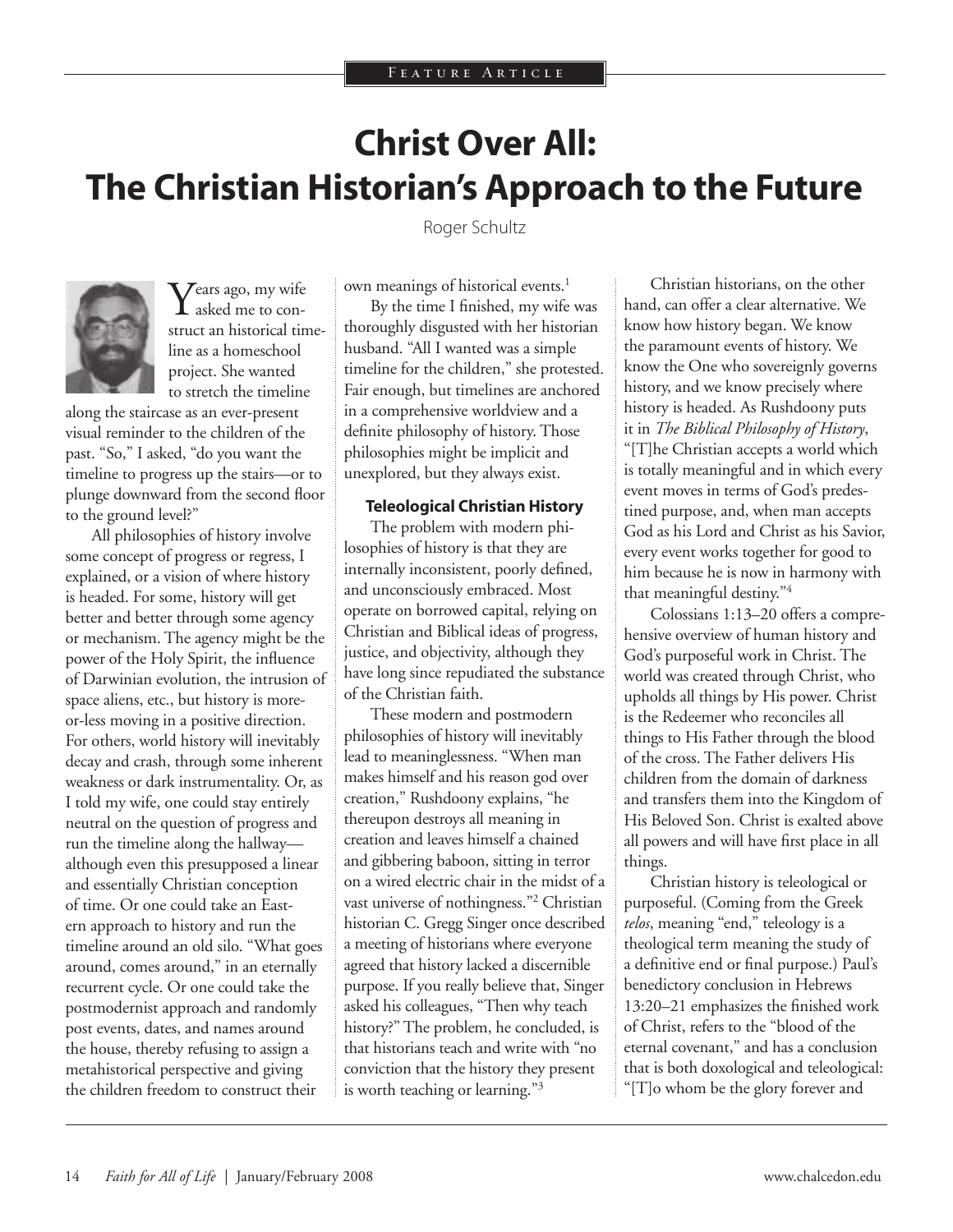ever. Amen" (NAS). Scripture repeatedly points to the fulfillment of all things in Jesus Christ and His rule (Heb. 2:8; 1 Cor. 15:25–27). For the Christian, history is purposeful and emphatically Christocentric.

#### **A Firm Foundation**

Someone once said that modern man either stands with one foot on the Reformation and the other on a banana peel—or stands with one foot on the Enlightenment and the other on a banana peel. The cute quip underscores the fundamental antithesis between these radically divergent worldviews and implies some epistemic weakness in both. (It is best, of course, to stand with both feet planted securely on the Word of God.)

Historians need a firm foundation. What they believe about humanity's origins will frame their approach to the past and their expectations of the future. I took Western Civilization at a secular university from a quirky professor who was a dedicated Marxist and atheist. "Around 4000 B.C.," he explained in a bewildering early lecture, "man decided to become rational." His worldview provided a poor framework for understanding the nature of man and the emergence of ancient civilizations.

In contrast, the first chapters of Genesis provide an excellent historical framework. The world was created by an omnipotent God. Man was created in the image of God. (Historians influenced by Darwinism and Marxism will inevitably denigrate man and misunderstand his role in creation.) The Fall brought sin and death to the world, damaging man's relationship with God and corrupting human relationships and institutions. God brought judgment to the world, but also gave the promise of redemption. The gospel-promises to Abraham involve blessings for the whole earth (Gen. 12:3; Gal. 3:8).

Rushdoony places special emphasis on the historical value of Christian creeds. Radically different than the creeds of other religions, for instance, the Apostles' Creed offers "a synopsis of history, created by God the Father Almighty, requiring salvation by Jesus Christ, His only begotten Son, Who entered, lived, died, and was resurrected in history, and is now the Lord and Judge of History." Since "the whole creed therefore is a *declaration concerning history*," he continues, "nothing then can be more alien to Biblical faith than the dialectical separation of faith and history." Over time, Christian creeds "progressively formulated the reality of God's sovereign power and Christ's role as priest, prophet, and king over man and history." "Biblical creedalism is an assent to God's creation, redemption, and government," Rushdoony concludes, and "Christian creedalism is thus basic to western activism, constitutionalism, and hope concerning history."5

The Christian historian, then, has a solid and comprehensive interpretative paradigm. The foundational truths of Scripture, the historic creeds of the church, and the doctrinal affirmations of the Reformation give foundational truths sufficient to understand history. They also explain where history is heading.

#### **Providence and Destiny**

Christian historians can be certain that history will move to its destination because God is sovereign. Early Christians had absolute confidence in God's predestination (Acts 2:23, 4:28) and proclaimed, following Psalm 110, that God would place all enemies beneath the feet of Christ (Acts 2:35). Rushdoony argues that "[i]n a universe ruled by God, the future is assured. Every fact is a God-created fact and moves to a God-ordained purpose. Nothing is futile nor by chance."6

Recently, some evangelical historians have denied God's sovereignty. Drawing upon "open theology" and a "risk view of providence," they assert that God does not know the future, thereby giving greater place to human agency and leaving an open or indeterminate element to the future. As one admiring historian puts it, "God chooses to be a *macromanager* of Creation and history, but not a *micromanager*. Humans *collaborate* with God on how history unfolds."7 Openness theology illustrates a critical doctrinal weakness in the church and shows the inroads of humanism within evangelicalism.

Scripture consistently attests to God's comprehensive sovereignty over all creation and history (Acts 17:26). Daniel blesses God, stating that "[i]t is He who changes the times and the epochs" and "He removes kings and establishes kings" (Dan. 2:21 NAS). King Nebuchadnezzar affirms the same thing, that "the most High is ruler over the realm of mankind" and "He does according to His will in the host of heaven and among the inhabitants of earth" (Dan. 4:17, 35 NAS). Isaiah stresses the same lesson, that the Lord is the One "[d]eclaring the end from the beginning, and from ancient times things which have not been done, saying, 'My purpose will be established, and I will accomplish all My good pleasure" (Isa. 46:10 NAS). As Paul affirms, God works "all things after the counsel of His will" (Eph. 1:11 NAS). Because God is in charge, His purposes are certain.

The Westminster Confession of Faith (5:1) clearly summarizes the teaching of Scripture on providence: "God the great Creator of all things doth uphold, direct, dispose, and govern all creatures, actions, and things, from the greatest even to the least, by His most wise and holy providence, according to His infallible foreknowledge, and the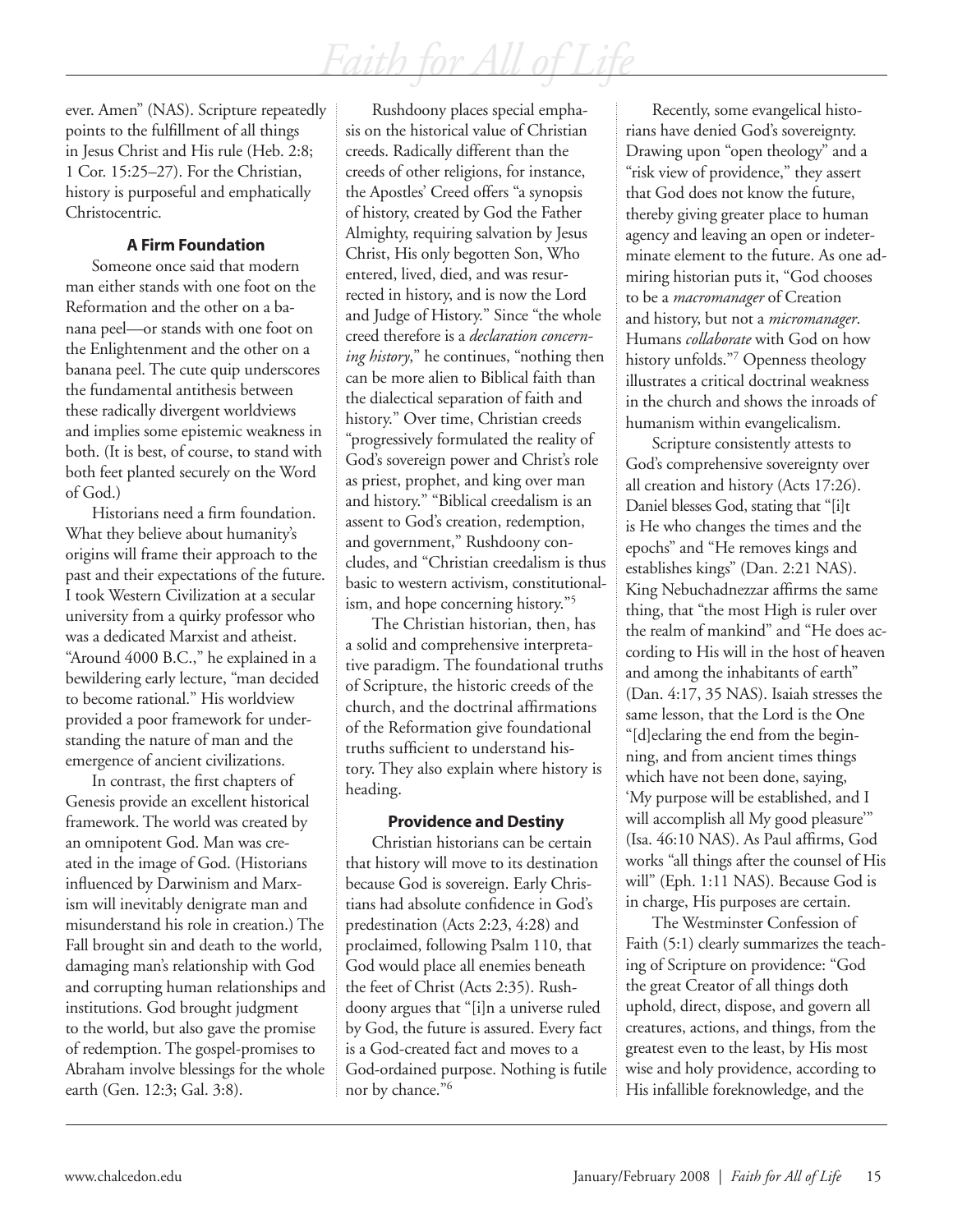free and immutable counsel of His own will, to the praise of the glory of His wisdom, power, justice, goodness, and mercy."

The message of God's total sovereignty directly challenges the presuppositions of a humanistic age. Christian historian Steven Keillor has recently written, "[W]e will have to risk much as faithful witnesses of the Son of Man's triumph, which is also political and, therefore, unpopular."8 No matter how unpopular, Christians must faithfully proclaim the truth of Scripture—and be confident in God's providential control of all things.

#### **No Nostalgic Navel-Gazing**

Historians may be tempted to become nostalgic navel-gazers. Some may become fixated on a narrow slice of the past and ignore the broader movements of history. Others may develop an antiquarian longing for a beloved period. Christians may view a special group or perceived golden period (the first-century church, the Reformation, the Puritans) with uncritical devotion.

The Bible, by contrast, offers excellent examples of fair, textured, and pedagogically oriented history. It introduces heroes of the past, but presents them completely and critically, showing their failures as well as successes. Its portrait of David, for instance, shows both the king's glories and his wretched warts. Psalms 105 and 106 illustrate the purpose of Biblical history: they remind Israel of God's past covenant faithfulness, warn God's people about the consequences of sin, and urge them to greater faith, obedience, and praise.

The Christian's goal is not to return to a golden past. We do not wish, for instance, to return to the Reformation era. The Reformation *was* a tremendous movement of God to revive the church and revitalize the preaching of the gospel. The Reformers were great men

of God. The church is far stronger and more faithful because of the Reformers. "We see further," someone has said, "only because we stand on the shoulders of giants." All this is true. But God has given twenty-first-century believers their own challenges and an obligation to apply the Word of God afresh to contemporary culture.

Rushdoony is a good example of a grounded, forward-looking Christian confronting modern problems candidly. Concerned about creeping liberalism at one institution, and its unwillingness to hear criticism or engage in reform, he simply withdrew to focus on his work. "At this point," Rushdoony said, it "is a dead issue with us, and we see no point in having anything to do with it. Our feeling is this: let the dead bury the dead. We are the living, and have work to do."9 His advice is still valuable: Christians should be Biblically faithful, hardworking, and *forward*-looking.

In *The Foundations of Social Order*, Rushdoony comments on the triumph of Hellenism and neoplatonic humanism. What he says of the Eastern church a thousand years ago is true of many denominations today: "Those who contemplated their navels were to find more support in the church than those who believed in and studied the word of God."10

#### **Avoiding Rabbit Trails**

Historians may become sidetracked by special issues, novel theories, and tangents. I know one historian whose special interest is India. No matter what he teaches, he invariably steers the students toward his favorite topic. Others see sinister forces at work and believe that the forces of darkness will ultimately prevail in human history. Conspiracies and sinister forces certainly have been at work in history—and they have caused much damage.11 But conspirators do not control history. God does.

Psalm 2 offers a comforting perspective on conspiracies and the sovereignty of God, and the theme was emphasized in apostolic preaching (Acts 4:25–30). The Psalm 2 conspiracy involves all humanity (kings, rulers, nations, peoples), not just a select group of uniquely depraved conspirators. The conspiracy involves rebellion against God, Christ, and God's law—not attempted control of political and economic institutions. The primordial conspiracy of man, moreover, is destined to fail; indeed, the Sovereign Lord scoffs at man's petty attempts at resistance. God is perfectly able to thwart conspiracies (Gen. 11:9), and He commands His people not to fear the conspiratorial plans of sinful man (Isa. 8:12–13; Ps. 83:5, 18). In the face of conspiratorial opposition, the early church used Psalm 2 as a rationale to ask for (and receive) special power in preaching the gospel (Acts 4:29).

Rushdoony's files include interesting correspondence about conspiracies. One was from a young man wondering about joining the John Birch Society. Though not a member, Rushdoony shared the Society's concerns about the threat of Communism. He believed, however, that the fundamental problem facing Western civilization was ultimately religious: "Our problem is basically moral and religious. The answer to our crisis, which is FIRST of all a moral and spiritual crisis, is Christian reconstruction. This is what concerns me, and the purpose of Chalcedon is to provide the theological and philosophical foundations for reconstruction. The battle is the Lord's, and we shall triumph."12

Another correspondent asked about a Zionist conspiracy behind the Federal Reserve System. Rushdoony certainly didn't like the Fed, as he notes in his response, but he didn't think that Jews controlled things or that history was dominated by conspiracies: "I believe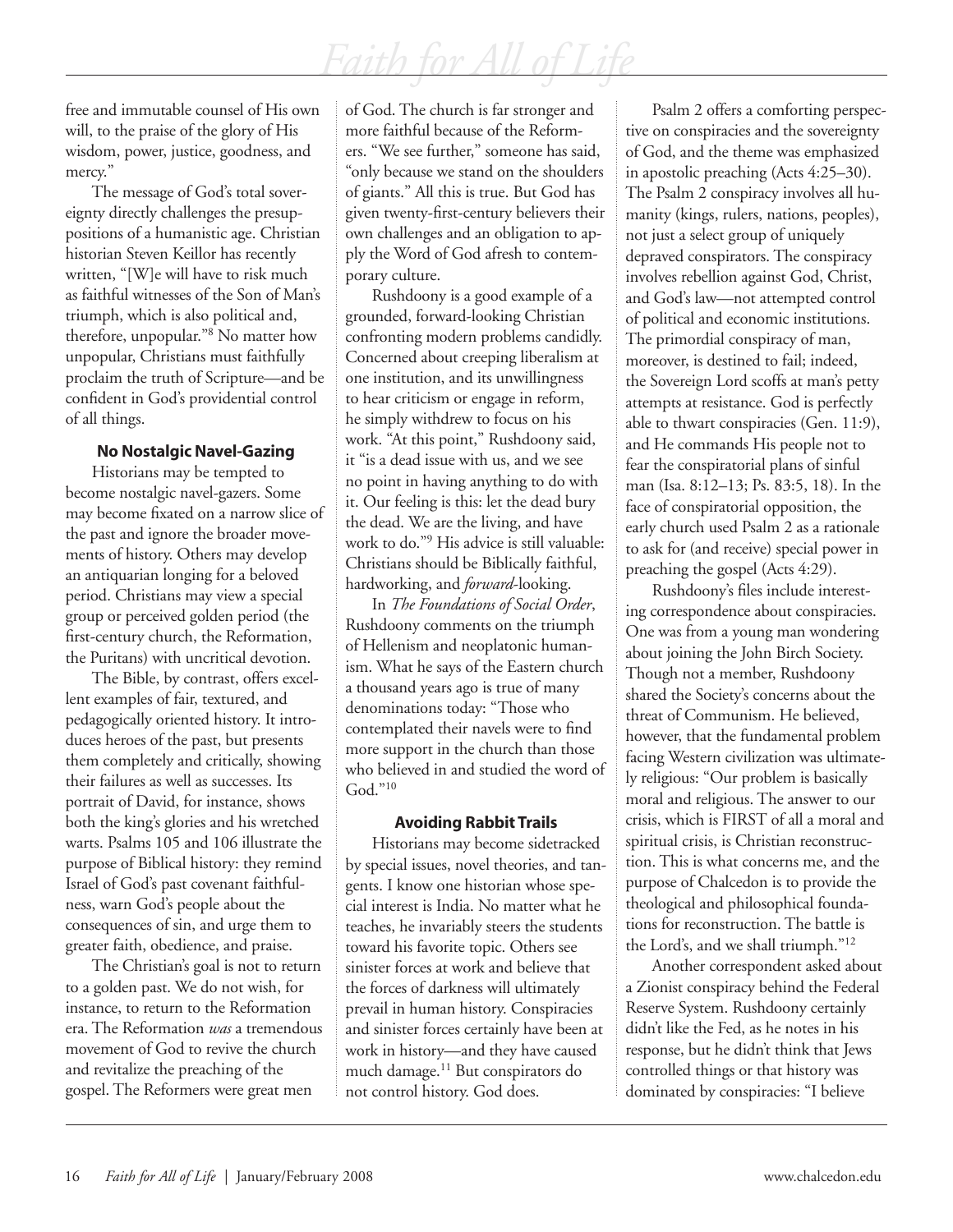that our problem is moral dereliction; nothing else is biblical, and I believe that I must think Scripturally. I have perhaps two hundred works on the Jewish conspiracy alone, and I am not convinced that the writers have made a case. I do believe that conspiracies exist, but I believe that they are basically anti-God, and that they succeed only to the measure that we become morally irresponsible ourselves."13

Rather than pursue rabbit trails, Rushdoony maintained a clear Biblical focus. The problem was always human sin. The solution was always found in Christ and covenant faithfulness. Victory was always assured by God.

#### **No Myopic Disillusionment**

Elijah was a great man of God, but Scripture records one moment of deep disillusionment. After his great victory over Ahab and the forces of Baal, Elijah went into hiding, fearing retribution from Jezebel. The disillusioned prophet asked God to take his life, arguing that he was the only one left (1 Kings 19:4.).

Why did Elijah do this? Perhaps he wanted to wallow in self-pity. Perhaps he wanted to celebrate his own solitary faithfulness. Whatever his motives, Elijah certainly forgot about God's sovereign power and ability to transform the future, and that is the lesson God impressed upon the prophet (1 Kings 19:15–21). The Lord told Elijah of a faithful remnant, promised to bring judgment on faithless Israel, and made arrangements for a highly effective successor to the aging prophet. Elijah himself would have a part in this unexpected reconstruction—anointing those who would follow.

Christians can become disillusioned by focusing on present problems and distresses, rather than looking to the future. They might pursue "newspaper exegesis"—accepting at face value the bleak reports of the modern media,

instead of accepting the sure promises of the sovereign God.

On the eve of the Reformation, there was much to discourage true Christians. The church was in bad shape, plagued by false doctrine and horrible corruption. Though the future looked bleak, however, God was pleased to bring a Reformation. At roughly the same time, a new world was opened to discovery and colonization, giving persecuted Christians a place of refuge and causing the Reformed church to flourish in an unexpected corner of the world.

Jonathan Edwards commented on this unique historical development in "Some Thoughts Concerning the Revival." Writing at the time of the Great Awakening, Edwards anticipated a greater, more glorious future revival of religion in the New World. Such a revival may have seemed unlikely from a human perspective, but all things are possible with God.

A half century after Edwards wrote, many American Christians were discouraged by the condition of the country. Alarmed by public scandals and creeping infidelity, they feared that the political chaos of the French Revolution might soon touch the infant American republic. The Presbyterian General Assembly of 1798 issued a sober pastoral letter, warning that American religious and moral declension would quickly bring the judgment of God. At the very time the pastoral letter circulated, however, revival was already breaking out in America, beginning in Presbyterian churches in the South.14

#### **Focus on the Future**

God is able to do all things. If He promises revival, it will come. His Word and promise will not return to Him void (Isa. 55:11). God taught that lesson to the prophet Ezekiel, asking him to observe a Valley of Dry Bones. God promised to place His Spirit upon the

bones, miraculously bringing them to life (Ezek. 37:14). Too many Christians focus on the dry bones of a decaying culture. Instead, they should focus on the power of God to bring revival and transform a nation.

The Christian's task is clear. The Great Commission gives marching orders for the church (Matt. 28:19–20), in terms of disciplining the nations, baptizing them, and teaching them all things that God has commanded. The task involves evangelism, the sacramental work of the church, and the obligation of Christian education.

Now more than ever, Christians should be committed to that calling. Contemporary Christians have been given remarkable tools. Homeschooling has provided Christians with unprecedented opportunities for training future generations. The Internet has provided incredible avenues for global evangelization and discipleship.

In Romans 16:20, Paul predicts that "[t]he God of Peace will soon crush Satan under your feet" (NAS). There is a promise of God-ordained victory, accomplished through the work of the church. While this may seem unlikely now, the Christian is to trust God to fulfill His Word.

I once asked Rushdoony about his take on the future. Was he optimistic or pessimistic? I was encouraged by his absolute confidence in God and the certain fulfillment of God's purposes: "In the short term … it is going to be grim. Long term, very good, because I believe the Word of God. It tells us that the wages of sin are always death. All they that hate me, God says, love death. It is ridiculous for Christians to believe that the opposition can win … So I am hopeful in the long run and know that ours is the victory. 'This is the victory that overcometh the world—even our faith."<sup>15</sup>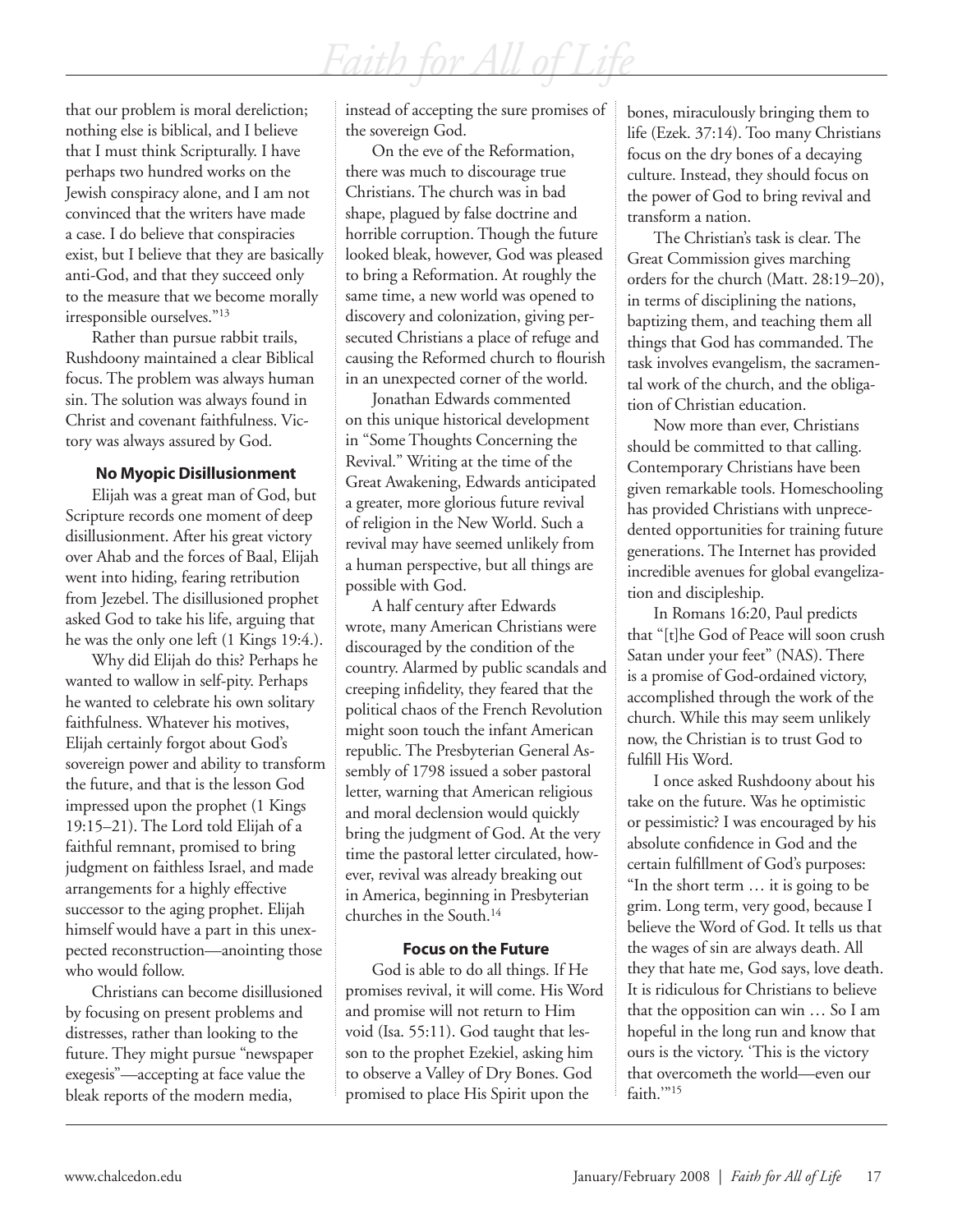Dr. Roger Schultz is Dean of the College of Arts and Sciences at Liberty University, a minister in the Reformed Presbyterian Church, Hanover Presbytery, and the homeschooling father of nine children.

1. Even this is deceptive. It presupposes that something is more important than others. The very act of assigning significance to a certain event or person is rooted in beliefs about the meaning and significance of history.

2. R. J. Rushdoony, *The Biblical Philosophy of History* (Phillipsburg, NJ: Presbyterian and Reformed, 1979), 15.

3. C. Gregg Singer, "The Problem of Historical Interpretation," *Foundations of Christian Scholarship*, ed. Gary North (Vallecito, CA: Ross House Books, 1979), 53, 63.

4. Rushdoony, *Biblical Philosophy of History*, 8.

5. Rushdoony, *The Foundations of Social Order: Studies in the Creeds and Councils of the Early Church* (Fairfax, VA: Thoburn Press, 1968; 1978), 4–8.

6. Rushdoony, *Salvation and Godly Rule* (Vallecito, CA: Ross House Books, 1983), 202.

7. Donald Yerxa, "A Meaningful Past and the Limits of History," *Fides et Historia XXXIV, Spring 2002, 23.* Most of the discussion about open theology and "risky providence" arises from John Sanders, *The God Who Risks: A Theology of Providence* (Downers Grove, IL: InterVarsity Press, 1998). John and I were students together at Oak Hills Bible College, a tiny school in northern Minnesota, and we later served on the faculty together for a few years. I am convinced that openness theology is rooted in Pelagianism and arises from a hyper-Arminian focus on human autonomy.

8. Steven Keillor, *God's Judgments: Interpreting History and the Christian Faith* (Downers Grove, IL: InterVarsity Press, 2007), 203.

9. Rousas J. Rushdoony to George Marston (July 29, 1966 and August 27, 1970). Rushdoony was absolutely opposed to a bureaucratic and hierarchical ecclesiastical polity—seeing it as an extension of Romanism. He was committed to a Biblical and organic Presbyterian polity, but had little use for bureaucratic machinery Presbyterianism. His resignation from the Presbyterian Church (USA) in 1958 includes a detailed explanation of his commitment to Biblical polity.

#### 10. Rushdoony, *The Foundations of Social Order*, 160.

11. I especially like the Masonic conspiracy. In 1995, we moved to the mountain hamlet of Mendota, Virginia, where our house sat directly across the street from the Masonic Lodge. In response to questions from my children, I told them that Freemasonry was a secret fraternal order that some believed to be part of a vast conspiracy to control the world. On the first Saturday evening of the month, we did a little empirical research, surreptitiously observing the congregating Masons. The clear majority of the Lodge brothers wore denim, drove pickups, and chewed tobacco. If there was a Masonic conspiracy, the Schultz children concluded, the Mendota Lodge probably wasn't involved. Either that, or it was a clever disguise!

12. Letter of Rousas J. Rushdoony (November 1969).

13. Letter of Rousas J. Rushdoony (October 3, 1969).

14. See Iain Murray, *Revival and Revivalism: The Making and Marring of American Evangelism*, 1750–1858 (Carlisle, PA: Banner of Truth, 1994).

15. "Interview with R. J. Rushdoony" *Contra Mundum*, No. 13, Fall 1994, 33–38. (http://www.contra-mundum.org/cm/ cm13.pdf)

#### *Rushdoony … Eschatology cont. from page 3*

Meanwhile, the elite will work for an elitist society in which they are everything, and the people are nothing. The "scientific" interest in cloning is elitist. The dream from Plato's day has been to command cow-like masses who will serve the purposes of the elite. The dream of cloning is a hope to stamp out docile creatures who will serve the elite as their social slaves. This is a profane eschatology, and a dream of a manmade hell.

1. Sonia Orwell and Ian Angus, eds., *The Collected Essays, Journalism and Letters of George Orwell: As I Please, 1943–1945*, Vol. III (New York: Harcourt Brace Jovanovich, 1968), 103.

2. Albert Pike, *Morals and Dogma of the Ancient and Accepted Scottish Rite of Freemasonry* (Washington, D.C.: 1871; 1950), 340. 3. Ibid.

4. Ibid., 230.

*M. Rushdoony … Spiritual cont. from page 7*

God's creation. We are not called to be spirit-like, but to be obedient new creatures in Jesus Christ recalled by our new birth to be conformed to His image. The new image we must have before us is His revelation of His holy will for us, the eternal Word.

The hymn was wrong. This world is our home. Until God takes us out of this material world, we are to see it as our assigned quarters, our arena of activity and service. Any pining for heaven that causes us to neglect our earth-based responsibilities is a dereliction of duty.

1. Copyright 1965 Albert E. Brumley and Sons.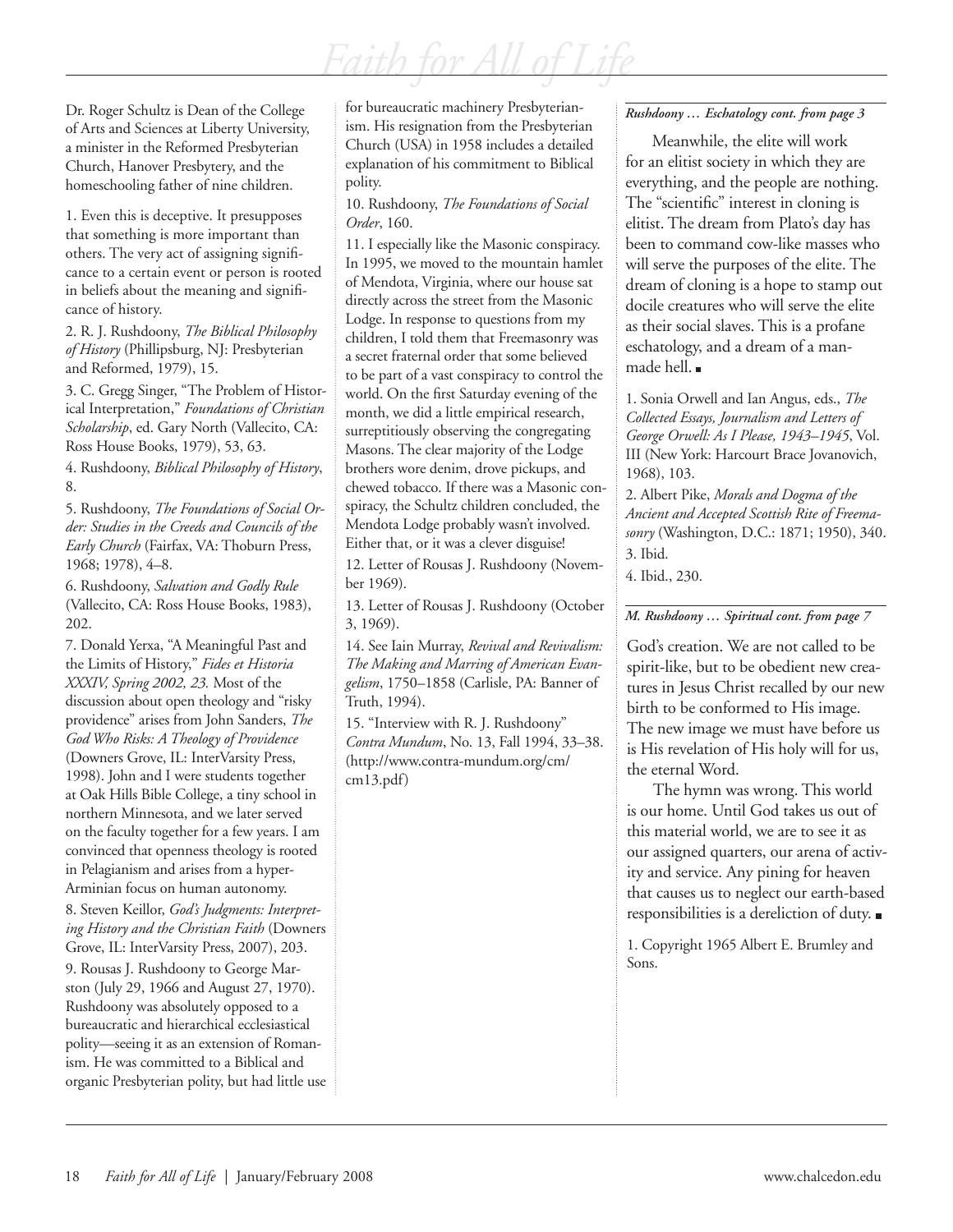## **Dooyeweerd and Rushdoony**

Ben House



The Reformed faith has had many champions. Not only has it been blessed with theologians and preachers, it has also

had a host of writers and thinkers who applied foundational Reformed truths to every area of life. Some of these men have had an influence of such a degree that they not only—through the power of God—changed the minds and hearts of individual people, they changed the direction of whole cultures, communities, and nations. Such men, usually without specific intent, founded movements. Some such men founded institutions, such as seminaries or universities, but movements go beyond the college campus and reach out to a wider community.

These movement men would include such pillars of the faith as Augustine, Luther, Calvin, and Knox. In American history, the ministries of Jonathan Edwards, John Witherspoon, Charles Hodge, and J. Gresham Machen grew into movements. While the successful church is often built around a powerful preacher, such as Charles Spurgeon and the Metropolitan Tabernacle, a movement is built around ideas, and that means ideas that have been preserved in print, hence books.

Within the parameters of Biblical theology, a movement does not grow out of the pure originality of its founders. Rather, it is a rethinking of basic orthodoxy, a shift back to the Bible, an intellectual categorizing of ideas along scriptural norms. The defense used by Luther, Calvin, and Machen against

their enemies was that they were simply returning to the historic Christian faith. They were correct about the goal—a return to Biblical thinking. But such men never were mere reactionaries, for they brought greater clarity in Biblical understanding and application to the issues and conflicts of their day.

Quite often, the heart of a movement is directed toward restoring a right view of God, salvation, and His worship. So, even though Luther and Calvin were academics, they never aimed at merely establishing Christian universities. Reformation in the lecture halls of the university at Wittenberg would have been powerless without Luther's doctrine of salvation being proclaimed in Sunday worship. Likewise, the big names in American Reformed theology included men well-versed in literature, politics, and other fields, but with the exception of John Witherspoon, most of them were primarily centered on theology and ecclesiology.

#### **Abraham Kuyper, the Father of a Movement**

One of history's most amazing movement men was the Dutch theologian Abraham Kuyper. Like Luther, he broke with the corrupt church of his day. Like Calvin, he worked to establish a thoroughgoing systematic theology. Like Knox, he worked to bring reformation to his whole country. Like Edwards, he both pondered the deeper theological and philosophical issues and promoted evangelical piety. Like Witherspoon, he took direct political action and actually formed a political party, which ultimately resulted in his being the Prime Minister of the Netherlands. Like Hodge and

Machen, he established and advanced a great educational institution.

Kuyper distilled the many facets of his theological framework into six lectures he delivered at Princeton University in 1898. This profound summary of his vision is still in print under the title *Lectures on Calvinism*. In these lectures, he addressed the issues of the Reformed faith, politics, science, art, and the future. Kuyper, to a large degree, formulated what would become commonly known as Christian worldview thinking. Along with the Dutch institutions he founded and the books he wrote, he fathered a movement. The terms Kuyperian and neo-Calvinist are still used to define his ideas and identify his many present-day followers.

Many who built upon Kuyperian foundations have achieved renown for theological and intellectual accomplishments. Some have created movements of their own. Two such men who stood on Kuyper's shoulders were Herman Dooyeweerd and Rousas J. Rushdoony.

#### **On Kuyper's Shoulders, Two More Giants**

Dooyeweerd (1894–1977) was a Dutch philosopher and law professor at the Free University of Amsterdam. Rushdoony (1916–2001) was a pastor, theologian, and writer and founder of Chalcedon, a Christian think tank. It is not clear to me if they were personal acquaintances, but they shared a mutual friendship with Cornelius Van Til. Van Til found a deep affinity for the work of Dooyeweerd. Since both were Reformed believers of Dutch stock, they had a kindred spirit on matters of theology. Both leaned heavily upon the work of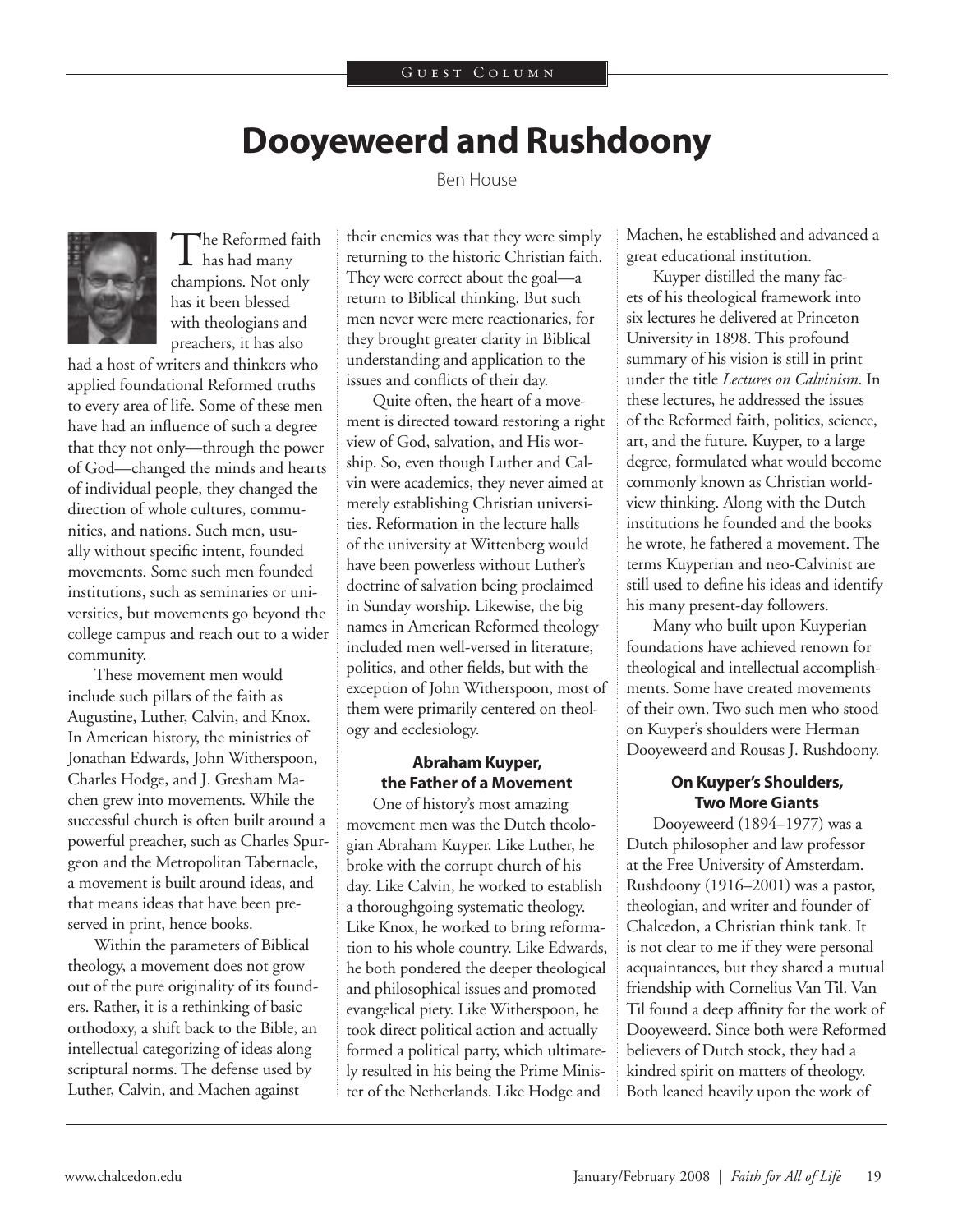Kuyper. Van Til largely agreed with Dooyeweerd's emphasis on the antithesis between Christian and non-Christian presuppositions. He also appreciated Dooyeweerd's bold quest to bring all of philosophy captive to Christ. There were strong points of difference between the two men, and these can be painstakingly discovered by reading from Van Til's Festschrift titled *Jerusalem and*  Athens.<sup>1</sup> But any philosophical conflict between the two was a lovers' quarrel between two great thinkers who were brothers in Christ and seekers after the mind of God.

Dooyeweerd's magnum opus was a lengthy multivolume work known in the Dutch language as *De wijsbegeerte der wetsidee* (in three volumes) and translated into an English version, starting in 1953, titled *A New Critique*  of Theoretical Thought.<sup>2</sup> His philosophical concept was called "the philosophy of the idea of law" or the cosmonomic philosophy. The main contours of Dooyeweerd's writing and thought were formed when he was quite young. In the years that followed, his further writings built upon, clarified, and perhaps revised portions of his original work. Philosophical scholars, both Christian and secular, both friend and foe, noted and praised the vast accomplishment of Dooyeweerd.<sup>3</sup>

Van Til, upon the occasion of Dooyeweerd's death, honored him as a mentor and referred to his philosophy as a "marvelously beautiful sight to behold." Van Til himself was a mentor to R. J. Rushdoony. From his early years, Rushdoony began a rigorous program of reading widely and deeply in a vast range of subject areas. He was already well into this monumental intellectual feat of incorporating a vast array of theological, philosophical, and intellectual books and ideas into his own thought when he discovered Van Til's

work. When Van Til's presuppositional apologetics was imposed upon Rushdoony's reading repertoire, it was like applying the Dewey decimal system to a vast collection of books. Van Til solidified Rushdoony's theology. With his vast network of reading, his prodigious memory of books, and his synthesizing intellect, Rushdoony would have been a formidable thinker without his having read Van Til.<sup>4</sup> But he would not have been the same thinker he became.

Rushdoony was one of the first and most articulate interpreters, defenders, and expounders of Van Til's presuppositional apologetics. The book *By What Standard? An Analysis of the Philosophy of Cornelius Van Til*, published in 1958, raised high the banner of Van Til's school of thought at a time when it was all too often opposed or ignored.

But to use an expanded metaphor, Rushdoony did not seek to build a cathedral upon the foundations of Van Til's thought. He took Van Til's premises beyond the scope of Van Til's writings and sought to build a city upon the implications of every fact being a God-created and God-interpreted fact.<sup>5</sup> Therefore, two subsequent books by Rushdoony explored American history in light of presuppositional Christian thinking. Another work looked at church councils and creeds in the same perspective. Rushdoony went on to write books in the fields of education, science, politics, and philosophy that continued to expand Van Til's presuppositionalism into all areas of life and thought.

The culmination of Rushdoony's work was the publication of *The Institutes of Biblical Law* in 1973. The book is a stunning proof of evolution, not the Darwinian kind, but the kind worked by the Holy Spirit, where Biblical thinking is developed slowly and sequentially and then brought back to engulf more

and more of the Bible and then applied to more and more areas of life. Chalcedon the organization existed before Rushdoony's *Institutes*, but it was that publication that solidified his role as a movement leader. Rushdoony applied the word *Reconstruction* to his vision of rethinking all areas of life and thought in terms of the Bible, the whole Bible. The term *Christian Reconstruction* and sometimes terms like *dominion theology* have been used to describe Rushdoony's writings and those of his followers and fellow travelers.

#### **Brilliant, but Different**

So what are the common features of this deeply profound Dutch philosopher and this Armenian Calvinist thinker? To call Dooyeweerd a Dutch Rushdoony or to call Rushdoony an American Dooyeweerd really does not clarify their roles. (Besides, it makes two unusual names more confusing.<sup>6</sup>) Dooyeweerd's work, and indeed the culture he lived in, was on a different plane than that of Rushdoony. Living in the Netherlands before, during, and after World War II constitutes a totally different set of circumstances than that of living in America and ministering, writing, and teaching primarily in the second half of the twentieth century.

The similarities begin with the minds of the two men. Both were incredibly brilliant thinkers with hearts consumed by devotion to Jesus Christ. It wasn't just the kind of smarts that gets you into a good college; both men had minds that reached real depths of thought. Dooyeweerd was the greater analytical and philosophical thinker, while Rushdoony was the greater theological and synthetic thinker. Neither was confined to any particular narrow academic track, but rather both seemed to have taken on the universe itself the whole of God's creation—as their specialties in learning.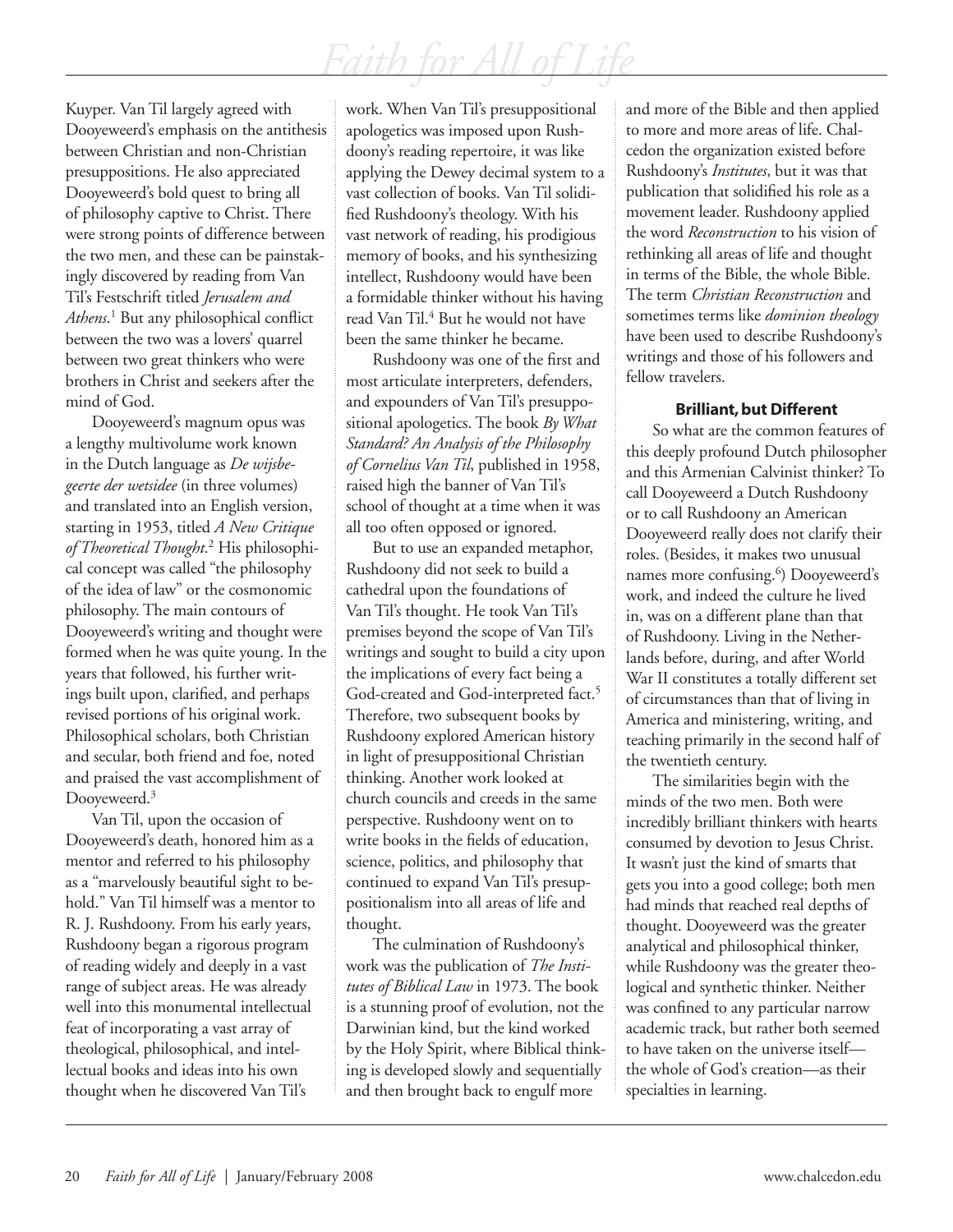Dooyeweerd's career kept him in the university classroom where he was a professor of law and philosophy. His writings and endeavors were largely focused upon issues relating to jurisprudence and philosophy. But as C. T. McIntire notes, Dooyeweerd "published more than 200 books and articles in the fields of law, political theory, and philosophy. His thought touched a wide range of areas ontology, epistemology, social philosophy, philosophy of history, aesthetics, philosophy of science, legal theory, political philosophy, the history of law, theology, and the history of philosophy. He was a comprehensive thinker with an amazing versatility, and his ideas were capable of inspiring thought in almost any field of learning."7

Being a professor at the Free University of Amsterdam, Dooyeweerd's classroom lectures and academic publications had an impact on the greater Christian intellectual community in the Netherlands, the rest of Europe, and the United States.8 In the context of America's religious educational institutions, had Rushdoony spent his career on a university campus, he would have never reached his potential. He would have likely been more often footnoted for his expertise in some narrow field of theology or thought, but there would have likely been no Christian Reconstruction movement. So Rushdoony's classroom became the taped lectures on cassette, *Chalcedon Report* articles, or the courtroom testimonies where he defended Christian educators and parents.

Both men were educational revolutionaries and visionaries. Both, whether subtly or not, changed the way Christians viewed God's world. Such a powerful paradigm shift always brings out devoted followers, fellow travelers, and opponents. Such critical thinking always produces infighting over the details and applications by the movement followers. And it always produces directions in the line of thought that the movement founders never considered or envisioned.

At almost all points in his writings, Dooyeweerd is quite difficult to read. His wide-ranging personal familiarity with philosophy, his devising of special technical terms and neologisms, and his repeated use of his own philosophical concepts makes Dooyeweerdian texts quite difficult for the beginner to navigate. Much of Rushdoony's work, especially in the early years, was quite challenging. Rushdoony would often quote more serious books in one chapter of his writings than most people ever read. His interaction with authors in both agreement and disagreement heavily laded his books for many readers.

Like the pain of toughening the tips of the fingers by playing a guitar, the only easy way to read Rushdoony and Dooyeweerd is by opening a book and plunging in. The task is a little easier in reading Rushdoony since he wrote quite a few short articles for newspapers and the *Chalcedon Report* that prep the mind to understand him. So such works as *Law and Liberty* and *Bread upon the Waters* make for the best introduction to Rushdoony. The *Roots of Reconstruction*, a massive collection of articles and reviews from the early years of the *Chalcedon Report*, is a good second step toward understanding Rushdoony.

Dooyeweerd also wrote some shorter articles that originally appeared in a newspaper format. These articles have been put in book form under the title *Roots of Western Culture*. Don't wade in unprepared, for these newspaper articles assume a knowledge of history, philosophy, theology, and Dutch social issues. Yet, *Roots* may well be the best entrance into the writings of Dooyeweerd. C. T. McIntire says, "Once the effort is made to become acquainted

with Dooyeweerd's work, the character of his creativity is evident."<sup>9</sup> But be assured that reading Dooyeweerd will take effort.

Both men shared many points of common belief, but in order to focus on a central theme that connects the two thinkers, both worshipped a mighty God. It is appropriate to read their most scholarly writings as testimonies of worship. The sovereignty of God in their minds went way beyond just five points of soteriology or certain patterns of Sunday morning worship. As Paul notes, "[I]n him we live, and move, and have our being" (Acts 17:28). Philosophy, history, culture, science, economics, politics, and every other area of life find meaning and purpose only in the God of Scripture. So in the writings of Dooyeweerd and Rushdoony, some of the most abstract points of thought are followed by incredibly simple and moving testimonies to the centrality of Christ's redemption. Both men are models of how to love God with all of the mind.

#### **The Fallacy of "Neutrality"**

In particular, what most often drew words of praise by Rushdoony for Dooyeweerd and others in his school of thought<sup>10</sup> was their insistence on recognizing the impossibility of human autonomy or neutrality. Dooyeweerd's philosophical "conversion experience" came about when he realized and acknowledged the impossibility of the Christian faith and philosophy being "rooted in faith in the self-sufficiency of human reason." Instead, Dooyeweerd explains, "I came to understand the central significance of the 'heart,' repeatedly proclaimed by Holy Scripture to be the religious root of human existence."11

From this foundation, every topic that Dooyeweerd approached as a philosopher, he examined from Christian presuppositions. He, like Kuyper before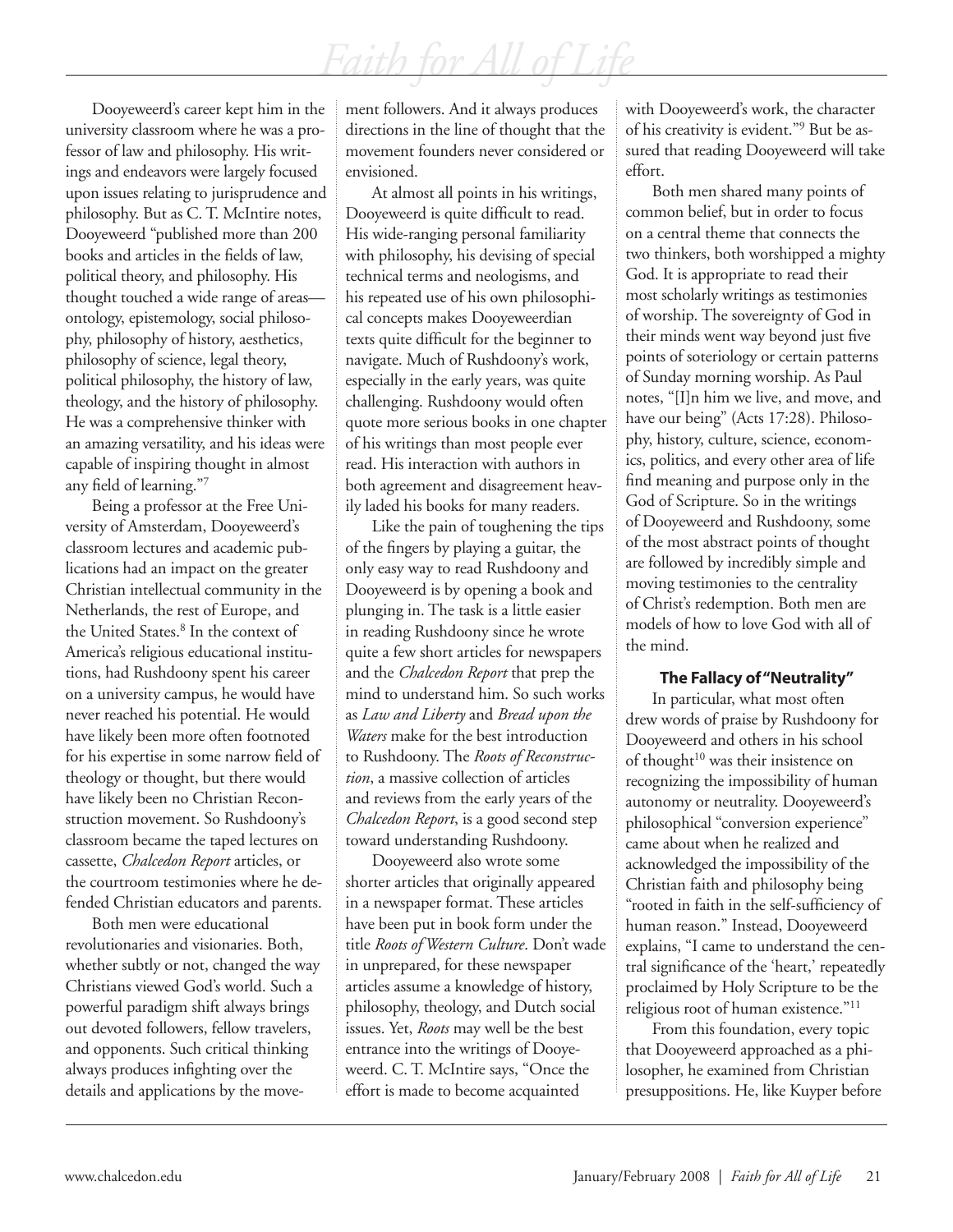him and Van Til and Rushdoony in his own time, emphasized Christian thought being applied to all areas of life. He warns Christian scholars, saying, "All Christians who in their scientific work are ashamed of the Name of Jesus Christ, because they desire honor among people, will be totally useless in the mighty struggle to recapture science, one of the great powers of Western culture, for the Kingdom of God."12 Then with a confidence that echoes Rushdoony's postmillennial expectations, Dooyeweerd continues, "This struggle is not hopeless, however, so long as it is waged in the full armor of faith in Him who has said, 'All authority in heaven and on earth has been given to Me,' and again, 'Take heart! I have overcome the world.'"13

No wonder then that Rushdoony favorably quotes, references, praises, and acknowledges Dooyeweerd in a number of his books. Sometimes, as in *By What Standard?* he gives sweeping testimonies to the work of Dooyeweerd and the Amsterdam school of thought. In some cases, such as his books *The One and the Many* and *The Politics of Guilt and Pity*, he quotes and applies specific insights from Dooyeweerd. Especially in his writings in the 1960s, Rushdoony envisions a broad-based coalition of Christian scholarship. Rushdoony, in conjunction with Charles Craig of Presbyterian and Reformed Publishing Company,14 exhibited a true ecumenical and catholic (little c) vision for Christian intellectual global war. For that reason, Rushdoony was instrumental in getting *The Genesis Flood*, written by two men who were dispensationalists and generally Arminian, published. Rushdoony promoted works by both Van Til and Gordon Clark, even though those men held strong disagreements.

Rushdoony then was an excellent choice for writing the introductions for two of Dooyeweerd's books that were published by Presbyterian and Reformed. In both *In the Twilight of Western Thought* (1960) and *The Christian Idea of the State*, Rushdoony details particular features of Dooyeweerd's thought and gives insightful compliments to his accomplishments.

#### **Different Foxholes, Same Army**

In spite of the commonalities of Rushdoony and Dooyeweerd, their followers have tended to move in different camps and directions. Dooyeweerdians, or neo-Calvinists or Kuyperians or Reformational thinkers, pour over Dooyeweerd's writings and continue to ponder and debate his system. Christian Reconstructionists, or theonomists or dominion theology Christians, likewise continue to mine the richness of Rushdoony's works.

No doubt some in each group find objectionable features in the other, for both movements attract followers who quite readily examine and debate details and fine points of doctrine and philosophy. To some degree, the works of either Rushdoony or Dooyeweerd in themselves are so absorbing that readers may simply not have noticed other lines of thought. And there are true and serious differences and theological controversies attached to each school of thought. Still there is a point where the Amish farmer in his carriage should recognize that his more libertine Mennonite neighbor in his pickup truck is a brother united in the same greater causes. Or to apply this directly, those in the cosmonomic foxhole who read Dooyeweerd and those in the Reconstructionist foxhole who read Rushdoony are ultimately joined in fighting the same culture war.

What Rushdoony said of Dooyeweerd could be applied to both men and many others in the Reformed and broader Christian camps. Rushdoony observed that Dooyeweerd, just like

Calvin and Kuyper before him, had not arrived at a final formulation of his ideas, neither was he free from occasional defects or inconsistencies. Concerning these limitations, Rushdoony went on to say, "These, however, surely need to be noted, but cannot be used as an excuse to evade the main thrust of his philosophy which has not been met or successfully challenged."<sup>15</sup>

After considering the lives and accomplishments of these two men, it seems certain that before any criticism is given or inconsistencies noted in either man, one ought to fall on his knees in profound gratitude before our Sovereign God for having raised up such men of holy and intellectual stature in the Kingdom. Add to that a prayer that God would continue to bless the works of R. J. Rushdoony and Herman Dooyeweerd.

Ben House is the editor of HouseBlog (http://benhouseblog.blogspot.com)

1. E. R. Geehan, ed., *Jerusalem and Athens: Critical Discussions on the Philosophy and Apologetics of Cornelius Van Til* (Phillipsburg, NJ: Presbyterian and Reformed Publishing Company, 1971).

2. Published by Presbyterian and Reformed Publishing Company, 1953–1958.

3. Fellow Dutchman G. E. Langemeijer said, "For without any exaggeration Dooyeweerd can be called the most original philosopher Holland has ever produced, even Spinoza not excepted."

4. He might be thought of as a one-man Wikipedia.

5. R. J. Rushdoony, *By What Standard? An Analysis of the Philosophy of Cornelius Van Til* (Tyler, TX: Thoburn Press, [1958] 1983), 23.

6. I must admit that when I first came to the Reformed faith, I wondered if having an odd-sounding name was a prerequisite to theological achievement.

7. C. T. McIntire, "Herman Dooyeweerd in North America" from *Reformed Theology in* 

*Continued on page 28*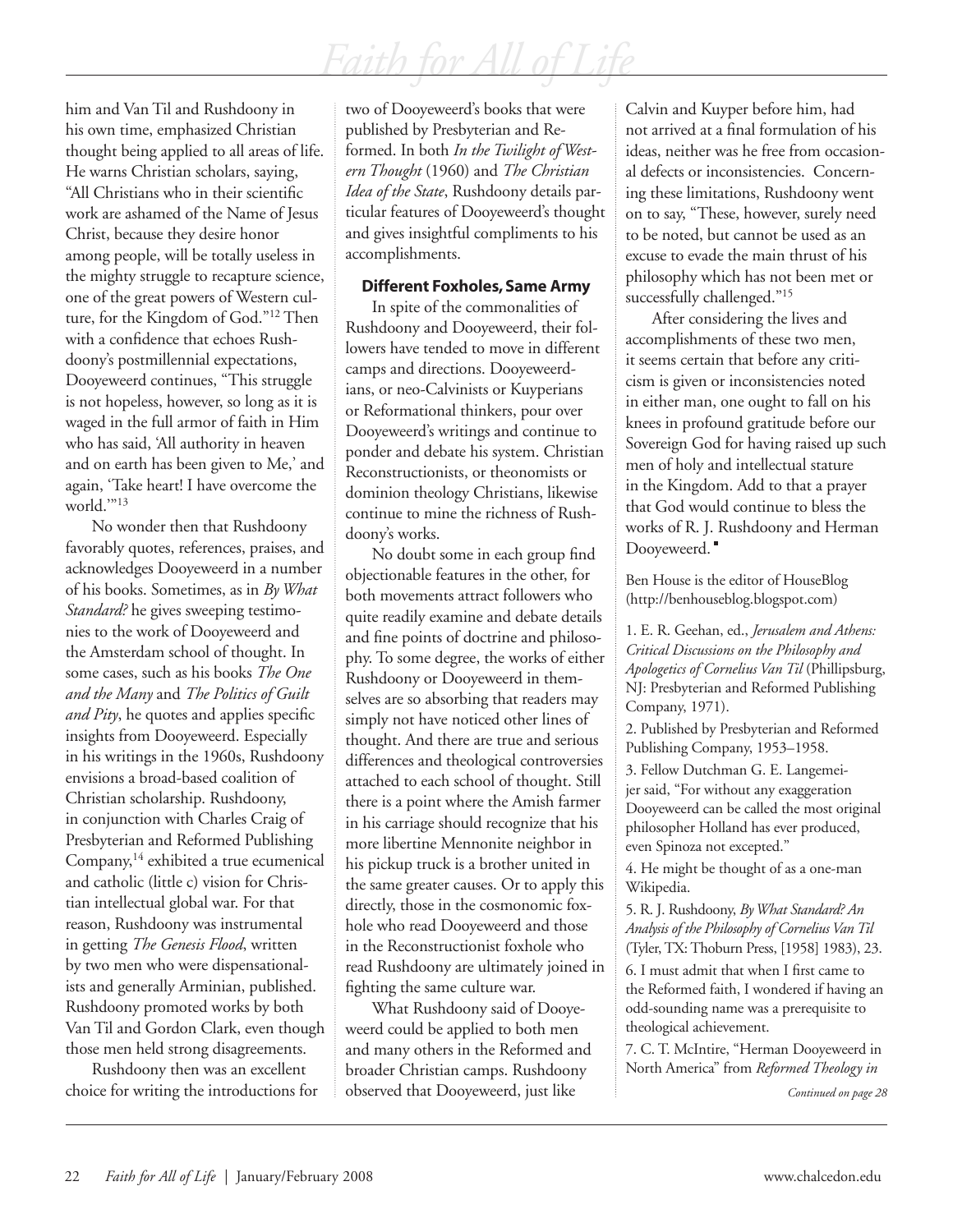## **Thy Commandment is Exceeding Broad**

Martin G. Selbrede

Transcribed and Expanded from Martin Selbrede's Third Lecture delivered at the 42nd Annual Chalcedon Conference in North Carolina Oct. 12-13, 2007



**V7** hen Chris Ortiz made the comment earlier that there is so much raw material available for us to go out and work upon, I

was immediately reminded of a critical point I usually make when I teach on the Systematic Theology of Work. That point is a powerful observation that Dr. R. J. Rushdoony made: "The world was not empty when we entered it, and it certainly should not be more empty for us having passed through it." In a sense, he's shaming us for being consumers versus producers, and I think we need to lead in this area. If we don't, who will?

The title of my talk tonight is "Thy Commandment Is Exceeding Broad," taken from Psalm 119:96 ("I have seen an end to all perfection: but thy commandment is exceeding broad"). This verse means that the law-word of God covers everything. Everything else has a limit or a boundary point, but the commandments of God, the statutes of God, do not have any such limitations as to how they can be applied.

Now, this unlimited expansiveness, this universal scope of application, is surely one of the great things of God's law. But the great things of His law are not always received as such by His people. In Hosea 8:12, God makes a comment to Ephraim (the designation for the northern ten tribes of Israel): "I have written to him [Ephraim] the great things of my law, but they were counted as a strange thing." *We live in the Era of Ephraim today*. The great things of

God's law that we at Chalcedon proclaim, and that Dr. Rushdoony declared with so distinct a trumpet, are esteemed and counted a strange thing by the average Christian—as something utterly alien. Consequently, modern Christendom will suffer the fate of Ephraim unless it wakes up.

#### **Blasphemy the Modern Christian Way**

What we find in Ezekiel 20:27 is surprisingly pertinent to our era. The passage speaks about the neglect, the blatant trivializing, of God's historic judgments against sin. People trivialized God's historic acts by arguing, "Yeah, He did that kind of stuff in the old days; yeah, He judged us back then, *but things are different now*." And the people dove right back into the same sins of old, as if God's judgments meant nothing. Yet God says that to do this, to discount these previous acts of judgment, is *to blaspheme God*. In verse 32, we learn about the kinds of sinful compliance and compromise that Israel was indulging in. Contrary to the people's expectations, they were not going to prosper on account of such conduct. The *only* way to prosper was through integrity and uprightness, and to persevere in these things.

Dr. Rushdoony put it this way: *valor is the better part of discretion*. Think about that idea. Valor is the better part of discretion. We usually hear that discretion is the better part of valor. But now the call is for valor—and courage.

Furthermore, in that same passage of Ezekiel God warns that "you bring

your gifts in your hands to pretend to honor me, but you simultaneously bring your idols in your heads and your hearts to pollute me." God makes it clear that He has had it up to here with this garbage. In other words, we go and play church, but we still go to houses of worship bringing idols in our hearts and our minds.

Amos 5:21–24 is significant for our era as well. God declares how tired He is of the people's religious festivals. "Take thou away from me the noise of thy songs; for I will not hear the melody of thy viols. But let judgment run down as waters, and righteousness as a mighty stream." God is not going to accept all the wonderful singing and rejoicing going on in Christian churches unless they're going to do the works of God. Otherwise, it's so much window dressing that God will simply not honor. In fact, He regards it as offensive to Him if there is no root of righteousness and justice being proclaimed by the church, for there is no source laying out what is right other than the law of God, His Holy Word.

God then shows how little chastisement the fathers and the children actually received, compared to what they deserved—a truly remarkable statement preserved by Ezekiel and intended as an ensample for us today.

#### **The Whole Counsel of God**

Now, the *whole counsel* of God is what's critical. Is this not what Paul teaches? He says, "I am guiltless of the blood of any man" (Acts 20:26-27).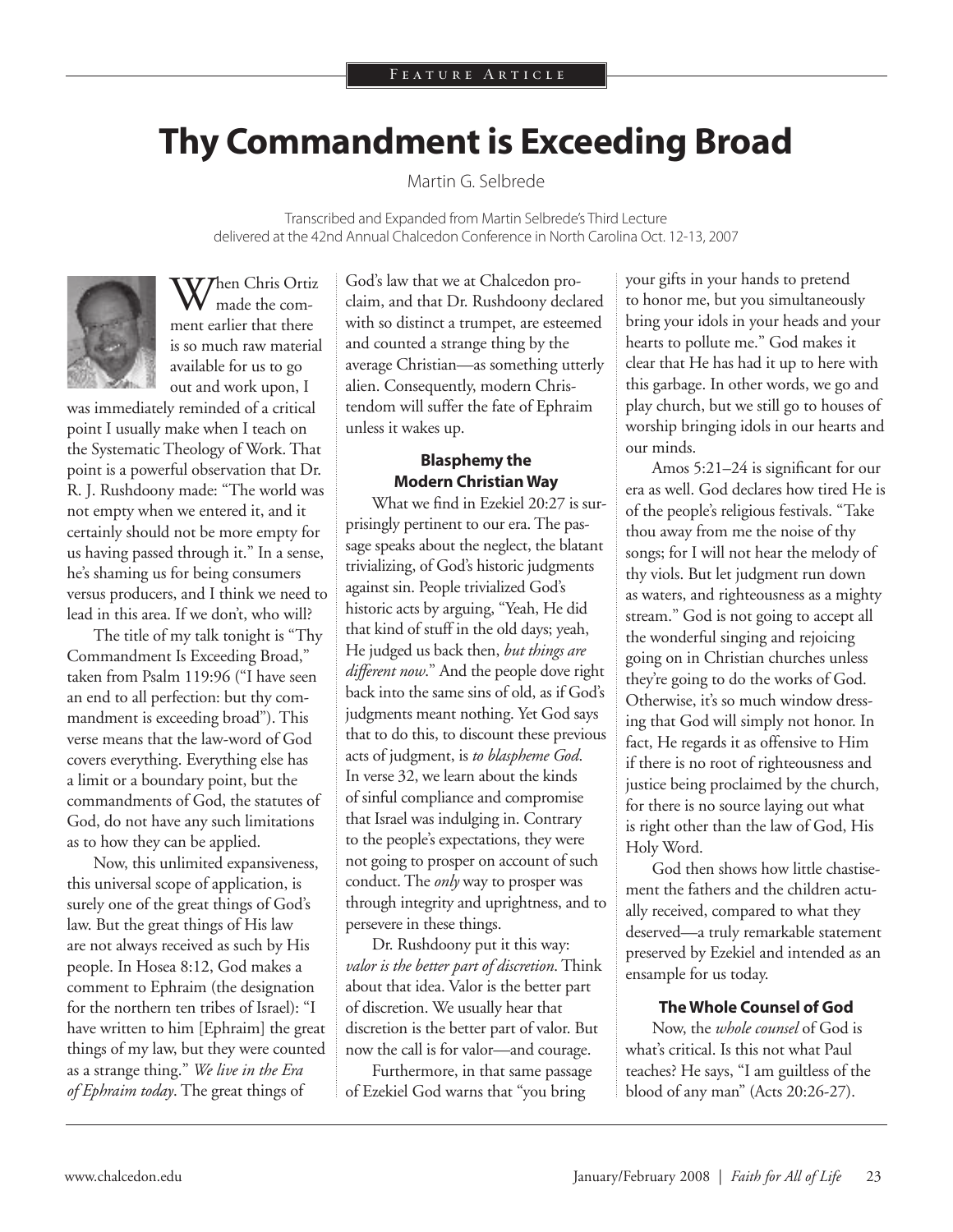Guiltless. But for only one reason was he guiltless: "For I have not failed to declare unto you the entire, the whole, counsel of God. I've left nothing out that you needed to hear." I'm afraid that today's church cannot necessarily claim the same guiltlessness that Paul was so certain about.

Part of the problem, of course, is that we play games in church, and we make the church become the Holy Spirit and then elbow the Holy Spirit out of the way. This is particularly true in Arminian circles. When the church and the clergy replace the Holy Spirit, John Milton's accusation again rings true that "the new presbyter is but the old priest writ large." What happens then when you discount the Holy Spirit? You get "Christ-only preachers." Heard of them? Christ-only preachers tend toward authoritarianism because the Holy Spirit doesn't play a significant part in the church. Such preachers discount His work.

What Calvinists, of all people, should do is to *magnify* the work of the Holy Ghost, the Holy Spirit, because He is omnipotent. He is going to be poured out on all flesh whether we like it or not, and He is going to contend for the glory of the Father.

I want to tell you something about how important God's Word is. You may have read this from a comment of mine<sup>1</sup> before in *Faith for All of Life*. I wrote, "God's Word, every syllable of it, is so important that David affirms (Psalm 138:2), '[T]hou hast magnified thy word above all thy name.'" God magnified His Word above His Own Name. How dare anyone demote, denigrate, or in any other way, shape, or form diffuse the meaning of God's Word that God thought so important that He magnified it above His Own covenant Name? That's how important His commandments are.

I also pointed out in the same article that selective obedience, smorgasbord Christianity, means, really, no obedience at all because it means we only obey God when God's will coincides with *our* will. So whose will is really the determining factor? Our will. That's the problem. It means that we're really in the driver's seat; God is not. It means we are passing judgment on God's requirements, and we pick and choose what suits us. We'll obey the laws that seem right in our own eyes.

Is there a problem with that?

It's funny, we all know the last verse in the book of Judges ("every man did that which was right in his own eyes."). I posed a question to my Sunday school class in Austin at the time, "Why is that wrong?" And everybody came up blank. I said there actually is a verse in the law of God that forbids doing what is right in your own eyes.<sup>2</sup> It's already covered. You don't have to guess. God already said, Do not do what is right in your own eyes. This was in connection with the worship of Jehovah. There is a forbidding of it, so they were actually directly transgressing God's law when they did that.

And this lawless mindset, what did Christ say about it? "And why call ye me, Lord, Lord, and do not the things which I say?"3 At least the pagans are honest. Why should Christians be any less?

Hebrews 2:1 is a very important passage following the exposition of the power and conception of who Jesus is, greater than the angels, etc., God's final word to us. It says, "Therefore" (in light of all that I just said about the Lord Jesus being greater than the angels, etc.), "we ought to give the more earnest heed to the things which we have heard, lest at any time we should let them slip." We must give more earnest heed than the Old Testament Jews did to the Torah.

We are not off the hook. We are not being graded on the curve now. We must give the more earnest heed, not less earnest heed.

And for what purpose? "Lest any of it slip." There is a propensity, an inclination, for these things to slip if we don't give them more earnest heed than they did because these are the words of life, the path that leads to life. In other words, the standard for New Testament Christians is higher than it is for Old Testament Israel. John Owen makes the comment that without earnest, diligent heed we stand in danger of letting the Word of God slip. If a vessel (like a pitcher full of water) has holes, the only way to fill it is to pour more into it than is lost through the holes. So it is with our souls and with God's Word, Owen says. There is no standing still: there can only be growth or decay. We either press toward the mark by running the good race, or we backslide. There is no middle ground.

The other point is that total obedience is critical for another reason entirely. Notice what Malachi 2:9 teaches: "Therefore have I also made you contemptible and base before all the people, according as ye have not kept my ways, but have been partial in the law." Partial in the law: you picked and chose what you would obey out of it. You didn't obey the whole thing. What does God say about this? If you are partial in the law, "you have not kept my ways." You kept *your* ways because you only obeyed that which coincided with your own will.

As John Owen notes, "Sadly ministers can profit from the people's sinfulness, and some are tempted not to correct the people's waywardness to feather their own nests." Hosea 4:8 reads, "They eat up the sin of my people, and they set their heart on their iniquity." This is talking about the pas-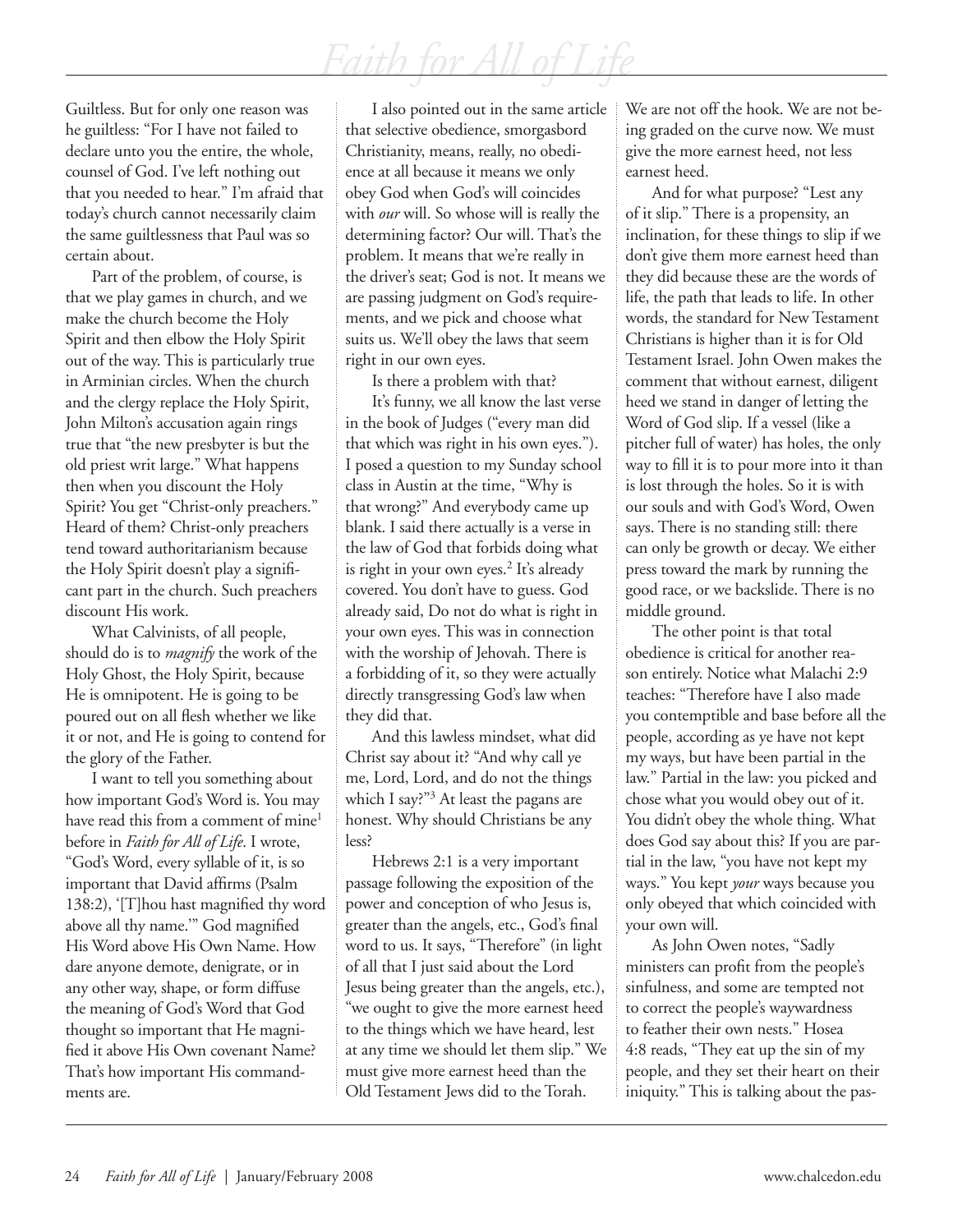tors, the leaders, the shepherds of Israel. God indicates here that the ministers are enriched by the people's sin and are disinclined to correct it. In other words, they are benefiting from it. So why buck the system at that point if you're benefiting? The leaders rather look forward to cashing in on it. It is a tragic circumstance that people are compelled to ask themselves if this might be true in their own churches. That is a scary thought.

Another point in connection with the importance of the entire Word of God: consider Luke 1:51. Dr. Rushdoony does an excellent exposition of this passage. "[H]e hath scattered the proud in the imagination of their hearts." Rushdoony points out that *dianoia* (translated "imagination") means "a thinking over," namely, "reasoning that is independent of God," or more concisely, "reasoning without God." In other words, we can read that passage in the Magnificat as "He hath scattered those who reasoned without God in their hearts." We need to reason with God, lest we be scattered (and deserve to be scattered). Why would God honor and preserve those who would reason without Him and leave Him out of the picture?

He is the Chief Cornerstone. Many reject Him as Chief Cornerstone. Many builders, in fact, reject Him. But He shall become the Head of the Corner. The stone that the builders rejected shall become the head of the corner.

#### **Are Three Arrows Enough?**

I made the comment in a previous Chalcedon conference regarding a fascinating passage in *Chariots of Prophetic Fire*, where Dr. Rushdoony does an exposition of 2 Kings 13:14–19, where Joash was given a quiver full of arrows by Elisha to drive into the ground.4 Instead of driving them all into the ground, which would have symbolized complete and total victory

over their enemy, Joash decided not to do so: he only struck three times and stopped. He was playing power politics (an incredibly insightful observation by Rushdoony). Joash figured, "If I defeat Syria, then Assyria on the other side of Syria can come across that region, so I need to maintain a Syrian buffer state between me and Assyria." That's power politics the way it is played today, and Rushdoony identifies that as occurring in this passage of the Old Testament. Joash did not want to completely defeat Syria because then he'd have to worry about a more formidable enemy on the other side of Syria.

Even though God was going to grant him total victory over Syria, Joash wanted no part of it because he was intent on playing power politics. So he smote three times and simply stopped.

Christian Reconstruction is in danger of defaulting to this pattern of Joash, who "smote thrice, and stayed" (vs. 18). Why did I say this back then and write about it? By picking and choosing which arrows to fire (i.e., wisely determining which disciplines we're going to focus on), we implicitly neglect the entire quiver. We're supposed to fire all the arrows *too*, as Christian Reconstructionists. We're not supposed to just pick three arrows, like politics, economics, and education—and then leave the remaining arrows unfired. We might have smote thrice and stayed, on the grounds that we don't have the resources to do any better than that. (Because we've emphasized the social sciences, Christian Reconstruction often looks merely like a synonym for a social theory. The sciences and arts get short shrift compared to socioeconomic and political spheres. Our totalism is not totalistic enough.)

That's a serious problem because humanism's influence is underestimated when it's right under our noses.<sup>5</sup> We don't recognize how much every single

field of human endeavor is completely infected with humanism. We are like fish in water when it comes to humanism. We are born humanists. Our culture is humanistic. It is taking century after century to purge Christian doctrine of humanism, extending even to the present day. We're not perfect. Dr. Rushdoony even had vestiges of humanism, consciously undetected, which he doubtless prayed to be delivered from. Further, we must *all* be diligent to clean house on its unseen effects (unseen because the beam in our own eye—optical lumber—makes it so). When the recordings of this conference are reviewed a century from now, those future Christians will likely marvel at how humanistic we Chalcedon lecturers sounded tonight from this pulpit. It might shock you to hear that because we're all arguing with all our soul and strength *against* humanism. Nonetheless, we can't easily see the very system we're a part of. But we *can* be effective stepping-stones to the next generation.

What we need to do is prevent humanism from continuing to go unchallenged across the board. If we fail to address it in various spheres, it will simply work its leaven deeper and deeper into them. As I wrote back then, "[T]he invasive nature of humanism's leaven means that you can reconstruct every social dimension of a culture and still dethrone God in every other sector. Without firing all the arrows, victory can only be partial at best."

#### **Respiratory Pharmacology as a Growth Industry**

I made the following comment two years ago at the Chalcedon conference in Atlanta: "If we were to reconstruct every single field except respiratory pharmacology, then every humanist would become a respiratory pharmacologist." A year later in Lynchburg I provided an even more detailed exposition of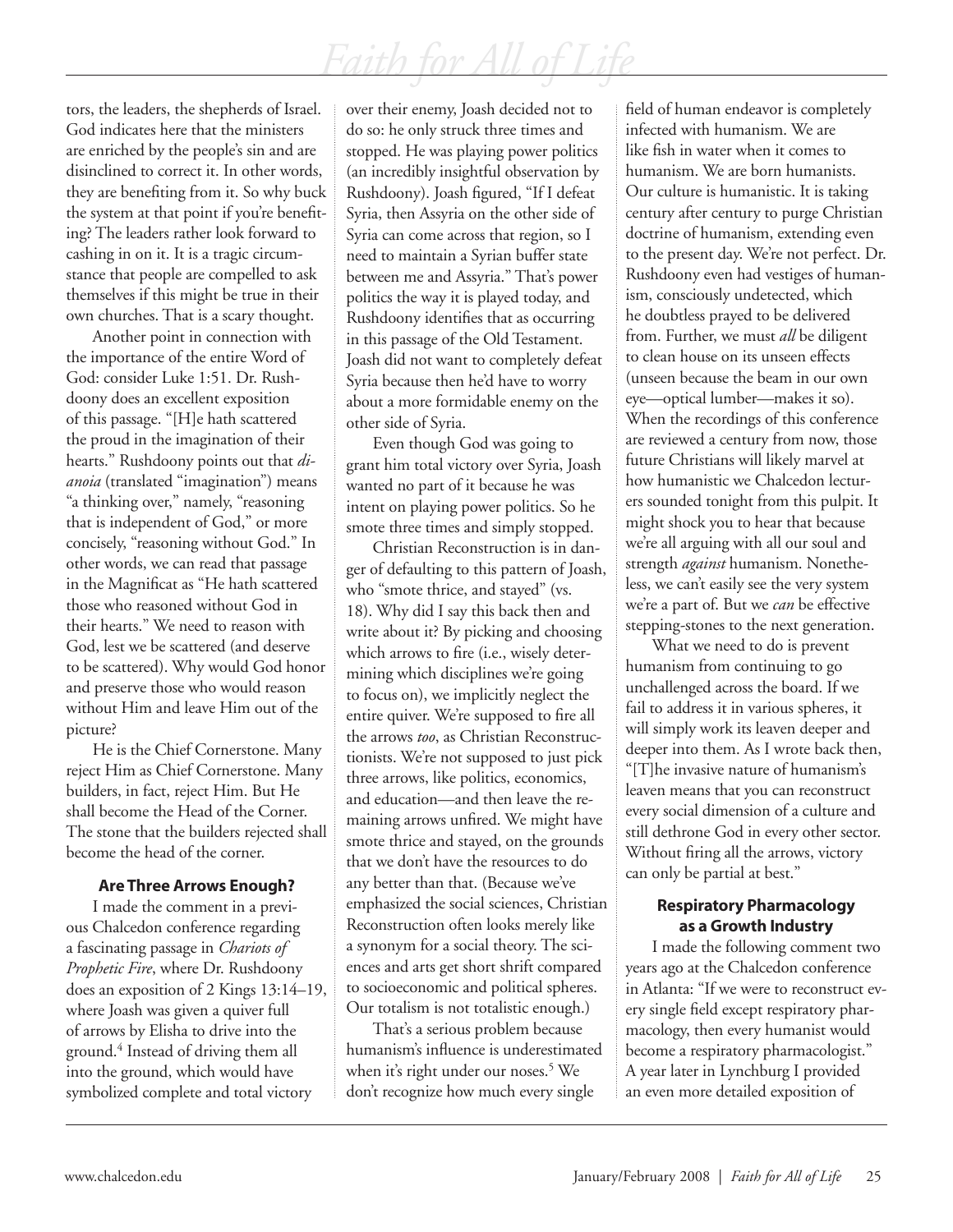Proverbs 21:4 than I had in Atlanta. I chose this verse because people often argue that "surely there are things that are neutral, that the Scripture doesn't speak to, so we have some freedom to wax humanistic in such areas because the Scripture doesn't apply, isn't relevant, etc."

"What saith the Scripture? How do you read?" Proverbs 21:4 reads, "An high look, and a proud heart, and the plowing of the wicked, is sin." The *plowing* of the wicked is sin. Now, what could be more neutral than running a plow … around a field … behind a set of oxen?

But the plowing of the wicked is sin. There is a violation of God's law going on there. There is a violation of God's wisdom occurring in the plowing. So, if not even the act of plowing is neutral, what do you think remains as neutral? Nothing. There are no secular vocations. There's a right way, a godly way, to plow, and there's an ungodly way to plow.

You might ask me, Can you provide an example of a godly way to plow? I'd be happy to. In Isaiah 28, starting at verse 23, God speaks thus:

**23 Listen and hear my voice; pay attention and hear what I say.**

**24 When a farmer plows for planting, does he plow continually? Does he keep on breaking up and harrowing the soil?**

**25 When he has leveled the surface, does he not sow caraway and scatter cummin? Does he not plant wheat in its place, barley in its plot, and spelt in its field?**

#### **26** *His God instructs him and teaches him the right way***.**

**27 Caraway is not threshed with a sledge, nor is a cartwheel rolled over cummin; caraway is beaten** 

**out with a rod, and cummin with a stick.**

**28 Grain must be ground to make bread; so one does not go on threshing it forever. Though he drives the wheels of his threshing cart over it, his horses do not grind it.**

#### **29** *All this also comes from the LORD Almighty, wonderful in counsel and magnificent in wisdom***. (Isa. 28:23–29 NIV, emphasis added.)**

So don't tell me that God's not interested in plowing and agriculture, or that His wisdom is not manifested with power, beauty and glory in the mundane, boring act of running a plow. He's with *you* when you plow. Be an ambassador for Him *as* you plow.

#### **Is Christian Worship** *Literally* **Lawless?**

How many of you in the audience have sung songs where the text was out of the law of God? Can you give me an example what the verse was? [Some law-honoring psalms were mentioned in reply, but nobody in the audience remembered ever singing an actual commandment-based song. I suspect the works of Reconstructionist songwriter Judy Rogers need to be more heavily promoted!]

The point I'm making is that there are 613 laws in God's Word in the Old Testament. How often do we sing all 613? Or any one of them, for that matter? In Psalm 119:54 David declares, "Thy statutes have been my songs in the house of my pilgrimage." As commentators like Williamson have pointed out, the Israelites versified the laws of God (all of them) and turned them into songs so that the people could memorize them and understand them. *Israel sang the commandments.* 

David mentions that God's commandments *were his songs*. But they're not our songs, are they? We're missing something. We're not setting God's statutes to music anymore. They've been *lost* to us. There's *no interest* in the law of God. It's been *orphaned*. God's law has gone AWOL from our music, from the hymns and songs we sing in these beautiful halls and churches. Our people perish for lack of knowledge, for we didn't know any better and were led down the wrong path for centuries in this area. Even Luther failed in this regard. Yet there it stands in Psalm 119, where David asserts that "Your statutes were my songs in the house of my pilgrimage," my pilgrimage on earth. And we don't do that anymore, do we? It's kind of an alien thought. And yet we talk about how theonomic we are. Well, we need to start putting those texts to music, and singing them. Then we can say with David that God's statutes are our songs too.

#### **You, Too, Are Called to Be a Reconstructionist**

Finally, I'm going to spare you what I did to the poor people in Lynchburg last year. They were subjected to twoand-a-half hours of lectures on the Christian Reconstruction of linguistic theory, comprising over 178 PowerPoint slides. Some people got a lot out of it, and others said of my talk what Peter said of Paul's writings: "Hard sayings easily wrestled and hard to be understood."

The one lesson that *everyone* came away with from my lectures was this: "We didn't know that linguistics was so absolutely infected to the core by humanism, and Marxism, and socialism, and what a mess it is, and dictionaries don't agree, and they have strident ideological biases, and the whole thing is a mess and the scholars can't even agree what 'meaning' is, and Nietzsche was going to seize control over meaning it-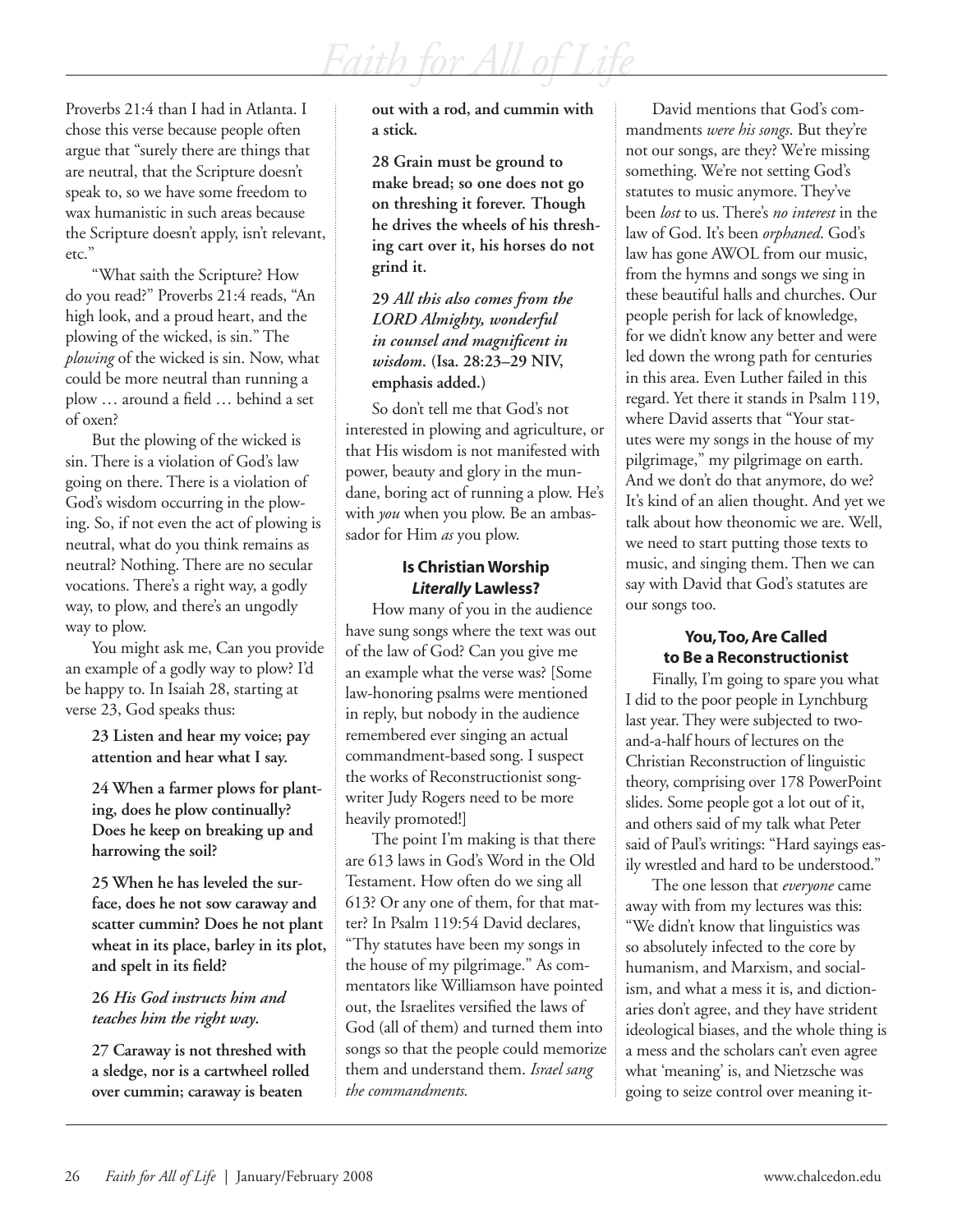self, so no wonder linguistics is a mess."

*It's an existential mess*. And Christians alone can fix it because we don't think dialectically, while humanists have a gigantic dialectical problem on their hands that only Van Til and Rushdoony can fix. I thoroughly documented this situation in Lynchburg, and I invite you to get those tapes (which I believe will be made available). Therefore, instead of going into great depth on linguistics, I'm going to conclude with something more provocative and talk about how Rushdoony's thinking relates to the field of science.<sup>6</sup>

Psalm 145:17 reads, "The LORD is righteous in all His ways, and holy in all his works." Do you believe that? If so, say Amen. [A vigorous Amen from the audience.] Okay, if you believe that, you now have another problem, a *big* problem. You've just become a dissident in the area of science. You are now on the wrong side of quantum mechanics and relativity theory. Why is this? Because of some other related verses you need to be aware of.

God set the compass on the face of the deep. He laid the beams of the heavens, and He created the universe, and in so doing, we know this one determinative fact that He revealed about Himself: the Lord is righteous in all His ways and holy in all His works. And what does He have to say regarding how created things are measured? Does He countenance diverse weights and measures, or does He require that things be built "according to the pattern shown thee"? (Deut. 25:14; Lev. 19:35–36). Proverbs 11:1 puts it simply: "A false balance is abomination to the LORD: but a just weight is his delight." Proverbs 16:11: "A just weight and balance are the LORD's: all the weights of the bag are his work." Proverbs 20:10: "Diverse weights, and diverse measures, both of them are alike abomination

to the LORD." Proverbs 20:23: "Diverse weights"—which are fluctuating measures—"are an abomination unto the LORD; and a false balance is not good."

What's the problem exactly? Quantum mechanics and relativity theory, the core of modern science since 1900 and 1905 respectively, have basically demolished all concepts of measurement and teach that all the basic measures are fluctuating and diverse, such as weight, length, velocity, mass, etc.7 These two paradigms reign nearly supreme over all mainstream science.

As it turns out, there are competent physicists out there who are trying to reconstruct science, who are going headto-head against the great priesthoods aggregated around Albert Einstein and relativity, or around Max Planck, Niels Bohr, and quantum theory. The dissidents are in the minority, but they're slowly growing in numbers. Some of them are not Christians at all, but simply scientists who can't get their arms around the idea of fluctuating measurements. Those who are Christians should sound a clear trumpet, arguing on Biblical grounds that a modern science that's based on fluctuating measurements is false: all the utilitarian results that relativity and quantum mechanics deliver don't lead to anywhere but a dead end. Humanism is always a false beginning that can only lead to a dead end. These fields should be challenged.

The time will come when people following the work of Chalcedon will be spearheading the challenge against the still-standing giant monuments of twentieth-century humanistic thinking. Make no mistake about this one fact, that "[e]very plant, which my heavenly Father hath not planted, shall be rooted up" (Matt. 15:13). We're going to ultimately see all these fields collapse, for they don't deserve to persist,

to encumber the ground (Luke 13:7). We're to take *every* thought captive to the obedience of Christ. Who said that relativity should get a pass, that quantum mechanics should get a pass? They don't deserve a pass nor should we give either scientific paradigm a pass or a free ride.

It might surprise you to hear that there are compelling alternate explanations for the effects predicted by these modern theories, explanations based on classical physics (physics without diverse measures). But so entrenched are the relativistic and quantum paradigms that scientists treat the growing mass of contrary evidence as a mere intellectual curiosity. "Oh, there's a way to explain these phenomena using classical theory, using absolutes in the physical realm, that God would not violate His own Law, that He wouldn't use abominations to measure off His own creation because all His ways are righteous and all His works are holy? How quaint." But I assure you, dear reader, that if God declares something to be an abomination, He won't Himself indulge in it.

Whom to trust more than God as to how the universe works? That's how we challenge evolution, on the grounds that the Bible has spoken differently. That's why it's very heartening to see creationism continue to gain ground against evolution: not only in the absolute toe-to-toe war on the scientific grounds that continue to rage,8 but also for Christians to say "why are we selling our birthright for a mess of pottage in *any* of these areas?"

Now, sometimes it plays out like this: first, you actually observe someone like David go out there with five stones and knock a Goliath down, and *then* you'll say, "Okay, *now* I'm going to get behind God's plan." (You come to this rather safe conclusion *after* Goliath's clock was cleaned.) But who's going to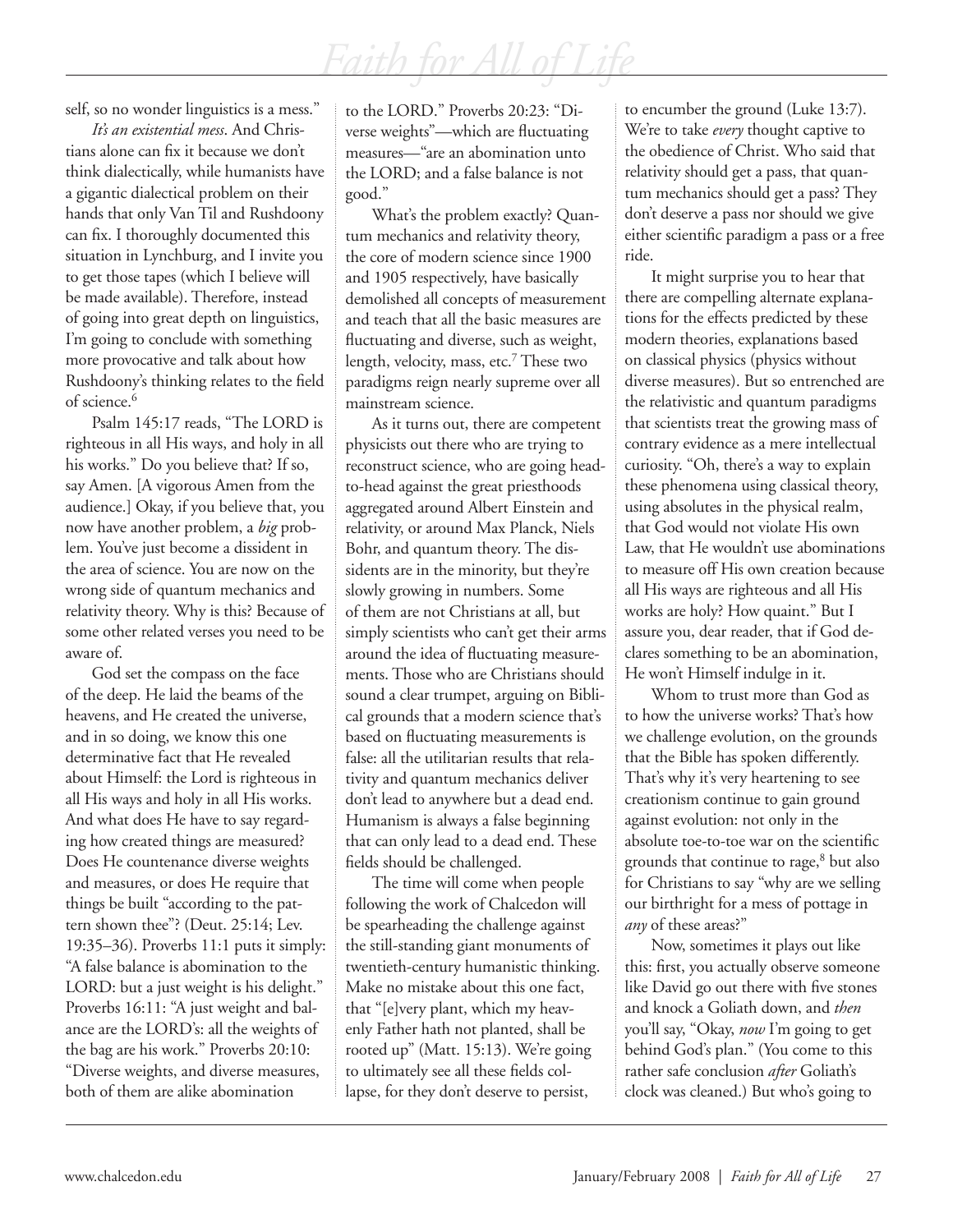go walk out there *first* and knock down Goliath? We should all be saying, "Lord, send me." Let's support the scholars that have the skill and the will. As we've noted before, "there are not many wise, not many noble," because God loves to confound the wise (to His eternal glory). But we certainly can support and lift up people who *are* equipped to confront these idols of the mind, and we need to continue to move in these expanding directions.

So, in every discipline, in every area, the matter really boils down to a very disturbing choice, and I'm going to cast it in the harshest possible light to leave you with a lasting impression. When you look at Discipline X—maybe it's linguistics, maybe it's a field of historical research, maybe it's an area of medicine—you're going to have to choose. You must ask yourself the most critical of all questions: "*What's going to govern my approach to this topic?* I have a choice. In my mind, when I approach Discipline X, I can either set Barabbas free, or I can set Jesus free."

But most of us unwittingly (but more often than not wittingly) say, "*Not this Man, but Barabbas*. Let's set Barabbas free and do things humanistically. Let's default to the humanistic norm because (1) it's a statistical norm (everybody does it) and (2) no one's led the way to do it any differently." Neither of these rationales is a legitimate excuse. You must not follow a multitude to do evil.9

We remain in continual danger of mentally letting Barabbas loose and keeping Jesus chained up, so that He cannot be released into our discipline, our field, our sphere, our calling, our thinking. So the final question I ask is, in so doing, do we crown Him with many crowns, or do we offer Him, the Lord Jesus, *a crown of thorns when we do our thinking*?

Martin G. Selbrede, Vice President of Chalcedon, lives in Woodlands, Texas. Martin is the Chief Scientist at Uni-Pixel Displays, Inc. He has been an advocate for the Chalcedon Foundation for a quarter century.

1. M. G. Selbrede, "The Perpetual Kindergarten," *Faith for All of Life* May/June 2007. 2. Deuteronomy 12:8: "Ye shall not do after all the things that we do here this day, every man whatsoever is right in his own eyes." Compare Deuteronomy 13:18.

3. See Luke 6:46.

4. R. J. Rushdoony, *Chariots of Prophetic Fire* (Vallecito, CA: Ross House Books, 2003), 159–163. Rushdoony regards the smiting of the ground to mean the firing of the arrows (using the bow) into the earth, rather than merely tapping the ground with a handful of arrows. Joash knew full well what each arrow-strike signified, since Elisha had explained this in no uncertain terms prior to Joash beginning the smiting process. 5. Most people think it's the other guy's profession that needs reconstructing, not their own field or discipline.

6. For a more structured treatment, see Selbrede's article in the Nov.–Dec. 2007 *Faith for All of Life* on Rushdoony's impact on science.

7. When one set of absolutes is dethroned, another usually takes its place. For relativity, the speed of light becomes a new absolute, and the space-time interval is the new invariant of choice. Both "absolutes" are hedged round about with caveats and provisos that don't apply in the actual real universe (filled as it is with gravitating bodies).

8. Regarding the creation-evolution battle, it'd be wise not to trust the press and mass media due to their overt bias. Their claim of neutrality in reporting this issue, like all claims to neutrality by any party from either side to such debates, is a myth, as Rushdoony and Van Til have cogently argued. 9. See Exodus 23:2.

#### *House … Dooyeweerd cont. from page 22*

*America*, edited by David F. Wells (Grand Rapids, MI: William B. Eerdmans Publishing Company, 1985), 174–175.

8. Reformed students seeking doctoral degrees often went to the Netherlands to complete their studies.

9. McIntire, 183.

10. The name most often linked to Dooyeweerd is that of his brother-in-law and fellow professor, D. H. T. Vollenhoven.

11. Herman Dooyeweerd, *A New Critique of Theoretical Thought*, Vol. 1 (Philadelphia, PA: Presbyterian and Reformed Publishing Company, 1953), v.

12. Dooyeweerd, *Christian Philosophy and the Meaning of History* (Lewiston, NY: Edwin Mellen Press, 1996), 104. Generally, according to Albert Wolters' glossary of Dooyeweerd's terms, his use of the Dutch word *wetenschap* is translated as *science* in English. Its actual meaning refers to all scholarly study.

13. Dooyeweerd, 104.

14. Some titles were published by the same company under the name The Craig Press. 15. Rushdoony, "Introduction" to *In the Twilight of Western Thought* by Herman Dooyeweerd (Nutley, NJ: The Craig Press, [1960] 1980), xv-xvi.

### **Pastor Seeking Pastorate**

Ordained pastor (Federation of Reformed Churches) seeking a full-time pastoral or teaching position in the US or abroad. Fluent in French (missionary pastor in France and Switzerland 1988- 2001). Head of homeschooling family with eight children.

**Please contact Richard S. Crews at 918-955-4913.**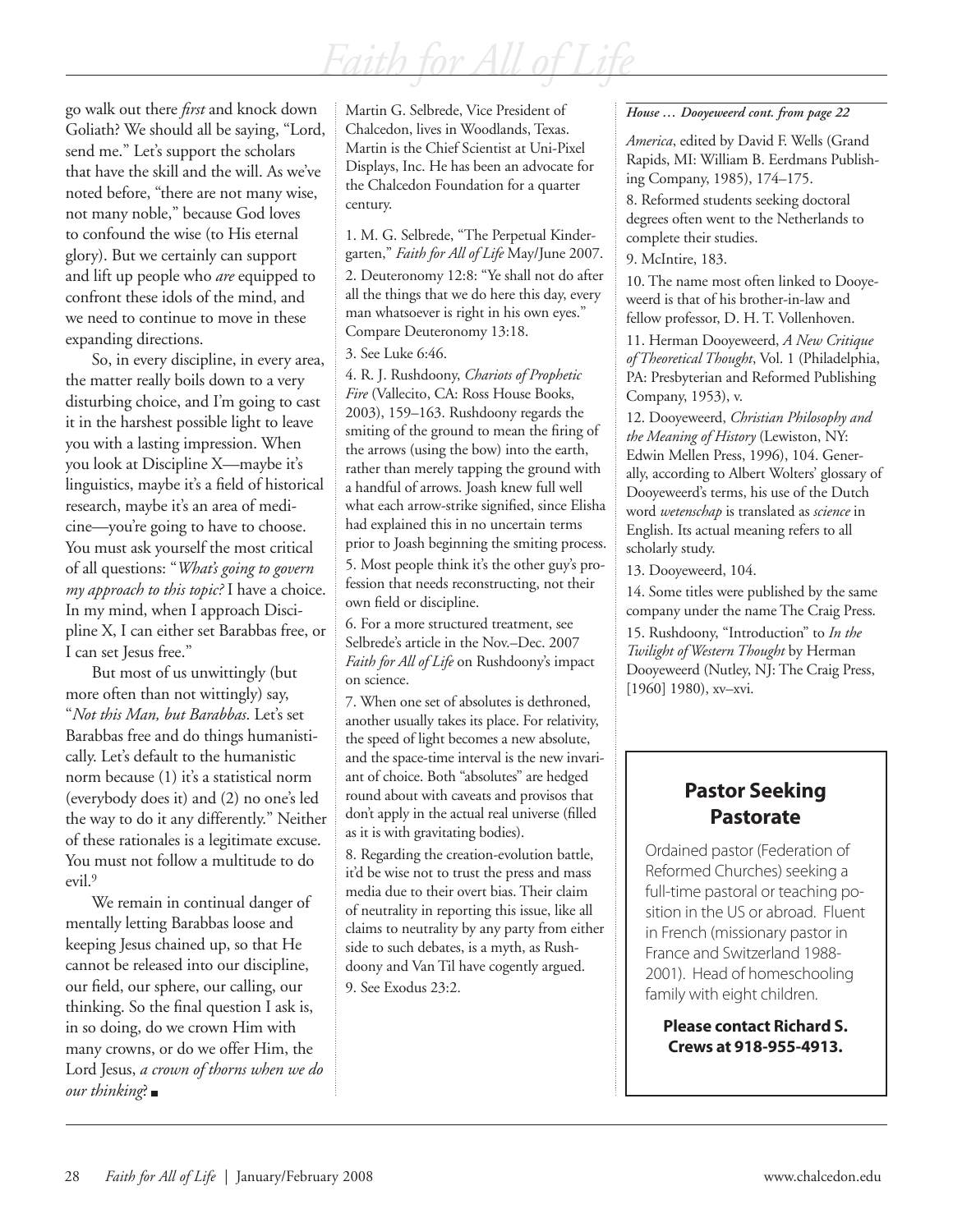## **Satanism for Young Readers**

*His Dark Materials, a trilogy by Philip Pullman —The Golden Compass (1995) —The Subtle Knife (1997) —The Amber Spyglass (2000) Laurel Leaf imprint, Random House Children's Books: New York*

Book Review by Lee Duigon

If you find that you inadvertently become a satanist, you can write to the publisher and get your money back. —Philip Pullman<sup>1</sup>

Random House Children's Books supports the First Amendment and celebrates the right to read. —Publisher's Disclaimer



Chowered with awards  $\mathbf{\cup}$  on both sides of the Atlantic; promoted enthusiastically within the public schools; hailed as the greatest children's

entertainment since Harry Potter first bestrode a broomstick; converted into a major Hollywood movie just in time for Christmas: you've got to admit Mr. Pullman's trilogy suddenly has a lot going for it.

But before you run out and buy *His Dark Materials* as a Christmas present for your twelve-year-old, there's something important you should know about it.

Philip Pullman has been anything but bashful about his atheism. He proudly proclaims it whenever he spots a microphone.

The message of his books, however, is not atheism.

It's satanism.

We're not talking about pop-culture satanism here, a bunch of dolts in black robes dancing around a pentagram. This is real satanism.

"In his [Satan's] hostility to God," R. J. Rushdoony writes, "he believes that the creature *should* have the same powers [as God] *by right*. Satan believes in creaturely and human rights. His goal therefore is to push man into rebellion

to test his theory in the hopes that man, as civilization develops, will triumph."2 This is what satanism is about: the tempter's seduction of man by offering him equality with, or even superiority to, God.

This is what Philip Pullman is serving up to children. This is not the kind of charge you can just laugh off in a flip comment to an interviewer. Nor can the publisher get out from under it by making a disclaimer.

#### **The Indictment**

Let's get down to business. We have prepared an eighteen-count indictment of Pullman on the charge of promoting satanism. Each count is a satanist proposition advanced by Pullman in his trilogy.

The first six counts charge Pullman with purposely and maliciously misrepresenting the work of God.

#### *1. "Truth" exists independently of God, and man can know truth without God, even in spite of God.*

In all three books, the girl protagonist, Lyra, resorts to a "golden compass," a fantastic trinket called an "alethiometer," which infallibly tells "the truth" to anyone skilled enough to read it. The alethiometer is a man-made object and is obviously a symbol of man's science.

And we all know "science" reliably tells the truth all the time, don't we? Until, of course, someone else's science comes along and proves that our science is all wet. The junkyard of history is littered with discarded "science" like phrenology, eugenics, the steady state theory of the universe, and whatnot (not to mention outright scientific frauds, like Piltdown Man). By teaching us that "truth" changes with time and new discoveries, Satan is really teaching us that there is no truth at all—only a temporary, manmade consensus.

#### *2. "Consciousness" exists apart from God.*

Another man-made object, the "subtle knife" introduced in the second book, has "intentions" and a consciousness of its own. Pullman makes it sound "scientific," but it's just old-fashioned idolatry—a satanist message that man, being equal to God, can create life as God does.

#### *3. God did not create us; mysterious "shadow particles" did* (*Knife*, p. 211).

Depending on which of Pullman's characters is speaking, "shadows" or "Dust" or "dark matter," alive and conscious in its own right, is responsible for human consciousness. God has nothing to do with it.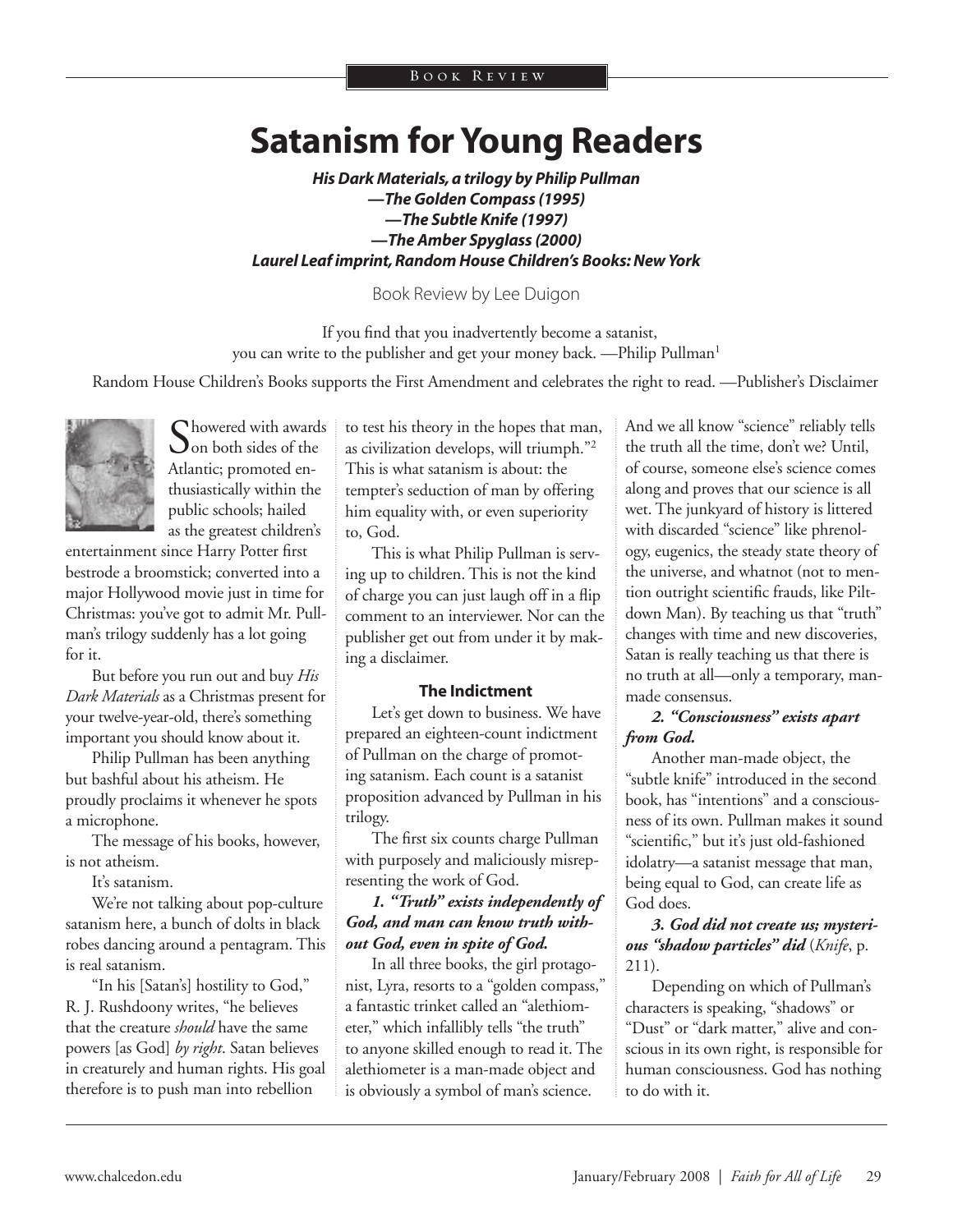*4. This "Dust" intervened in human evolution, as "vengeance" against the "tyranny" of God.* Here Pullman exalts Satan and denounces God as a tyrant. Satan has been teaching this for thousands of years. Philip Pullman is only his mouthpiece.

*5. Therefore life itself is self-created, without God.* Pullman says this flat out in *The Amber Spyglass* (p. 28).

*6. Not God, but "some lucky chance" produced the vertebrates* (*Spyglass*, p. 390). You would have to be lucky indeed to start out with a cosmosfull of random, inanimate molecules and wind up with tree shrews, humpback whales, and Shakespeare. The whole satanist idea here is to deny God's work as the Creator. Some call these notions "Darwinism" or just plain "science," but they are satanist ideas.

#### **A Libel against God**

The next four counts of the indictment charge Pullman with blaspheming against the character of God.

*7. God can be killed.* The characters' intention to do this is baldly stated in *The Subtle Knife* (p. 211), and the boy and girl heroes, Will and Lyra, actually do it in the climax of *The Amber Spyglass*. Certainly a god who can be killed is not the God we know from Scripture.

*8. God is a liar* (*Spyglass*, p. 28). He lied about being the Creator; He lied about being the Savior of mankind: He has lied about everything, all along. Never mind that Scripture proclaims that "God is not a man, that he should lie" (Num. 23:19). For Pullman, all of Scripture is a lie, and that's satanism. As Rushdoony writes, "[T]he tempter offers to man an esoteric knowledge of good and evil, one attainable only by rebellion against God. Satan presents God as a liar … and himself as the bearer of suppressed truth."<sup>3</sup> That's Pullman in a nutshell.

*9. God has a beginning* (*Spyglass*, p. 187). The Bible proclaims throughout that God is the same from everlasting to everlasting; that the heavens and the earth themselves "shall wax old as a garment" (Isa. 50:9) and pass away, while God remains unchanged. Again, Pullman misrepresents the nature of God.

*10. In The Amber Spyglass, Pullman shows his young readers a God who has aged, grown weak and senile: He is a picture of "terrifying decrepitude"* (p. 354), a "poor thing! … Demented and powerless" (p. 366). As soon as the children cut him out of his crystalline life-support system, this poor excuse for a god simply dies, dissolves into atoms blowing in the wind.

Is this what you want your children to learn about God?

#### **Lies about Man**

Pullman also presents a satanist version of the nature of man.

*11. Throughout the trilogy, Pullman tells us that the act of disobedience to God gave man his soul.* This is the original satanic message, first spoken in Genesis 3:5—eat the forbidden fruit, Satan tells Eve, "and ye shall be as gods, knowing good and evil."

Rushdoony comments, "*[T]o know* here means to establish or determine. Instead of an absolute and eternal moral law, *all reality would be subject to the redefinition given it by man*."4

For Pullman, "Dust" or "dark matter," the stuff of life and consciousness itself, which is in the universe for no reason at all, is also Original Sin; and without it, humans are no better than zombies.

*12. "Natural impulses" are good.*  They must be, because the church, which in Pullman's world is evil, has always "tried to suppress and control every natural impulse" (*Knife*, p. 44).

Perhaps Mr. Pullman ought to visit a prison and talk to the inmates about

some of the natural impulses that landed them there. Ivory tower types (Pullman is an Oxford don) can be incredibly naive about these things.

*13. Satan's angels who rebelled against God are the original "followers of wisdom,"* and human beings should imitate them (*Spyglass*, p. 429). The satanists in *Rosemary's Baby* could hardly have said it better.

#### **Smearing the Church**

Pullman has a satanist view of the church, too. He is truly an uncircumcised Philistine who defies the armies of the living God (1 Sam. 17:26).

*14. Every single clergyman or "Christian" in this trilogy is described as 100 percent evil, 100 percent of the time.* I doubt this can be truly said of any human institution in the real world, no matter how wicked or corrupt; but when you're writing fantasy, you can stack the deck as you please. It doesn't have to make sense.

Pullman pours invective on the church—which for him is cruel, ruthless, intellectually dishonest, abducts and tortures children, employs assassins, is up to its elbows in dirty money, and willing to baptize animals (*Compass*, p. 299). Clergymen and church officers are "insane" and "want to die" (*Knife*, p. 113), "a body of men with a feverish obsession with sexuality" (*Spyglass*, p. 292), they practice voodoo (*Spyglass*, p. 298)—I'll bet they don't even remember to recycle.

*15. Pullman is not just an atheist fathead inveighing against all theism*  in general. Consider this quote from *Spyglass*, page 393:

> "I thought physics could be done to the glory of God, till I saw there wasn't any God at all and that physics was more interesting anyway. The Christian religion is a very powerful and convincing mistake, that's all."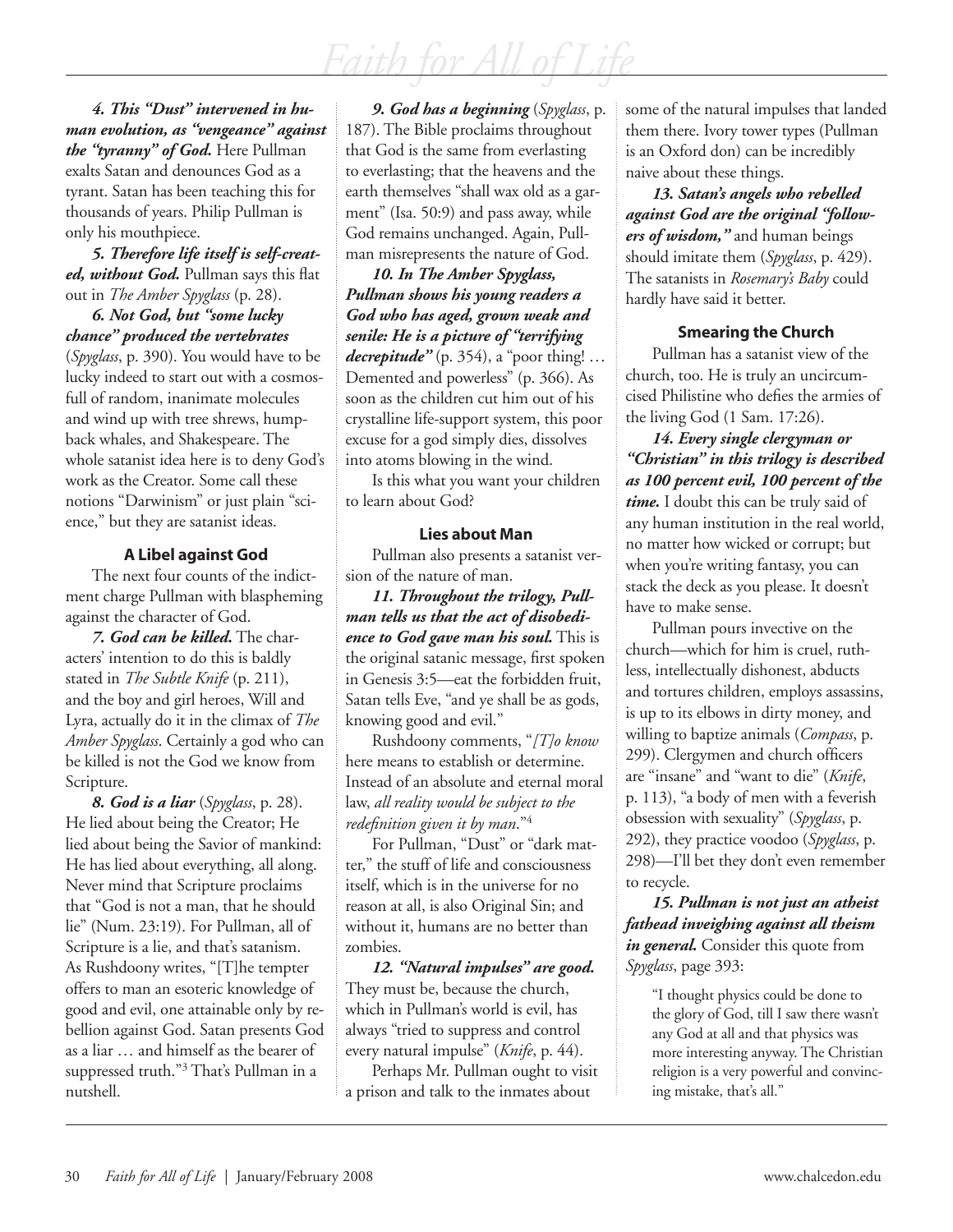Can you imagine what kind of hot water he'd be in if he said Islam was a mistake? Or feminism, gay rights, or global warming? But if you single out Christianity for disrespect, the American Library Association and all the other award-givers will beat a path to your door.

*16. As a substitute for communion with the living God, Pullman offers "love," by which he means sex.* After one of his characters first experiences sex, she says, "I stopped believing there was a power of good and a power of evil that were outside of us" (*Spyglass*, p. 398). There we are, being our own gods again.

Satan always tries to distract us with the fleeting pleasures of this world: after all, he says, that's all there is. Pullman's wholehearted agreement with this proposition is glaringly evident throughout the trilogy.

*17. Pullman states that there are three parts of human nature, "spirit and soul and body … But the best part is the body"* (*Spyglass*, p. 392). This same body, so susceptible to disease and injury and aging, foredoomed to die—that's the best part.

No faithful Christian would deny that the human body, created by God, is important, valuable, and good. To say otherwise is neoplatonic dualism. We believe in the resurrection of the body, as stated in the Apostles'Creed.

By insisting that the body is "the best part" of us, Pullman is trying to convince us to concentrate on temporal and transitory things: to worship not the Creator, but the creature.

#### **And the Payoff Is …**

Finally, while we believe in the resurrection of the body, Pullman believes in its total and irreversible dissolution.

As always, wherever we find humanism—which is merely one of the synonyms for satanism—we find a morbid mania for death.

*18. There is no afterlife in Pullman's world.* Yes, there is a "prison camp" of a parallel universe to which all the dead have been condemned (because Pullman's God is unjust and cruel). It's part of the children's quest in *The Amber Spyglass* to go there and set the dead free to find their true destination— "oblivion" (p. 286). Once released from this rather nasty place, the dead will "become part of everything" (p. 286): they will be reduced to disconnected atoms floating randomly about the universe.

So God lied to us about salvation, too. And just as it always is in the humanist scheme of things, the payoff for each and every one of us, whether we've done good or evil, whether we've enjoyed our full share of the pleasures of this world or been unfairly done out of them by someone else's wickedness, is death. Each and every one of us gets exactly the same reward—nothing.

That's why, for Pullman and his kind, we have to do everything in our power to get all we can while we're still alive. Whether it's a soviet workers' paradise, a world government run by the United Nations or a scientific elite, or Pullman's own "Republic of Heaven," we always wind up turning to an allpowerful worldly state that promises to make this vale of tears a paradise.

And that's satanism.

#### **Sugarcoated Poison**

**It were better for him that a millstone were hanged about his neck, and he cast into the sea, than that he should offend one of these little ones. Luke 17:2**

This stuff is too bitter to be taken straight, especially by children. So Pullman sugarcoats his poison; and because he is a skilled literary artist, he does it very well.

It's easy to fall under the spell of

Pullman's writing. He knows how to keep the story moving and make the reader eager to see what happens next. These are marketed as children's books, but Pullman doesn't write down to a child's level. When he wants to make you feel for a character, he can do it—whether you're twelve years old or sixty-two.

Artistically, *His Dark Materials* is miles and miles ahead of the Harry Potter books. Pullman is simply a much better writer than J. K. Rowling.

But that only makes it worse. St. Paul warns us (2 Cor. 11:14–15) that "Satan himself is transformed into an angel of light," and his ministers into ministers of righteousness. Pullman's art is quite simply to make the evil appear to be good, and the good to seem evil.

God gave Mr. Pullman the gift of literary talent; and Pullman has chosen to use it in the service of the devil, with children as his target audience.

Besides which, he cheats.

Let us admit it is not possible to write any fiction, especially fantasy, without cheating. The world conjured up by the writer's imagination is not real. No novelist can plead innocent to the charge of stacking the deck in his imaginary world to make events fall out as he wishes. Hercule Poirot will always be more successful at solving mysterious crimes than any real-world detective.

But Pullman's cheating is in the service of a religious agenda. (Yes, atheism is a species of religion, albeit a perverted one.) In his imaginary world, atheism has no downside. His science can give you a machine that always tells the truth, and everyone has an externalized soul—a "daemon" in the form of a lovable talking animal: so no one ever really has to feel lonely or unloved because his true-blue, ever-loving daemon is always there for him.

Maybe in the real world we could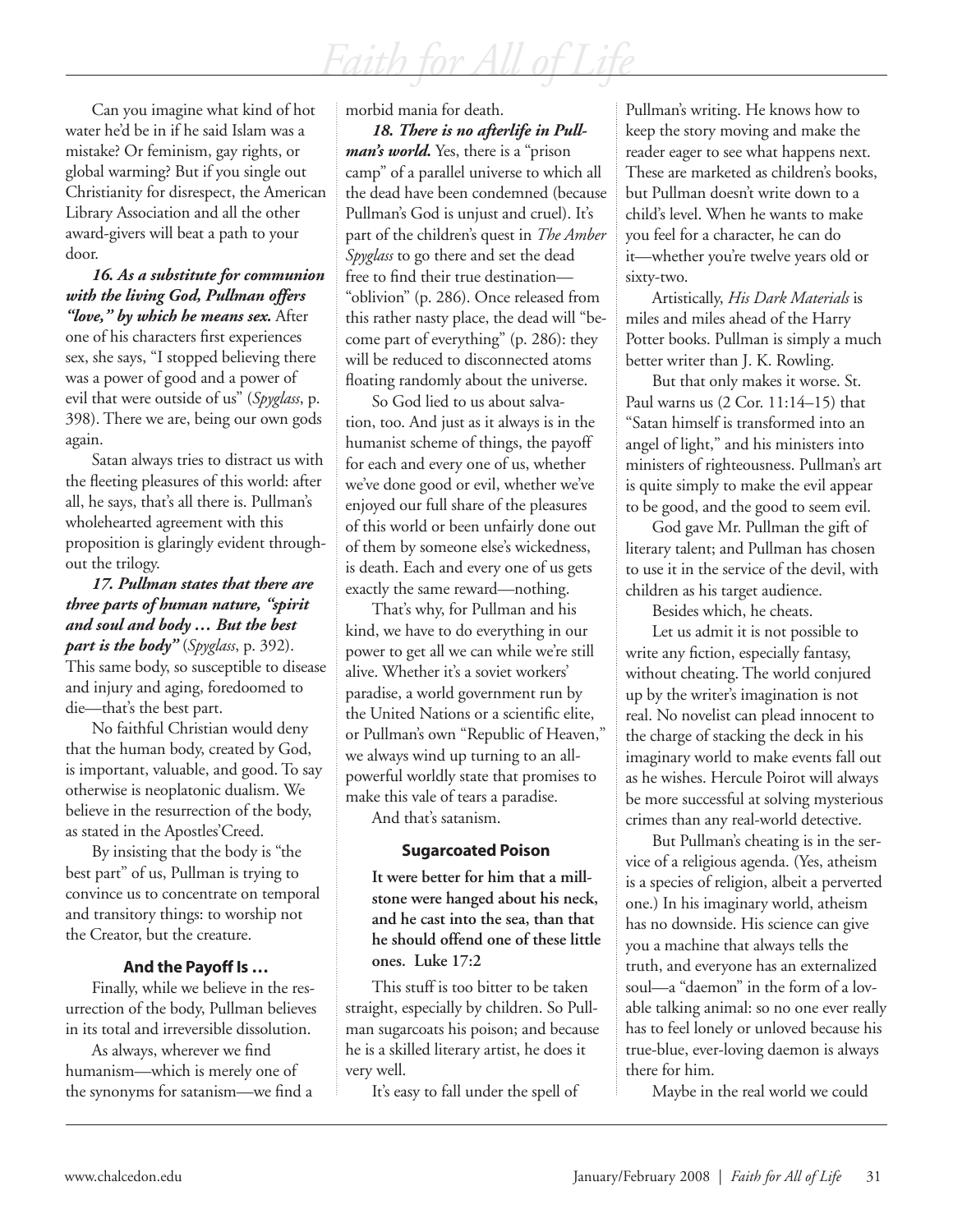get by without God, if only we had cuddly talking daemons who loved us unconditionally, and science that could truly do the things it always promises to do: abolish disease, poverty, war, etc., as well as moral and factual uncertainty. By providing such amenities for the inhabitants of his creation, Pullman presents a world in which the rejection of God makes people happy. Satan always needs to resort to fantasy to do this.

Which lands us right back on square one, with Satan promising Adam and Eve that "ye shall be as gods" if only they disobey the real God. Rebellion against God will work, if only you give it a chance.

Pullman also cheats by borrowing themes and images from the Bible, John Milton, C. S. Lewis, and J. R. R. Tolkien and twisting them to serve his purpose. So we have a "city in the aurora" aping St. John's vision in Revelation of the New Jerusalem descending from heaven (*Compass*, p. 331), angels kneeling in adoration of Lyra (*Knife*, p. 244), Lyra's father and mother wrestling with an angel, like Jacob (*Spyglass*, p. 363), and Will and Lyra reenacting Adam and Eve eating the forbidden fruit (*Spyglass*, p. 416). By way of warning to parents, the two children then go on to have sex together.

The whole climax of *The Amber Spyglass*, page after page of it, shamelessly mimics the climax of Tolkien's *Return of the King*: Will and Lyra (=Frodo and Sam) toiling through the darkness toward their apocalyptic goal, while Lord Asriel (=Aragorn) leads his armies in a desperate, last-ditch battle against the overwhelming forces of God (=Sauron). We cannot say whether this much borrowing is done on purpose, to mock Christian writers, or just because Pullman's own atheistic worldview cannot generate many ideas of its own.

Finally, Pullman has his characters

recite bits of Scripture; but he tampers with the text to put his own spin on it. Some Biblically-challenged readers might be gulled into thinking these parodies are the real thing.

#### **An Atheist "Faith-Based Initiative"**

We'll say nothing here about the *Golden Compass* movie, which we have not seen. But parents need to know that Philip Pullman's books, satanism and all, are being energetically promoted to children in the public schools.

Scholastic Books makes them available at school book fairs, but they are also for sale every day via The Scholastic Store on the Internet,<sup>5</sup> along with study guides, lesson plans and school activities, and an essay contest for students in grades  $8-12.6$ 

As bad as the public schools already are, this is a way to make them worse. Random House's "right to read" sounds more like a euphemism for spoon-feeding the ABCs of satanism to a captive audience in a classroom.

Are we making too much of this? Is there really any danger that children who would otherwise grow up to be Christians will be deflected into atheism by reading Pullman's fantasies? After all, "it's just a story, isn't it?"

Sure, and *Desperate Housewives* is just a television show, and you should let your children watch it. While you're at it, let your twelve-year-old daughter watch *Girls Gone Wild*, and let your twelve-year-old son watch dogfights.

We remember how upset the humanist crowd got, two years ago, when Florida Governor Jeb Bush tried to get C. S. Lewis' Narnia books into his state's public schools.7 Their objection was that Lewis' fantasy stories are a Christian allegory. *The Huffington Post* called the governor's suggestion "another faithbased initiative."

Well, what is the Pullman push, if not a faith-based initiative on the part of atheists? It goes along with "comprehensive sex education," "social justice education," and the rest as part of a ruthless program of humanist reconstruction of society. This is to be accomplished primarily in the public schools.

We take it as a given that the whole public education enterprise is dedicated to replacing children's Christian faith with faith in statist, secular humanism. John Dewey called it "democracy," but what he really meant was the elevation of man's law over God's. The addition of *His Dark Materials* to the curriculum adds another weapon to the schools' anti-Christian arsenal.

We cannot conceive of a single reason for a Christian parent to put these books into the hands of a Christian child.

Can you? ■

—All citations from the novels are from the Laurel Leaf boxed set.

Lee Duigon is a Christian free-lance writer and contributing editor for the Chalcedon Report. He has been a newspaper editor and reporter and a published novelist.

1. Pullman in an interview with the *Washington Post*, see http://www.washingtonpost.com/ac2/wp-dyn/A23371-2001- Feb18?language=printer.

2. R. J. Rushdoony, *Genesis* (Vallecito, CA: Ross House Books, 2002), 41.

3. Rushdoony, *Leviticus* (Vallecito, CA: Ross House Books, 2005), 306.

4. *Genesis*, 33.

5. See http://store.scholastic.com.

6. See http://content.scholastic.com/browse/ unitplan.jsp?id=284.

7. See http://www.huffingtonpost.com/ james-verini/narnia-invades-schoolsan\_b\_11787.html.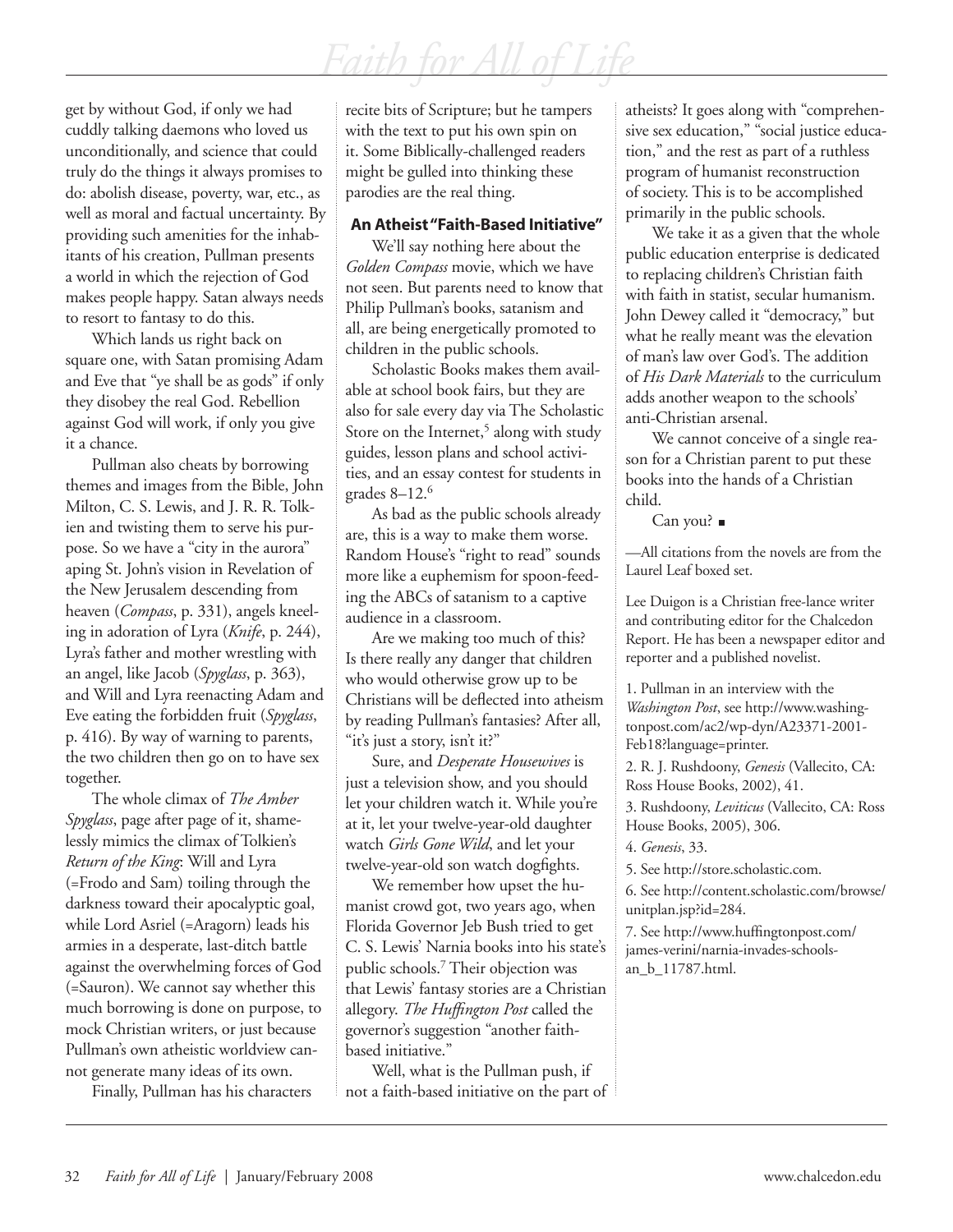# **Chalcedon Foundation Catalog Insert**

# Biblical Law

#### **The Institute of Biblical Law (In three volumes, by R.J. Rushdoony) Volume I**

Biblical Law is a plan for dominion under God, whereas its rejection is to claim dominion on man's terms. The general principles (commandments) of the law are discussed as well as their specific applications (case law) in Scripture. Many consider this to be the author's most important work.

#### **Hardback, 890 pages, indices, \$45.00**

#### **Volume II, Law and Society**

The relationship of Biblical Law to communion and community, the sociology of the Sabbath, the family and inheritance, and much more are covered in the second volume. Contains an appendix by Herbert Titus.

#### **Hardback, 752 pages, indices, \$35.00**

#### **Volume III, The Intent of the Law**



**Or, buy Volumes 1 and 2 and receive Volume 3 for FREE! (A savings of \$25 off the \$105.00 retail price)**

"God's law is much more than a legal code; it is a covenantal law. It establishes a personal relationship between God and man." The first section summarizes the case laws. The author tenderly illustrates how the law is for our good, and makes clear the difference between the sacrificial laws and those that apply today. The second section vividly shows the practical implications of the law. The examples catch the reader's attention; the author clearly has had much experience discussing God's law. The third section shows that would-be challengers to God's law produce only poison and death. Only God's law can claim to express God's "covenant grace in helping us."

#### **Hardback, 252 pages, indices, \$25.00**



#### **Ten Commandments for Today (DVD)**

Ethics remains at the center of discussion in sports, entertainment, politics and education as our culture searches for a comprehensive standard to guide itself through the darkness of the modern age. Very few consider the Bible as the rule of conduct, and God has been marginalized by the pluralism of our society.

This 12-part DVD collection contains an in-depth interview with the late Dr. R.J. Rushdoony on the application of God's law to our modern world. Each commandment is covered in detail as Dr. Rushdoony challenges the humanistic remedies that have obviously failed. Only through God's revealed will, as laid down in the Bible, can the standard for righteous living be found. Rushdoony silences the critics of Christianity by outlining the rewards of obedience as well as the consequences of disobedience to God's Word.

In a world craving answers, THE TEN COMMANDMENTS FOR TODAY provides an effective and coherent solution — one that is guaranteed success. Includes 12 segments: an introduction, one segment on each commandment, and a conclusion.

#### **2 DVDs, \$30.00**



#### **Law and Liberty**

By R.J. Rushdoony. This work examines various areas of life from a Biblical perspective. Every area of life must be brought under the dominion of Christ and the government of God's Word.

#### **Paperback, 152 pages, \$5.00**



#### **In Your Justice**

By Edward J. Murphy. The implications of God's law over the life of man and society.

**Booklet, 36 pages, \$2.00**

#### **The World Under God's Law**

A tape series by R.J. Rushdoony. Five areas of life are considered in the light of Biblical Law- the home, the church, government, economics, and the school.

**5 cassette tapes, RR418ST-5, \$15.00**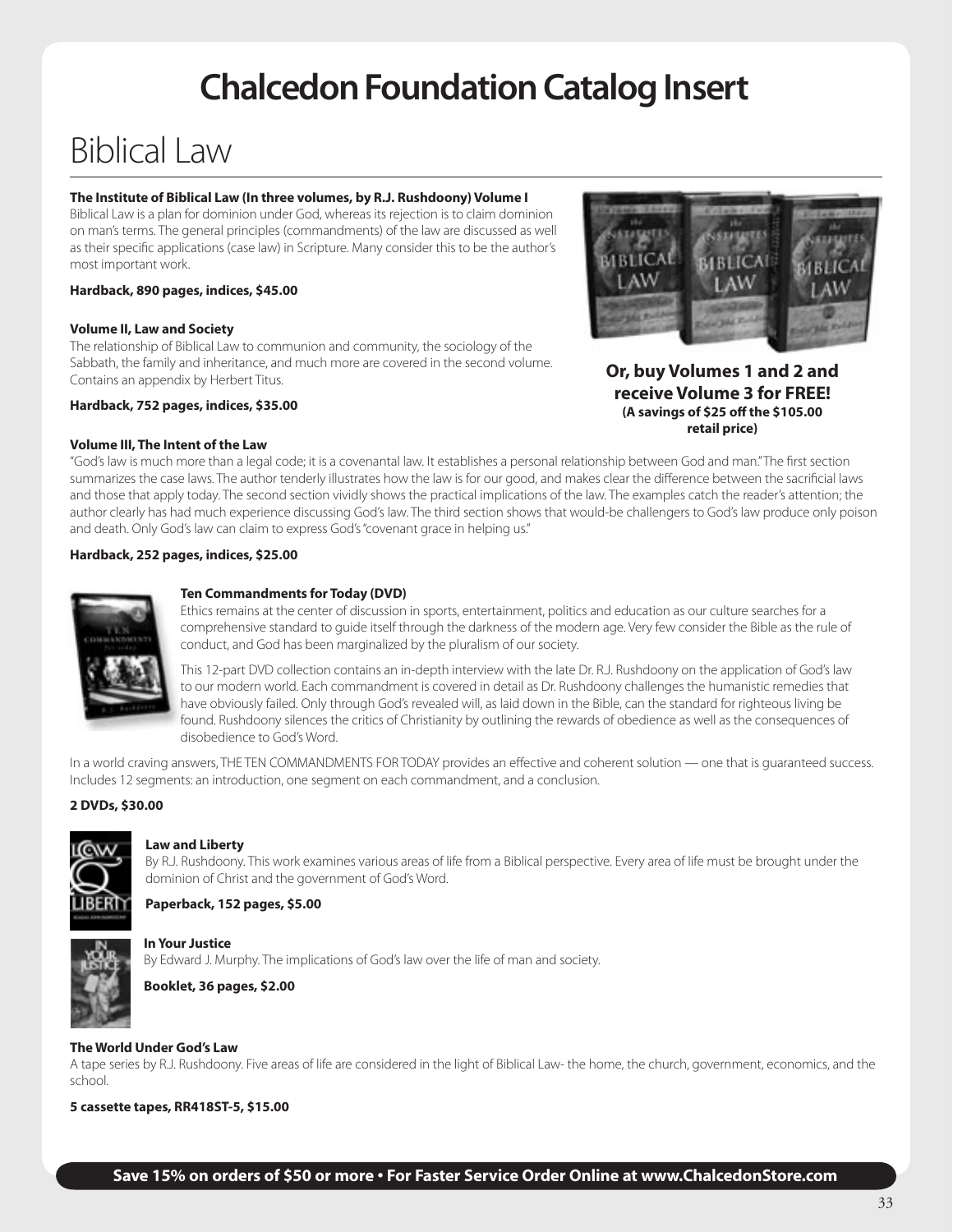## Education



#### **The Philosophy of the Christian Curriculum**

By R.J. Rushdoony. The Christian School represents a break with humanistic education, but, too often, in leaving the state school, the Christian educator has carried the state's humanism with him. A curriculum is not neutral: it is either a course in humanism or training in a God-centered faith and life. The liberal arts curriculum means literally that course which trains students in the arts of freedom. This raises the key question: is freedom in and of man or Christ? The Christian art of freedom, that is, the Christian liberal arts curriculum, is emphatically not the same as the humanistic one. It is urgently necessary for Christian educators to rethink the meaning and nature of the curriculum.

#### **Paperback, 190 pages, index, \$16.00**



#### **The Harsh Truth about Public Schools**

By Bruce Shortt. This book combines a sound Biblical basis, rigorous research, straightforward, easily read language, and eminently sound reasoning. It is based upon a clear understanding of God's educational mandate to parents. It is a thoroughly documented description of the inescapably anti-Christian thrust of any governmental school system and the inevitable results: moral relativism (no fixed standards), academic dumbing down, far-left programs, near absence of discipline, and the persistent but pitiable rationalizations offered by government education professionals.

**Paperback, 464 pages, \$22.00**



#### **Intellectual Schizophrenia**

By R.J. Rushdoony. This book was a resolute call to arms for Christian's to get their children out of the pagan public schools and provide them with a genuine Christian education. Dr. Rushdoony had predicted that the humanist system, based on anti-Christian premises of the Enlightenment, could only get worse. He knew that education divorced from God and from all transcendental standards would produce the educational disaster and moral barbarism we have today. The title of this book is particularly significant in that Dr. Rushdoony was able to identify the basic contradiction that pervades a secular society that rejects God's sovereignty but still needs law and order, justice, science, and meaning to life.

#### **Paperback, 150 pages, index, \$17.00**



#### **The Messianic Character of American Education**

By R.J. Rushdoony. This study reveals an important part of American history: From Mann to the present, the state has used education to socialize the child. The school's basic purpose, according to its own philosophers, is not education in the traditional sense of the 3 R's. Instead, it is to promote "democracy" and "equality," not in their legal or civic sense, but in terms of the engineering of a socialized citizenry. Public education became the means of creating a social order of the educator's design. Such men saw themselves and the school in messianic terms. This book was instrumental in launching the Christian school and homeschool movements.

#### **Hardback, 410 pages, index, \$20.00**



Franke hop as

#### **Mathematics: Is God Silent?**

By James Nickel. This book revolutionizes the prevailing understanding and teaching of math. The addition of this book is a must for all upper-level Christian school curricula and for college students and adults interested in math or related fields of science and religion. It will serve as a solid refutation for the claim, often made in court, that mathematics is one subject, which cannot be taught from a distinctively Biblical perspective.

#### **Revised and enlarged 2001 edition, Paperback, 408 pages, \$22.00**



#### **The Foundations of Christian Scholarship**

Edited by Gary North. These are essays developing the implications and meaning of the philosophy of Dr. Cornelius Van Til for every area of life. The chapters explore the implications of Biblical faith for a variety of disciplines.

**Paperback, 355 pages, indices, \$24.00**



#### **The Victims of Dick and Jane**

By Samuel L. Blumenfeld. America's most effective critic of public education shows us how America's public schools were remade by educators who used curriculum to create citizens suitable for their own vision of a utopian socialist society. This collection of essays will show you how and why America's public education declined. You will see the educator-engineered decline of reading skills. The author describes the causes for the decline and the way back to competent education methodologies that will result in a self-educated, competent, and freedom-loving populace.

**Paperback, 266 pages, index, \$22.00**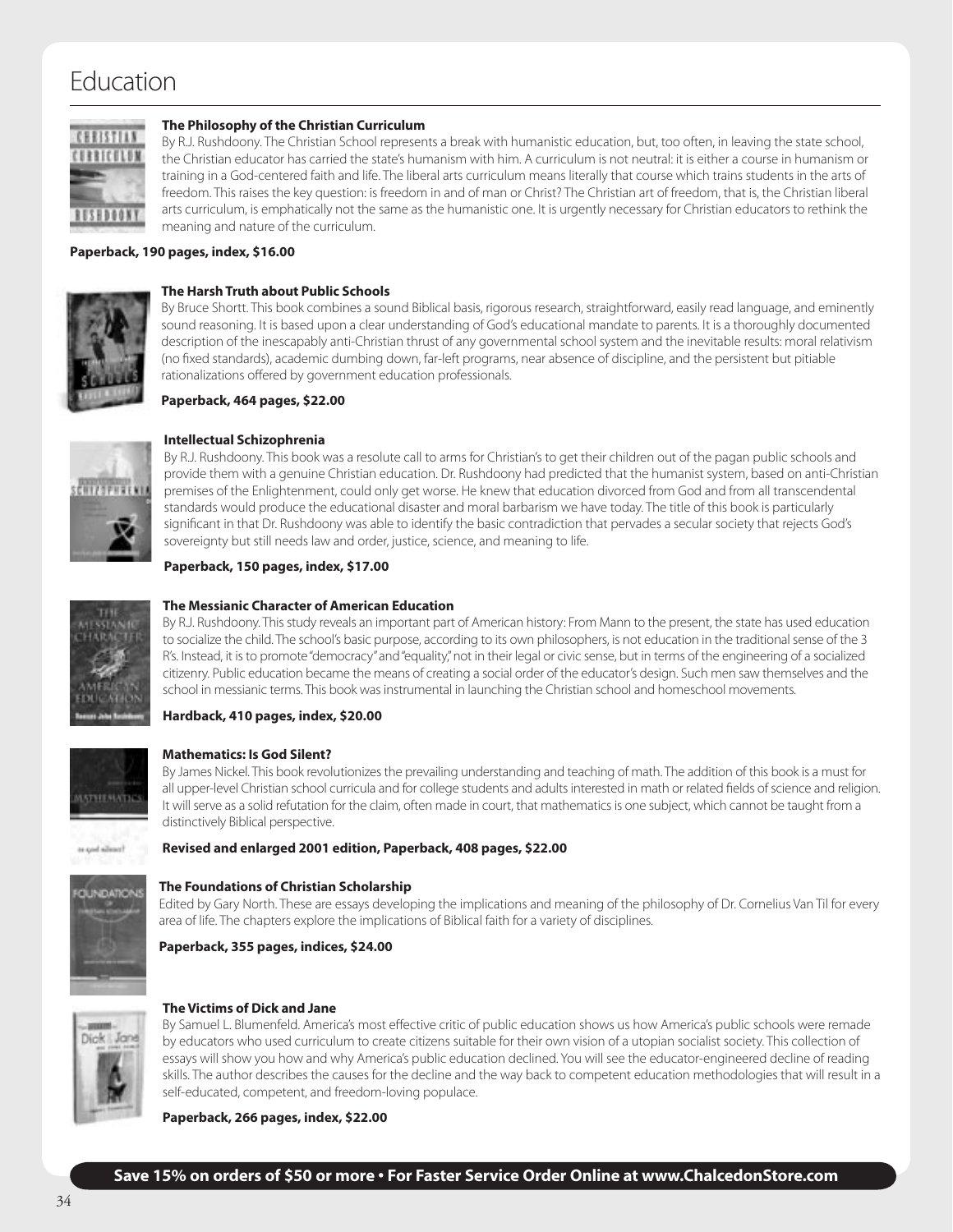

#### **Lessons Learned From Years of Homeschooling**

After nearly a quarter century of homeschooling her children, Andrea Schwartz has experienced both the accomplishments and challenges that come with being a homeschooling mom. And, she's passionate about helping you learn her most valuable lessons. Discover the potential rewards of making the world your classroom and God's Word the foundation of everything you teach. Now you can benefit directly from Andrea's years of experience and obtain helpful insights to make your homeschooling adventure God-honoring, effective, and fun.

**Paperback, 107 pages, index, \$14.00**

## American History and the Constitution



#### **This Independent Republic**

By Rousas John Rushdoony. First published in 1964, this series of essays gives important insight into American history by one who could trace American development in terms of the Christian ideas which gave it direction. These essays will greatly alter your understanding of, and appreciation for, American history. Topics discussed include: the legal issues behind the War of Independence; sovereignty as a theological tenet foreign to colonial political thought and the Constitution; the desire for land as a consequence of the belief in "inheriting the land" as a future blessing, not an immediate economic asset; federalism's localism as an inheritance of feudalism; the local control of property as a guarantee of liberty; why federal elections were long considered of less importance than local politics; how early American ideas attributed to democratic thought were based on religious ideals of

communion and community; and the absurdity of a mathematical concept of equality being applied to people.

#### **Paperback, 163 pages, index, \$17.00**



#### **The Nature of the American System**

By R.J. Rushdoony. Originally published in 1965, these essays were a continuation of the author's previous work, *This Independent Republic*, and examine the interpretations and concepts which have attempted to remake and rewrite America's past and present. "The writing of history then, because man is neither autonomous, objective nor ultimately creative, is always in terms of a framework, a philosophical and ultimately religious framework in the mind of the historian…. To the orthodox Christian, the shabby incarnations of the reigning historiographies are both absurd and offensive. They are idols, and he is forbidden to bow down to them and must indeed wage war against them."

#### **Paperback, 180 pages, index, \$18.00**



#### **American History to 1865 - NOW ON CLEARANCE... 50% OFF!**

Tape series by R.J. Rushdoony. These tapes are the most theologically complete assessment of early American history available, yet retain a clarity and vividness of expression that make them ideal for students. Rev. Rushdoony reveals a foundation of American History of philosophical and theological substance. He describes not just the facts of history, but the leading motives and movements in terms of the thinking of the day. Though this series does not extend beyond 1865, that year marked the beginning of the secular attempts to rewrite history. There can be no understanding of American History without an understanding of the ideas which undergirded its founding and growth. Set includes 18 tapes, student questions, and teacher's answer key in album.

|        | Tape 1 1. Motives of Discovery & Exploration I             |         | Tape 10 19. The Jefferson Administration,                 |
|--------|------------------------------------------------------------|---------|-----------------------------------------------------------|
|        | 2. Motives of Discovery & Exploration II                   |         | the Tripolitan War & the War of 1812                      |
|        | Tape 2 3. Mercantilism                                     |         | 20. Religious Voluntarism on the Frontier, I              |
|        | 4. Feudalism, Monarchy & Colonies/The Fairfax Resolves 1-8 | Tape 11 | 21. Religious Voluntarism on the Frontier, II             |
|        | Tape 3 5. The Fairfax Resolves 9-24                        |         | 22. The Monroe & Polk Doctrines                           |
|        | 6. The Declaration of Independence &                       | Tape 12 | 23. Voluntarism & Social Reform                           |
|        | Articles of Confederation                                  |         | 24. Voluntarism & Politics                                |
|        | Tape 4 7. George Washington: A Biographical Sketch         | Tape 13 | 25. Chief Justice John Marshall: Problems of              |
|        | 8. The U.S. Constitution, I                                |         | Political Voluntarism                                     |
|        | Tape 5 9. The U.S. Constitution, II                        |         | 26. Andrew Jackson: His Monetary Policy                   |
|        | 10. De Toqueville on Inheritance & Society                 | Tape 14 | 27. The Mexican War of 1846 / Calhoun's Disquisition      |
| lape 6 | 11. Voluntary Associations & the Tithe                     |         | 28. De Toqueville on Democratic Culture                   |
|        | 12. Eschatology & History                                  | Tape 15 | 29. De Toqueville on Equality & Individualism             |
| lape 7 | 13. Postmillennialism & the War of Independence            |         | 30. Manifest Destiny                                      |
|        | 14. The Tyranny of the Majority                            | Tape 16 | <b>Clearance Sale</b><br>31. The Coming of the Civil War  |
| Tape 8 | 15. De Toqueville on Race Relations in America             |         | on "American History<br>32. De Toqueville on the Family   |
|        | 16. The Federalist Administrations                         | lape 17 | to 1865" cassettes<br>33. De Toqueville on Democracy      |
|        | Tape 9 17. The Voluntary Church, I                         |         | <b>Only \$45.00</b><br>34. The Interpretation of History, |
|        | 18. The Voluntary Church, II                               | lape 18 | 35. The Interpretation of History, II<br>(50% off)        |
|        |                                                            |         |                                                           |

**18 tapes in album, RR144ST-18, Set of "American History to 1865", \$90.00**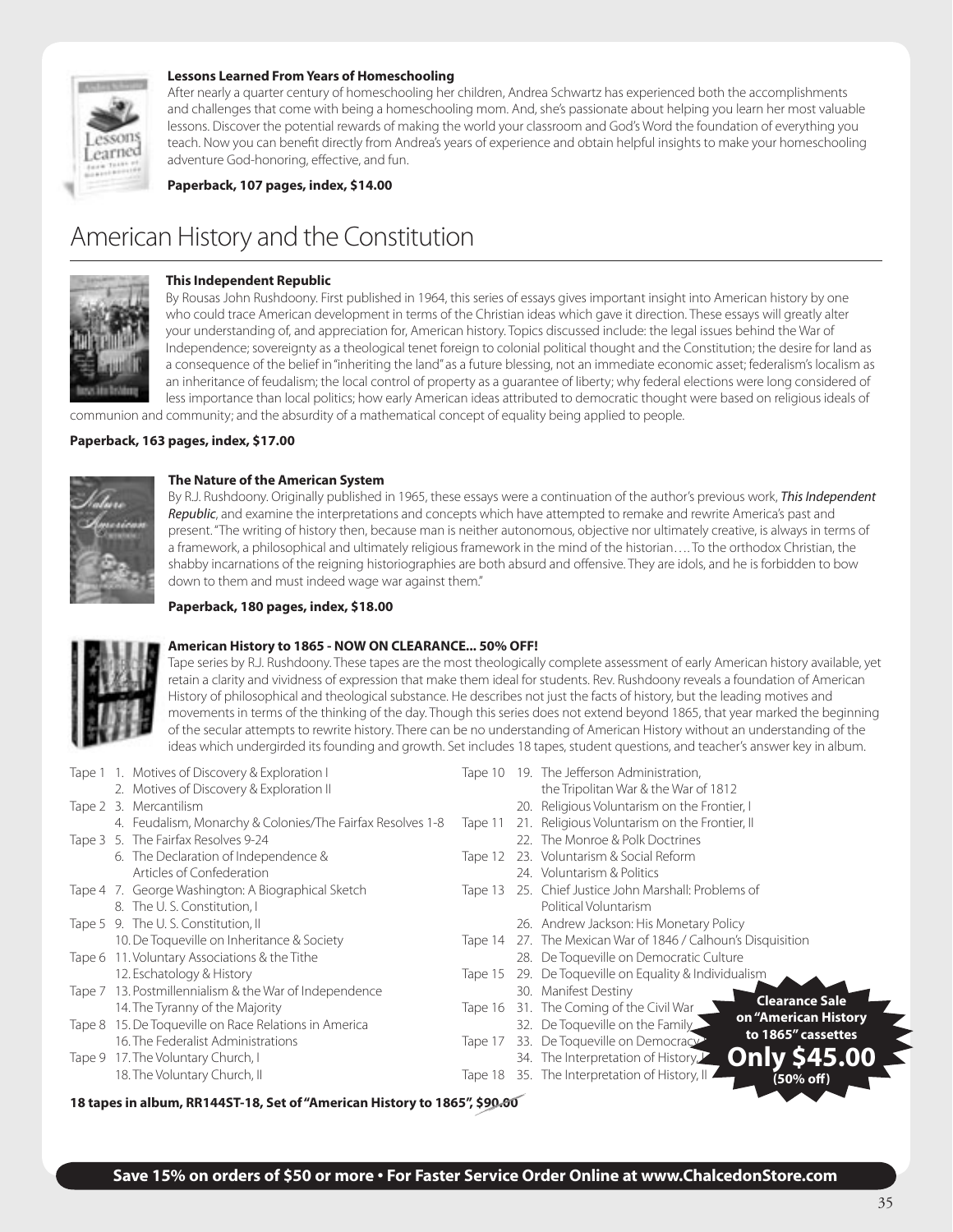#### **Retreat From Liberty**

A tape set by R.J. Rushdoony. 3 lessons on "The American Indian," "A Return to Slavery," and "The United Nations – A Religious Dream."

#### **3 cassette tapes, RR251ST-3, \$9.00**



#### **The Influence of Historic Christianity on Early America**

By Archie P. Jones. Early America was founded upon the deep, extensive influence of Christianity inherited from the medieval period and the Protestant Reformation. That priceless heritage was not limited to the narrow confines of the personal life of the individual, nor to the ecclesiastical structure. Christianity positively and predominately (though not perfectly) shaped culture, education, science, literature, legal thought, legal education, political thought, law, politics, charity, and missions.

#### **Booklet, 88 pages, \$6.00**



#### **The Future of the Conservative Movement**

Edited by Andrew Sandlin. *The Future of the Conservative Movement* explores the history, accomplishments and decline of the conservative movement, and lays the foundation for a viable substitute to today's compromising, floundering conservatism.

Because the conservative movement, despite its many sound features (including anti-statism and anti-Communism), was not anchored in an unchangeable standard, it eventually was hijacked from within and transformed into a scaled-down version of the very liberalism it was originally calculated to combat.

**Booklet, 67 pages, \$6.00**

#### **The United States: A Christian Republic**

By R.J. Rushdoony. The author demolishes the modern myth that the United States was founded by deists or humanists bent on creating a secular republic.

#### **Pamphlet, 7 pages, \$1.00**

#### **Biblical Faith and American History**

By R.J. Rushdoony. America was a break with the neoplatonic view of religion that dominated the medieval church. The Puritans and other groups saw Scripture as guidance for every area of life because they viewed its author as the infallible Sovereign over every area. America's fall into Arminianism and revivalism, however, was a return to the neoplatonic error that transferred the world from Christ's shoulders to man's. The author saw a revival ahead in Biblical faith.

#### **Pamphlet, 12 pages, \$1.00**

## World History



#### **A Christian Survey of World History**

12 cassettes with notes, questions, and answer key in an attractive album

By R.J. Rushdoony. *From tape 3:* "Can you see why a knowledge of history is important—so that we can see the issues as our Lord presented them against the whole backboard of history and to see the battle as it is again lining up? Because again we have the tragic view of ancient Greece; again we have the Persian view—tolerate both good and evil; again we have the Assyrian-Babylonian-Egyptian view of chaos as the source of regeneration. And we must therefore again find our personal and societal regeneration in Jesus Christ and His Word—all things must be made new in terms of His Word." Twelve taped lessons give an overview of history from ancient times to the 20th century as only Rev. Rushdoony could. Text includes fifteen chapters of class notes covering ancient history through the Reformation. Text also includes review

questions covering the tapes and questions for thought and discussion. Album includes 12 tapes, notes, and answer key.

- Tape 1 1. Time and History: Why History is Important Tape 7 9. New Humanism or Medieval Period
- Tape 2 2. Israel, Egypt, and the Ancient Near East Tape 8 10. The Reformation
- Tape 3 3. Assyria, Babylon, Persia, Greece and Jesus Christ Tape 9 11. Wars of Religion So Called
- Tape 4 4. The Roman Republic and Empire 12. The Thirty Years War
- 
- 
- - 8. The Frontier Age
- 
- 
- -
- Tape 5 5. The Early Church Tape 10 13. France: Louis XIV through Napoleon
	- 6. Byzantium Tape 11 14. England: The Puritans through Queen Victoria
- Tape 6 7. Islam Tape 12 15. 20<sup>th</sup> Century: The Intellectual Scientific Elite

**12 tapes in album, RR160ST-12, Set of "A Christian Survey of World History", \$75.00 Clearance Sale**



**Save 15% on orders of \$50 or more • For Faster Service Order Online at www.ChalcedonStore.com**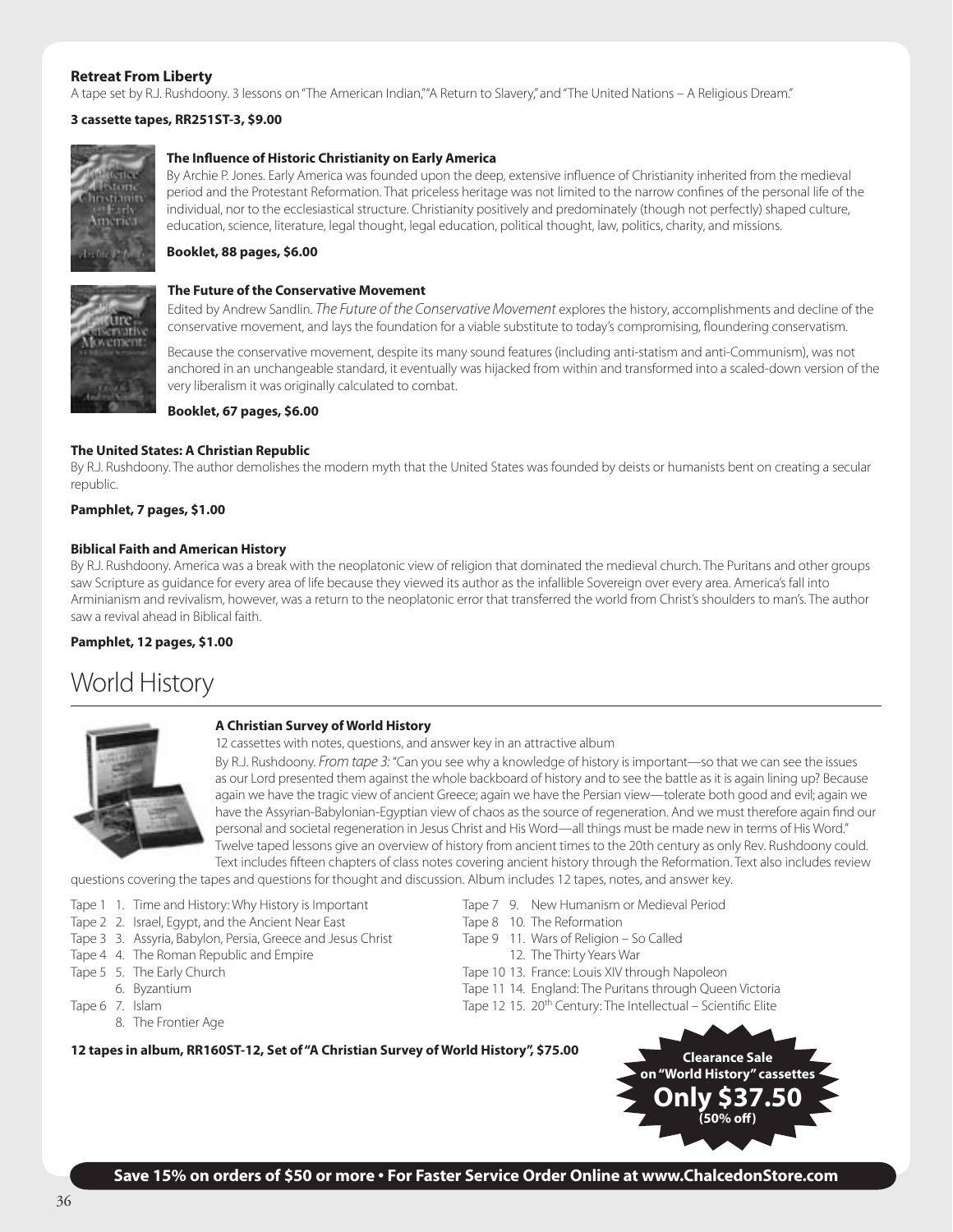

#### **The Biblical Philosophy of History**

By R.J. Rushdoony. For the orthodox Christian who grounds his philosophy of history on the doctrine of creation, the mainspring of history is God. Time rests on the foundation of eternity, on the eternal decree of God. Time and history therefore have meaning because they were created in terms of God's perfect and totally comprehensive plan. The humanist faces a meaningless world in which he must strive to create and establish meaning. The Christian accepts a world which is totally meaningful and in which every event moves in terms of God's purpose; he submits to God's meaning and finds his life therein. This is an excellent introduction to Rushdoony. Once the reader sees Rushdoony's emphasis on God's sovereignty over all of time and creation, he will understand his application of this presupposition in various spheres of life and thought.

#### **Paperback, 138 pages, \$22.00**



#### **James I: The Fool as King**

By Otto Scott. In this study, Otto Scott writes about one of the "holy" fools of humanism who worked against the faith from within. This is a major historical work and marvelous reading.

#### **Hardback, 472 pages, \$20.00**

# Church History



#### **The "Atheism" of the Early Church**

By Rousas John Rushdoony. Early Christians were called "heretics" and "atheists" when they denied the gods of Rome, in particular the divinity of the emperor and the statism he embodied in his personality cult. These Christians knew that Jesus Christ, not the state, was their Lord and that this faith required a different kind of relationship to the state than the state demanded. Because Jesus Christ was their acknowledged Sovereign, they consciously denied such esteem to all other claimants. Today the church must take a similar stand before the modern state.

#### **Paperback, 64 pages, \$12.00**

#### **The Foundations of Social Order: Studies in the Creeds and Councils of the Early Church**

By R.J. Rushdoony. Every social order rests on a creed, on a concept of life and law, and represents a religion in action. The basic faith of a society means growth in terms of that faith. Now the creeds and councils of the early church, in hammering out definitions of doctrines, were also laying down the foundations of Christendom with them. The life of a society is its creed; a dying creed faces desertion or subversion readily. Because of its indifference to its creedal basis in Biblical Christianity, western civilization is today facing death and is in a life and death struggle with humanism.

#### **Paperback, 197 pages, index, \$16.00**

## Philosophy



#### **The Death of Meaning**

By Rousas John Rushdoony. For centuries on end, humanistic philosophers have produced endless books and treatises which attempt to explain reality without God or the mediatory work of His Son, Jesus Christ. Modern philosophy has sought to explain man and his thought process without acknowledging God, His Revelation, or man's sin. God holds all such efforts in derision and subjects their authors and adherents to futility. Philosophers who rebel against God are compelled to *abandon meaning itself*, for they possess neither the tools nor the place to anchor it. The works of darkness championed by philosophers past and present need to be exposed and reproved.

In this volume, Dr. Rushdoony clearly enunciates each major philosopher's position and its implications, identifies the intellectual and moral consequences of each school of thought, and traces the dead-end to which each naturally leads. There is only one foundation. Without Christ, meaning and morality are anchored to shifting sand, and a counsel of despair prevails. This penetrating yet brief volume provides clear guidance, even for laymen unfamiliar with philosophy.

#### **Paperback, 180 pages, index, \$18.00**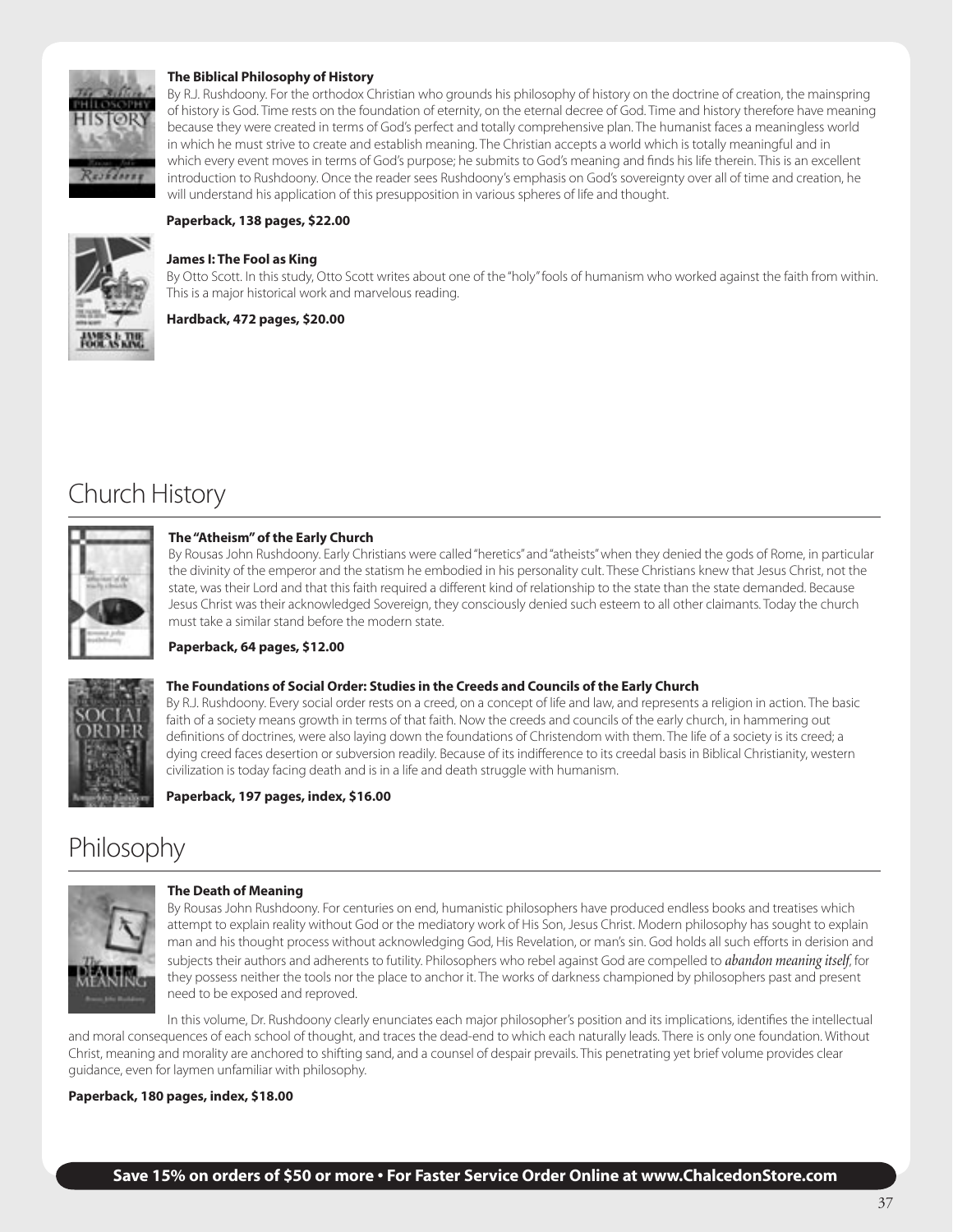

#### **The Word of Flux: Modern Man and the Problem of Knowledge**

By R.J. Rushdoony. Modern man has a problem with knowledge. He cannot accept God's Word about the world or anything else, so anything which points to God must be called into question. Man, once he makes himself ultimate, is unable to know anything but himself. Because of this impass, modern thinking has become progressively pragmatic. This book will lead the reader to understand that this problem of knowledge underlies the isolation and self-torment of modern man. Can you know anything if you reject God and His revelation? This book takes the reader into the heart of modern man's intellectual dilemma.

#### **Paperback, 127 pages, indices, \$19.00**



#### **To Be As God: A Study of Modern Thought Since the Marquis De Sade**

By R.J. Rushdoony. This monumental work is a series of essays on the influential thinkers and ideas in modern times. The author begins with De Sade, who self-consciously broke with any Christian basis for morality and law. Enlightenment thinking began with nature as the only reality, and Christianity was reduced to one option among many. It was then, in turn, attacked as antidemocratic and anti-freedom for its dogmatic assertion of the supernatural. Literary figures such as Shelly, Byron, Whitman, and more are also examined, for the Enlightenment presented both the intellectual and the artist as replacement for the theologian and his church. Ideas, such as "the spirit of the age," truth, reason, Romanticism, persona, and Gnosticism are related to the desire to negate God and Christian ethics. Reading this book will help you understand the need to avoid the syncretistic blending of humanistic philosophy with the Christian faith.

#### **Paperback, 230 pages, indices, \$21.00**



#### **By What Standard?**

By R.J. Rushdoony. An introduction into the problems of Christian philosophy. It focuses on the philosophical system of Dr. Cornelius Van Til, which in turn is founded upon the presuppositions of an infallible revelation in the Bible and the necessity of Christian theology for all philosophy. This is Rushdoony's foundational work on philosophy.

**Hardback, 212 pages, index, \$14.00**



#### **The One and the Many**

By R.J. Rushdoony. Subtitled *Studies in the Philosophy of Order and Ultimacy*, this work discusses the problem of understanding unity vs. particularity, oneness vs. individuality. "Whether recognized or not, every argument and every theological, philosophical, political, or any other exposition is based on a presupposition about man, God, and society—about reality. This presupposition rules and determines the conclusion; the effect is the result of a cause. And one such basic presupposition is with reference to the one and the many." The author finds the answer in the Biblical doctrine of the Trinity.

#### **Paperback, 375 pages, index, \$26.00**



#### **The Flight from Humanity**

#### By R.J. Rushdoony. Subtitled *A Study of the Effect of Neoplatonism on Christianity.*

Neoplatonism is a Greek philosophical assumption about the world. It views that which is form or spirit (such as mind) as good and that which is physical (flesh) as evil. But Scripture says all of man fell into sin, not just his flesh. The first sin was the desire to be as god, determining good and evil apart from God (Gen. 3:5). Neoplatonism presents man's dilemma as a metaphysical one, whereas Scripture presents it as a moral problem. Basing Christianity on this false Neoplatonic idea will always shift the faith from the Biblical perspective. The ascetic quest sought to take refuge from sins of the flesh but failed to address the reality of sins of the heart and mind. In the name of humility, the ascetics manifested arrogance and pride. This pagan idea of spirituality entered the church and is the basis of some chronic problems in Western civilization.

#### **Paperback, 66 pages, \$5.00**

#### **Humanism, the Deadly Deception**

A tape series by R.J. Rushdoony. Six lessons present humanism as a religious faith of sinful men. Humanistic views of morality and law are contrasted with the Christian view of faith and providence.

**3 cassette tapes, RR137ST-3, \$9.00**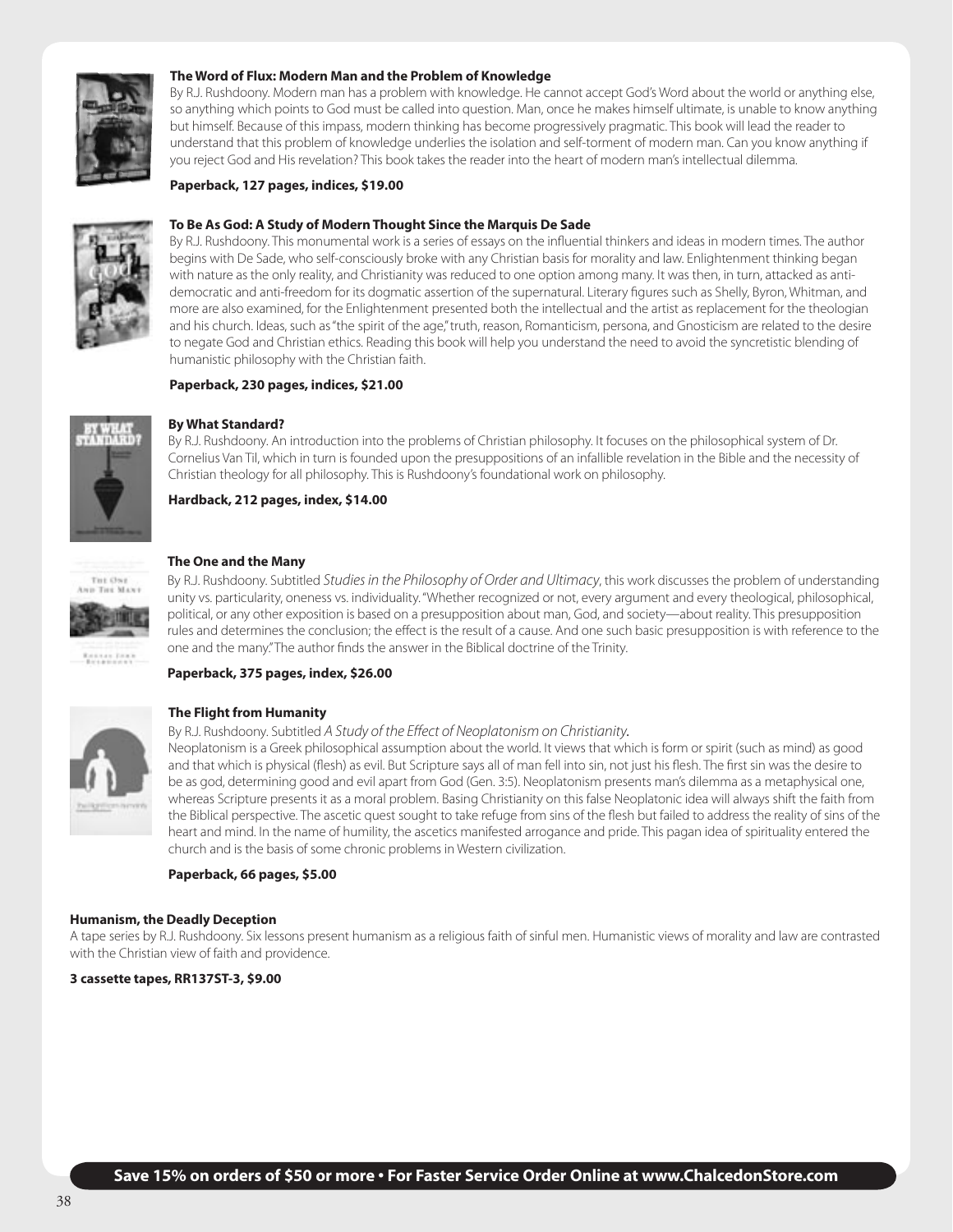## Psychology



#### **Politics of Guilt and Pity**

By R.J. Rushdoony. From the foreword by Steve Schlissel*:* "Rushdoony sounds the clarion call of liberty for all who remain oppressed by Christian leaders who wrongfully lord it over the souls of God's righteous ones.… I pray that the entire book will not only instruct you in the method and content of a Biblical worldview, but actually bring you further into the

glorious freedom of the children of God. Those who walk in wisdom's ways become immune to the politics of guilt and pity."

#### **Hardback, 371 pages, index, \$20.00**



#### **Revolt Against Maturity**

By. R.J. Rushdoony. The Biblical doctrine of psychology is a branch of theology dealing with man as a fallen creature marked by a revolt against maturity. Man was created a mature being with a responsibility to dominion and cannot be understood from the Freudian child, nor the Darwinian standpoint of a long biological history. Man's history is a short one

filled with responsibility to God. Man's psychological problems are therefore a resistance to responsibility, i.e. a revolt against maturity.

#### **Hardback, 334 pages, index, \$18.00**



By R.J. Rushdoony. For years this compact examination of Freud has been out of print. And although both Freud and Rushdoony have passed on, their ideas are still very much in collision. Freud declared war upon guilt and sought to eradicate the primary source to Western guilt — Christianity. Rushdoony shows conclusively the error of Freud's thought and the disastrous consequences of his influence in society.

#### **Paperback, 74 pages, \$13.00**



#### **The Cure of Souls: Recovering the Biblical Doctrine of Confession**

By R. J. Rushdoony. In *The Cure of Souls: Recovering the Biblical Doctrine of Confession*, R. J. Rushdoony cuts through the misuse of Romanism and modern psychology to restore the doctrine of confession to a Biblical foundation—one that is covenantal and Calvinstic. Without a true restoration of Biblical confes-

sion, the Christian's walk is impeded by the remains of sin. This volume is an effort in reversing this trend.

**Hardback, 320 pages with index, \$26.00**

## Science



#### **The Mythology of Science**

By R.J. Rushdoony. This book points out the fraud of the empirical claims of much modern science since Charles Darwin. This book is about the religious nature of evolutionary thought, how these religious presuppositions underlie our modern intellectual paradigm, and how they are deferred to as sacrosanct by institutions and disciplines far removed from the empirical sciences. The "mythology" of modern science is its religious devotion to the myth of evolution. Evolution "so expresses or coincides with the contemporary spirit that its often radical contradictions and absurdities are never apparent, in that they express the basic presuppositions, however untenable, of everyday life and thought." In evolution, man is the highest expression of intelligence and reason, and such thinking will not yield itself to submission to a God it views as a human cultural creation, useful, if at all, only in

a cultural context. The basis of science and all other thought will ultimately be found in a higher ethical and philosophical context; whether or not this is seen as religious does not change the nature of that context. "Part of the mythology of modern evolutionary science is its failure to admit that it is a faith-based paradigm."

#### **Paperback, 134 pages, \$17.00**



#### **Alive: An Enquiry into the Origin and Meaning of Life**

By Dr. Magnus Verbrugge, M.D. This study is of major importance as a critique of scientific theory, evolution, and contemporary nihilism in scientific thought. Dr. Verbrugge, son-in-law of the late Dr. H. Dooyeweerd and head of the Dooyeweerd Foundation, applies the insights of Dooyeweerd's thinking to the realm of science. Animism and humanism in scientific theory are brilliantly discussed.

#### **Paperback, 159 pages, \$14.00**

#### **Creation According to the Scriptures**

Edited by P. Andrew Sandlin. Subtitled: *A Presuppositional Defense of Literal Six-Day Creation*, this symposium by thirteen authors is a direct frontal assault on all waffling views of Biblical creation. It explodes the "Framework Hypothesis," so dear to the hearts of many respectability-hungry Calvinists, and it throws down the gauntlet to all who believe they can maintain a consistent view of Biblical infallibility while abandoning literal, six-day creation. It is a must reading for all who are observing closely the gradual defection of many allegedly conservative churches and denominations, or who simply want a greater grasp of an orthodox, Godhonoring view of the Bible.

**Paperback, 159 pages, \$18.00**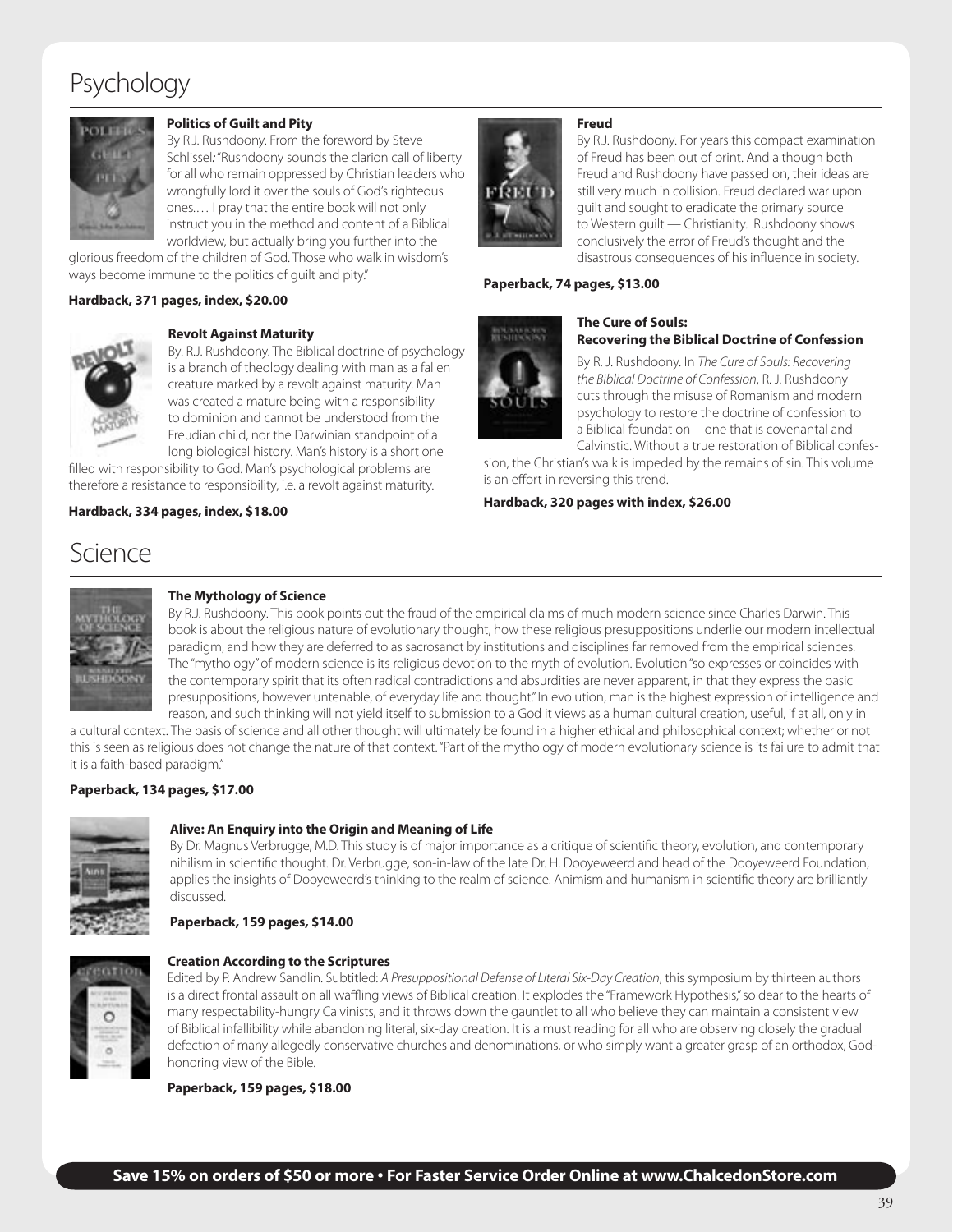## Economics



#### **Making Sense of Your Dollars: A Biblical Approach to Wealth**

By Ian Hodge. The author puts the creation and use of wealth in their Biblical context. Debt has put the economies of nations and individuals in dangerous straits. This book discusses why a business is the best investment, as well as the issues of debt avoidance and insurance. Wealth is a tool for dominion men to use as faithful stewards.

**Paperback, 192 pages, index, \$12.00**



#### **Larceny in the Heart: The Economics of Satan and the Inflationary State**

By R.J. Rushdoony. In this study, first published under the title *Roots of Inflation*, the reader sees why envy often causes the most successful and advanced members of society to be deemed criminals. The reader is shown how envious man finds any superiority in others intolerable and how this leads to a desire for a leveling. The author uncovers the larceny in the heart of man and its results. See how class warfare and a social order based on conflict lead to disaster. This book is essential reading for an understanding of the moral crisis of modern economics and the only certain long-term cure.

#### **Paperback, 144 pages, indices, \$18.00**

#### **Christianity and Capitalism**

By R.J. Rushdoony. In a simple, straightforward style, the Christian case for capitalism is presented. Capital, in the form of individual and family property, is protected in Scripture and is necessary for liberty.

**Pamphlet, 8 pages, \$1.00**

#### **A Christian View of Vocation: The Glory of the Mundane**

By Terry Applegate. To many Christians, business is a "dirty" occupation fit only for greedy, manipulative unbelievers. The author, a successful Christian businessman, explodes this myth in this hard-hitting title.

**Pamphlet, 12 pages, \$1.00**

## Biblical Studies



#### **Genesis, Volume I of Commentaries on the Pentateuch**

By Rousas John Rushdoony. *Genesis* begins the Bible, and is foundational to it. In recent years, it has become commonplace for both humanists and churchmen to sneer at anyone who takes Genesis 1-11 as historical. Yet to believe in the myth of evolution is to accept trillions of miracles to account for our cosmos. Spontaneous generation, the development of something out of nothing, and the blind belief in the miraculous powers of chance, require tremendous faith. Darwinism is irrationality and insanity compounded. Theology without literal six-day creationism becomes alien to the God of Scripture because it turns from the God Who acts and Whose Word is the creative word and the word of power, to a belief in process as god. The god of the non-creationists is the creation of man and a figment of their imagination. They must play games with the Bible to vindicate their position. Evolution is both naive and irrational. Its adherents violate the scientific canons they profess by their fanatical and intolerant belief. The entire book of Genesis is basic to Biblical theology. The church needs to re-study it to recognize its centrality.

#### **Hardback, 297 pages, indices, \$45.00**



#### **Exodus, Volume II of Commentaries on the Pentateuch**

Essentially, all of mankind is on some sort of an exodus. However, the path of fallen man is vastly different from that of the righteous. Apart from Jesus Christ and His atoning work, the exodus of a fallen humanity means only a further descent from sin into death. But in Christ, the exodus is now a glorious ascent into the justice and dominion of the everlasting Kingdom of God. Therefore, if we are to better understand the gracious provisions made for us in the "promised land" of the New Covenant, a thorough examination into the historic path of Israel as described in the book of Exodus is essential. It is to this end that this volume was written.

**Hardback, 554 pages, indices, \$45.00**

**Sermons on Exodus - 128 lectures by R.J. Rushdoony on mp3 (2 CDs), \$60.00 Save by getting the book and 2 CDs together for only \$95.00**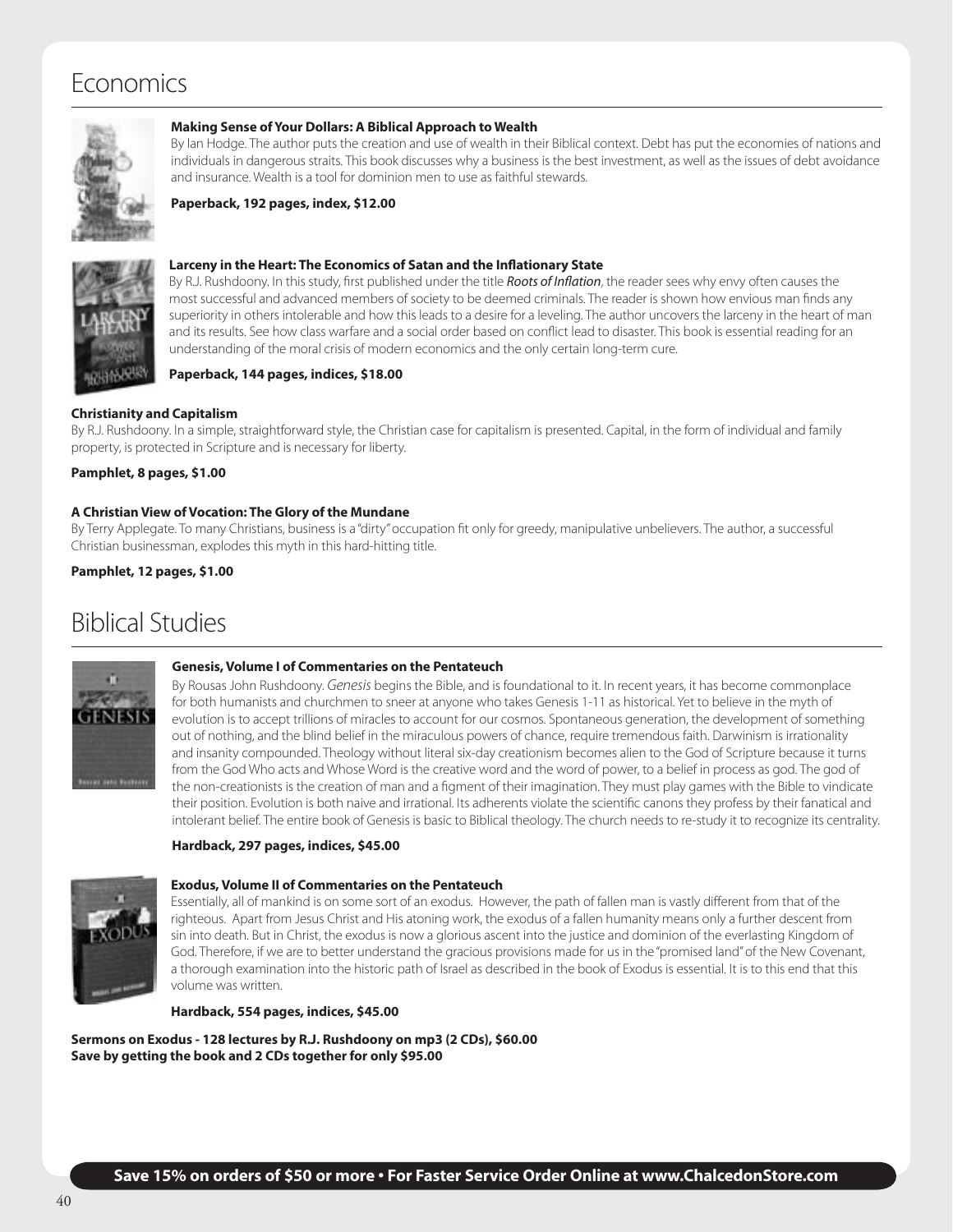

#### **Leviticus, Volume III of Commentaries on the Pentateuch**

Much like the book of Proverbs, any emphasis upon the practical applications of God's law is readily shunned in pursuit of more "spiritual" studies. Books like Leviticus are considered dull, overbearing, and irrelevant. But man was created in God's image and is duty-bound to develop the implications of that image by obedience to God's law. The book of Leviticus contains over ninety references to the word holy. The purpose, therefore, of this third book of the Pentateuch is to demonstrate the legal foundation of holiness in the totality of our lives. This present study is dedicated to equipping His church for that redemptive mission.

**Hardback, 449 pages, indices, \$45.00**

#### **Sermons on Leviticus - 79 lectures by R.J. Rushdoony on mp3 (1 CD), \$40.00 Save by getting the book and CD together for only \$76.00**



#### **Numbers, Volume IV of Commentaries on the Pentateuch**

The Lord desires a people who will embrace their responsibilities. The history of Israel in the wilderness is a sad narrative of a people with hearts hardened by complaint and rebellion to God's ordained authorities. They were slaves, not an army. They would recognize the tyranny of Pharaoh but disregard the servant-leadership of Moses. God would judge the generation He led out of captivity, while training a new generation to conquer Canaan. The book of Numbers reveals God's dealings with both generations. The rebellious in Israel are judged incessantly while a census is taken to number the armies of Israel according to their tribes. This was an assessment of strength and a means to encourage the younger generation to view themselves as God's army and not Pharaoh's slaves.

#### **Hardback, index, 428 pages \$45.00**

#### **Sermons on Numbers - 66 lectures by R.J. Rushdoony on mp3 (1 CD), \$40.00 Save by getting the book and CD together for only \$76.00**



#### **Chariots of Prophetic Fire: Studies in Elijah and Elisha**

By R. J. Rushdoony. See how close Israel's religious failure resembles our own! Read this to see how the modern Christian is again guilty of Baal worship, of how inflation-fed prosperity caused a loosening of morals, syncretism and a decline in educational performance. As in the days of Elijah and Elisha, it is once again said to be a virtue to tolerate evil and condemn those who do not. This book will challenge you to resist compromise and the temptation of expediency. It will help you take a stand by faith for God's truth in a culture of falsehoods.

#### **Hardback, 163 pages, indices, \$30.00**



#### **The Gospel of John**

By R.J. Rushdoony. In this commentary the author maps out the glorious gospel of John, starting from the obvious parallel to Genesis 1 ("In the beginning was the Word") and through to the glorious conclusion of Christ's death and resurrection. Nothing more clearly reveals the gospel than Christ's atoning death and His resurrection. They tell us that Jesus Christ has destroyed the power of sin and death. John therefore deliberately limits the number of miracles he reports in order to point to and concentrate on our Lord's death and resurrection. The Jesus of history is He who made atonement for us, died, and was resurrected. His life cannot be understood apart from this, nor can we know His history in any other light. This is why John's "testimony is true," and, while books filling the earth could not contain all that could be said, the testimony given by John is "faithful."

#### **Hardback, 320 pages, indices, \$26.00**

#### **Companion tape series to The Gospel of John**

A cassette series by R.J. Rushdoony. Seventy sermons cover John's entire gospel and parallel the chapters in the author's commentary, *The Gospel of John*, making this a valuable group Bible study series.

#### **39 cassette tapes, RR197ST-39, \$108.00**



#### **Romans and Galatians**

By R.J. Rushdoony. From the author's introduction: "I do not disagree with the liberating power of the Reformation interpretation, but I believe that it provides simply the beginning of our understanding of Romans, not its conclusion.... The great problem in the church's interpretation of Scripture has been its ecclesiastical orientation, as though God speaks only to the church, and commands only the church. The Lord God speaks in and through His Word to the whole man, to every man, and to every area of life and thought…. To assume that the Triune Creator of all things is in His word and person only relevant to the church is to deny His Lordship or sovereignty. If we turn loose the whole Word of God onto the church and the world, we shall see with joy its power and glory. This is the purpose of my brief comments on Romans."

**Hardback, 446 pages, indices, \$24.00**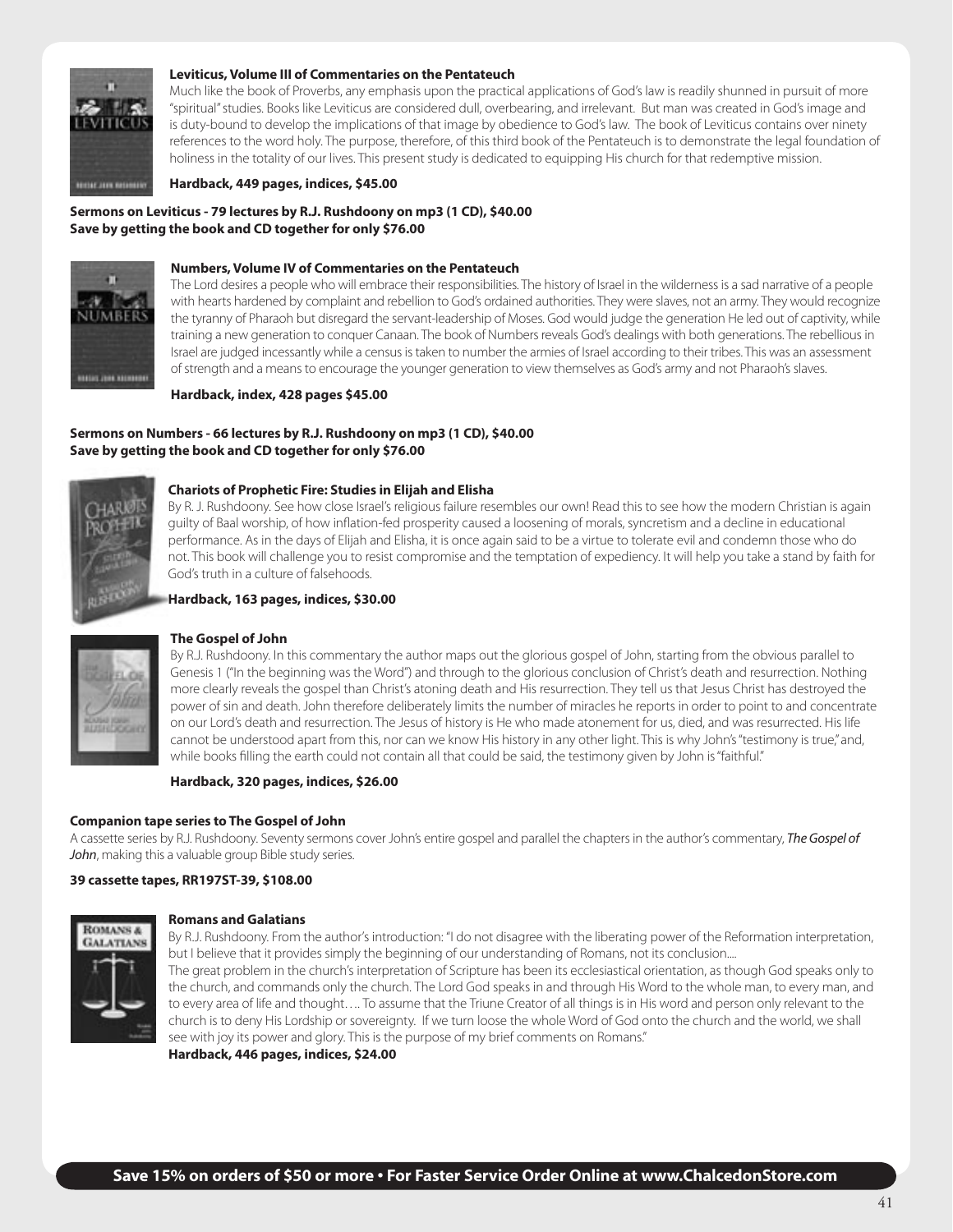#### **Companion tape series to Romans and Galatians Romans - "Living by Faith"**

A cassette series by R.J. Rushdoony. Sixty-three sermons on Paul's epistle. Use as group Bible study with *Romans and Galatians*.

#### **32 cassette tapes, RR414 ST-32, \$96.00**

#### **Galatians - "Living by Faith"**

A cassette series by R.J. Rushdoony. These nineteen sermons completed his study and commentary.

#### **10 cassette tapes, RR415ST-10, \$30.00**



#### **Hebrews, James and Jude**

By R.J. Rushdoony. There is a resounding call in Hebrews, which we cannot forget without going astray: "Let us go forth therefore unto him without the camp, bearing his reproach" (13:13). This is a summons to serve Christ the Redeemer-King fully and faithfully, without compromise. When James, in his epistle, says that faith without works is dead, he tells us that faith is not a mere matter of words, but it is of necessity a matter of life. "Pure religion and undefiled" requires Christian charity and action. Anything short of this is a self-delusion. James's letter is a corrective the church needs badly. Jude similarly recalls us to Jesus Christ's apostolic commission, "Remember ye the words which have been spoken before by the apostles of our Lord Jesus Christ" (v. 17). Jude's letter reminds us of the necessity for a new creation beginning with us, and of the inescapable triumph of the Kingdom of God.

#### **Hardback, 260 pages, \$30.00**

|  |  | <b>Companion tape series to Hebrews, James and Jude</b> |  |
|--|--|---------------------------------------------------------|--|
|  |  |                                                         |  |

**Hebrew and James - "The True Mediator"** A tape series by R.J. Rushdoony. 48 lessons Hebrews and James.

**26 cassette tapes, RR198ST-26, \$75.00**

**Jude - "Enemies in the Church"** A tape series by R.J. Rushdoony. 4 lessons on Jude by R.J. Rushdoony.

**2 cassette tapes, RR400ST-2, \$9.00**

#### **More Exegetical Tape Series by Rev. R.J. Rushdoony**

**Deuteronomy - "The Law and the Family" 110 lessons. 63 cassette tapes, RR187ST-63, \$168.00**

**The Sermon on the Mount 25 lessons. 13 cassette tapes, RR412ST-13, \$39.00**

**I Corinthians - "Godly Social Order" 47 lessons. 25 cassette tapes, RR417ST-25, \$75.00**

#### **II Corinthians - "Godly Social Order" 25 lessons. 13 cassette tapes, RR416ST-13, \$39.00**

#### **I John**

15 lessons on the first epistle of John, plus a bonus lesson on the incarnation. Rev. Rushdoony passed away before he could complete this, his last sermon series.

**16 lessons. 8 cassette tapes, RR419ST-8, \$24.00**

#### **Exegetical Sermon Series by Rev. Mark R. Rushdoony**

**Galatians - "Heresy in Galatia" 10 lessons. 5 cassette tapes, MR100ST-5, \$15.00**

**Ephesians – "Partakers of God's Promise" 24 lessons. 12 cassette tapes, MR108ST-12, \$36.00**

**Colossians - "The Sufficiency of Christ" 10 lessons. 5 cassette tapes, MR101ST-5, \$15.00**

**I Timothy – "Right Doctrine and Practice" 27 lessons. 14 cassette tapes, MR102ST-14, \$42.00**

**II Timothy – "Faithfulness and Diligence" 14 lessons. 7 cassette tapes, MR106ST-7, \$21.00**

**Titus – "Speak with All Authority" 11 lessons. 6 cassette tapes, MR105ST-6, \$18.00**

**Philemon – "For My Son, Onesimus" 4 lessons. 2 cassette tapes, MR107ST-2, \$6.00**

**"Doers of the Word" - Sermons in James 7 lessons. 4 cassette tapes, MR104ST-4, \$12.00**

## **Theology**



#### **Systematic Theology (in two volumes)**

By R. J. Rushdoony. Theology belongs in the pulpit, the school, the workplace, the family and everywhere. Society as a whole is weakened when theology is neglected. Without a systematic application of theology, too often people approach the Bible with a smorgasbord mentality, picking and choosing that which pleases them. This two-volume set addresses this subject in order to assist in the application of the Word of God to every area of life and thought.

**Hardback, 1301 pages, indices, \$70.00**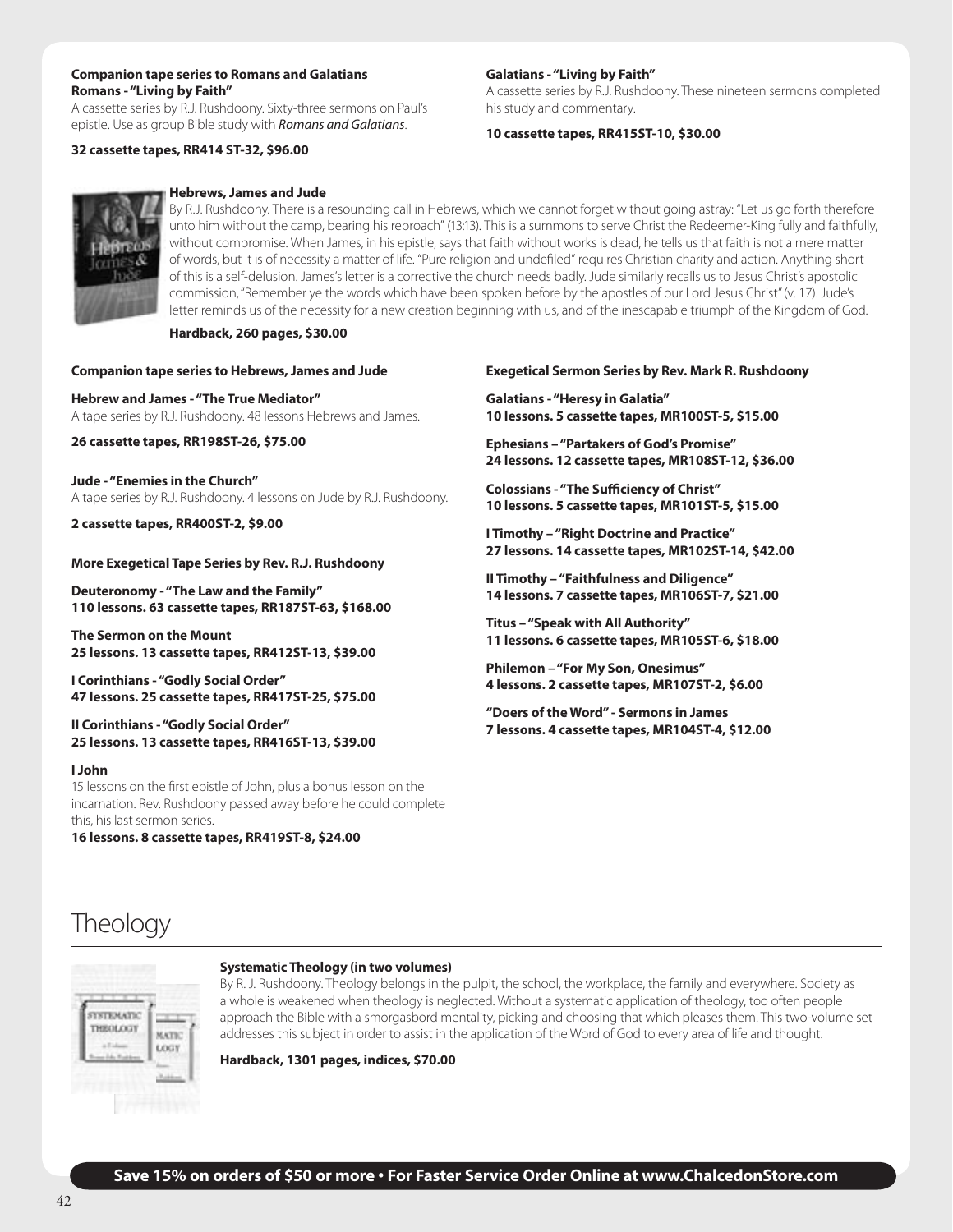#### **Companion tape series to R. J. Rushdoony's Systematic Theology**

These tape series represent just a few of the many topics represented in the above work. They are useful for Bible study groups, Sunday Schools, etc. All are by Rev. R. J. Rushdoony.

**Creation and Providence 17 lessons. 9 cassette tapes, RR407ST-9, \$27.00**

**The Doctrine of the Covenant 22 lessons. 11 cassette tapes, RR406ST-11, \$33.00**

**The Doctrine of Sin 22 lessons. 11 cassette tapes, RR409ST-11, \$33.00**



#### **Infallibility and Interpretation**

By Rousas John Rushdoony & P. Andrew Sandlin. The authors argue for infallibility from a distinctly presuppositional perspective. That is, their arguments are unapologetically circular because they believe all ultimate claims are based on one's beginning assumptions. The question of Biblical infallibility rests ultimately in one's belief about the character of God. They believe man is a creature of faith, not,

following the Enlightenment's humanism, of reason. They affirm Biblical infallibility because the God Whom the Bible reveals could speak in no other way than infallibly, and because the Bible in which God is revealed asserts that God alone speaks infallibly. Men deny infallibility to God not for intellectual reasons, but for ethical reasons—they are sinners in rebellion against God and His authority in favor of their own. The authors wrote convinced that only by a recovery of faith in an infallible Bible and obedience to its every command can Christians hope to turn back evil both in today's church and culture.

#### **Paperback, 100 pages, \$6.00**

**The Doctrine of Salvation 20 lessons. 10 cassette tapes, RR408ST-10, \$30.00**

**The Doctrine of the Church 30 lessons. 17 cassette tapes, RR401ST-17, \$45.00**

**The Theology of the Land 20 lessons. 10 cassette tapes, RR403ST-10, \$30.00**

**The Theology of Work 19 lessons. 10 cassette tapes, RR404ST-10, \$30.00**

**The Doctrine of Authority 19 lessons. 10 cassette tapes, RR402ST-10, \$30.00**

#### **Predestination in Light of the Cross**



By John B. King, Jr. The author defends the predestination of Martin Luther while providing a compellingly systematic theological understanding of predestination. This book will give the reader a fuller understanding of the sovereignty of God.



#### **Sovereignty**



By R. J. Rushdoony. The doctrine of sovereignty is a crucial one. By focusing on the implications of God's sovereignty over all things, in conjunction with the law-word of God, the Christian will be better equipped to engage each and every area of life. Since we are called to live in this world, we must bring to bear the will of our Sovereign Lord in all things. With clear prose and stimulating

insights, Rushdoony will take you on a transforming journey into the fullness of the Kingdom of God, i.e., His goal for history.

**Hardback, 519 pages, \$40.00**

#### **The Lordship of Christ**

By Arend ten Pas. The author shows that to limit Christ's work in history to salvation and not to include lordship is destructive of the faith and leads to false doctrine.

#### **Booklet, 29 pages, \$2.50**



#### **The Church Is Israel Now**

By Charles D. Provan. For the last century, Christians have been told that God has an unconditional love for persons racially descended from Abraham. Membership in Israel is said to be a matter of race, not faith. This book repudiates such a racialist viewpoint and abounds in Scripture references which show that the blessings of Israel were transferred to all those who accept Jesus Christ as Lord and Savior.

**Paperback, 74 pages, \$12.00**



#### **The Guise of Every Graceless Heart**

By Terrill Irwin Elniff. An extremely important and fresh study of Puritan thought in early America. On Biblical and theological grounds, Puritan preachers and writers challenged the autonomy of man, though not always consistently.

**Hardback, 120 pages, \$7.00**



#### **The Great Christian Revolution**

By Otto Scott, Mark R. Rushdoony, R.J. Rushdoony, John Lofton, and Martin Selbrede. A major work on the impact of Reformed thinking on our civilization. Some of the studies, historical and theological, break new ground and provide perspectives previously unknown or neglected.

**Hardback, 327 pages, \$22.00**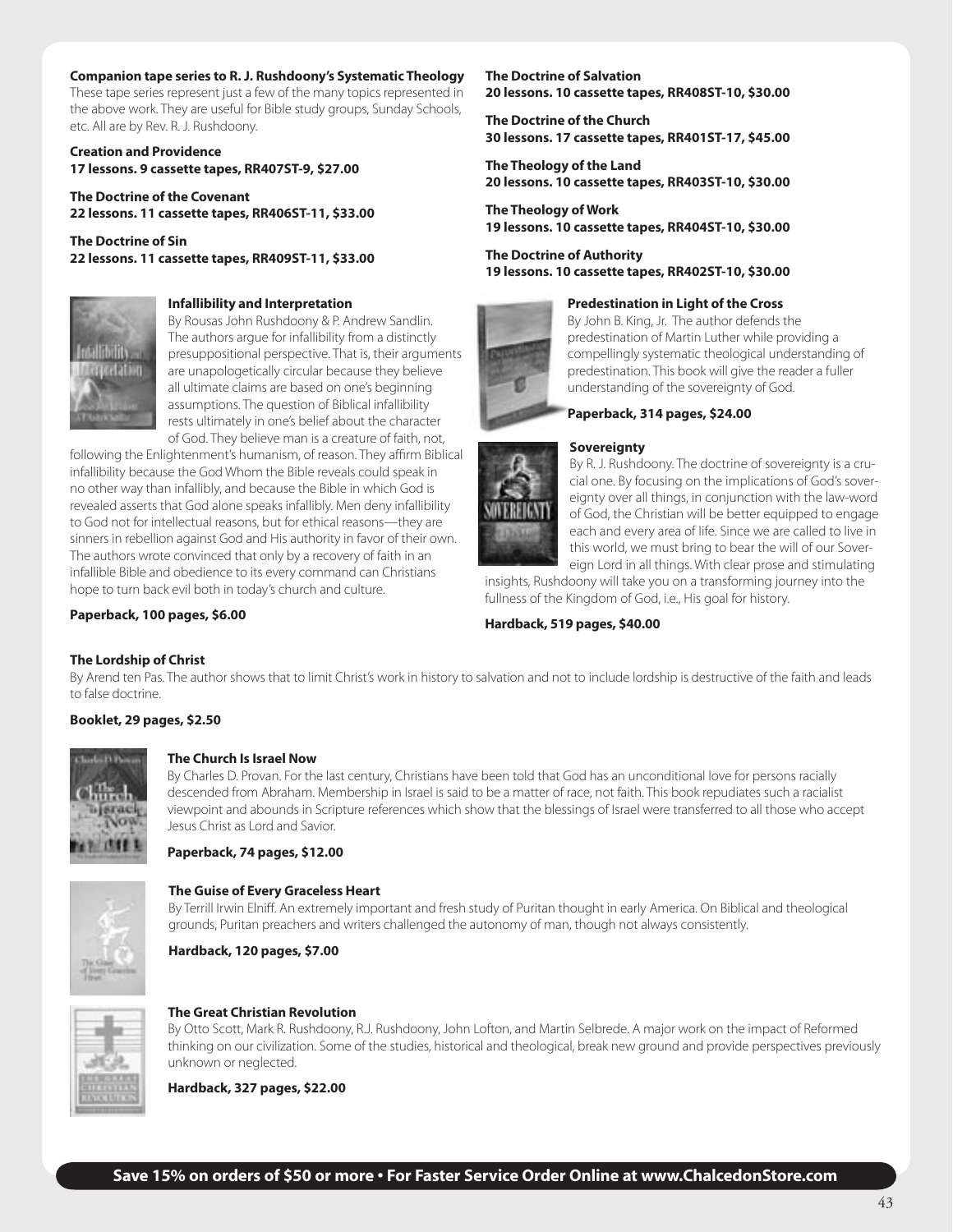#### **The Necessity for Systematic Theology**

By R.J. Rushdoony. Scripture gives us as its underlying unity a unified doctrine of God and His order. Theology must be systematic to be true to the God of Scripture.

#### **Booklet (now part of the author's** *Systematic Theology***), 74 pages, \$2.00**



#### **Keeping Our Sacred Trust**

Edited by Andrew Sandlin. The Bible and the Christian Faith have been under attack in one way or another throughout much of the history of the church, but only in recent times have these attacks been perceived *within* the church as a healthy alternative to orthodoxy. This book is a trumpet blast heralding a full-orbed, Biblical, orthodox Christianity. The hope of the modern world is not a passive compromise with passing heterodox fads, but aggressive devotion to the time-honored Faith "once delivered to the saints."

**Paperback, 167 pages, \$19.00**

#### **Infallibility: An Inescapable Concept**

By R.J. Rushdoony. "The doctrine of the infallibility of Scripture can be denied, but the concept of infallibility as such cannot be logically denied. Infallibility is an inescapable concept. If men refuse to ascribe infallibility to Scripture, it is because the concept has been transferred to something else. The word infallibility is not normally used in these transfers; the concept is disguised and veiled, but in a variety of ways, infallibility is ascribed to concepts, things, men and institutions."

#### **Booklet (now part of the author's** *Systematic Theology***), 69 pages, \$2.00**



#### **The Incredible Scofield and His Book**

By Joseph M. Canfield. This powerful and fully documented study exposes the questionable background and faulty theology of the man responsible for the popular Scofield Reference Bible, which did much to promote the dispensational system. The story is disturbing in its historical account of the illusive personality canonized as a dispensational saint and calls into question the seriousness of his motives and scholarship.

**Paperback, 394 pages, \$24.00**

#### **The Will of God or the Will of Man**

By Mark R. Rushdoony. God's will and man's will are both involved in man's salvation, but the church has split in answering the question, "Whose will is determinative?"

**Pamphlet, 5 pages, \$1.00**

## Taking Dominion



#### **Christianity and the State**

By R.J. Rushdoony. You'll not find a more concise statement of Christian government, nor a more precise critique of contemporary statistm. This book develops tht Biblical view of the state against the modern state's humanism and its attempts to govern all spheres of life. Whether it be the influence of Greek thought, or the present manifestations of fascism, this dynamic volume will provide you with a superb introduction to the subject. It reads like a collection of essays on the Christian view of the state and the return of true Christian government.

#### **Hardback, 192 pages, indices, \$18.00**



#### **Tithing and Dominion**

By Edward A. Powell and R.J. Rushdoony. God's Kingdom covers all things in its scope, and its immediate ministry includes, according to Scripture, the ministry of grace (the church), instruction (the Christian and homeschool), help to the needy (the diaconate), and many other things. God's appointed means for financing His Kingdom activities is centrally the tithe. This work affirms that the Biblical requirement of tithing is a continuing aspect of God's law-word and cannot be neglected. This book is "must reading" as Christians work to take dominion in the Lord's name.

#### **Hardback, 146 pages, index, \$12.00**



#### **Salvation and Godly Rule**

By R.J. Rushdoony. Salvation in Scripture includes in its meaning "health" and "victory." By limiting the meaning of salvation, men have limited the power of God and the meaning of the Gospel. In this study R. J. Rushdoony demonstrates the expanse of the doctrine of salvation as it relates to the rule of the God and His people.

**Paperback, 661 pages, indices, \$35.00**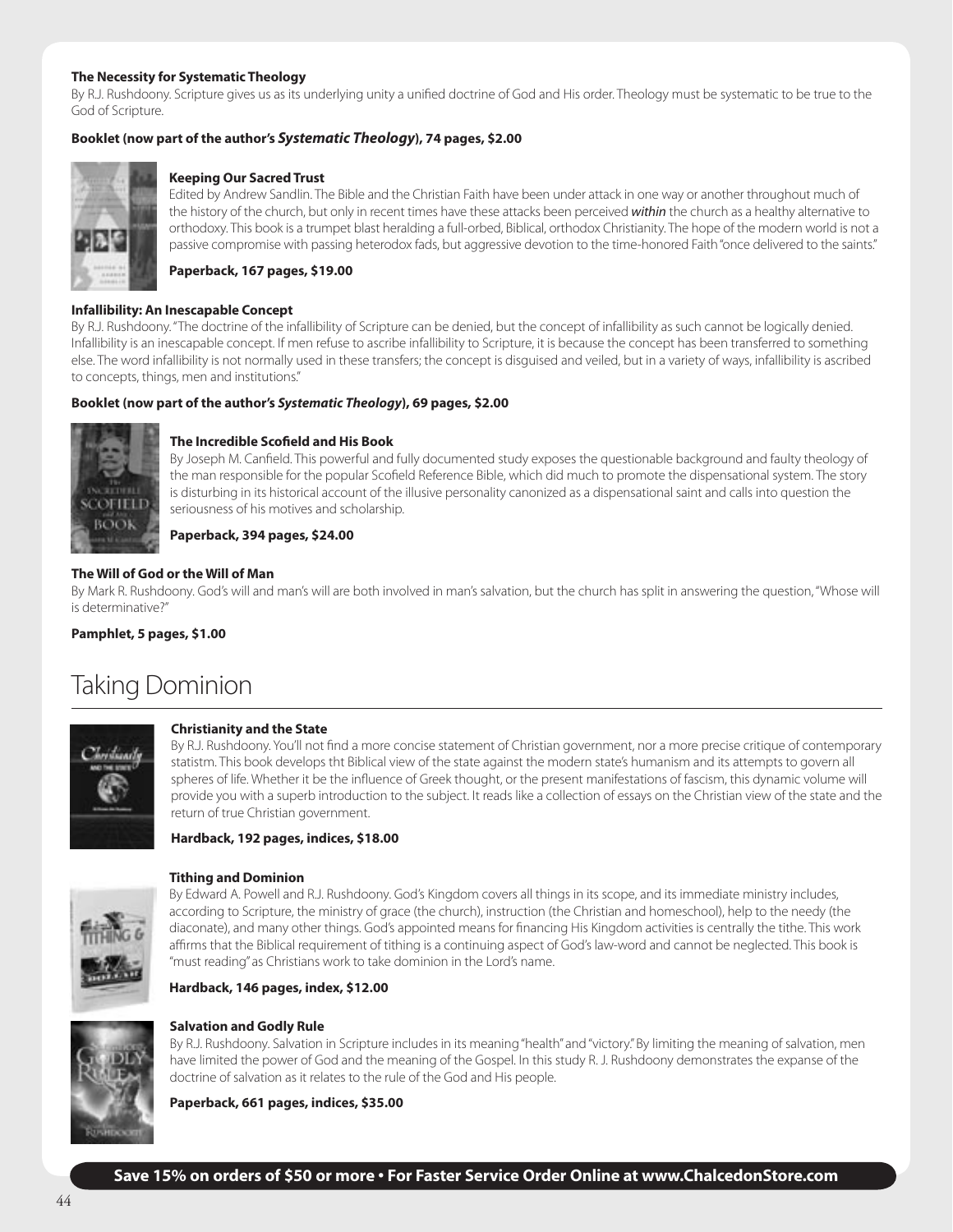

#### **A Conquering Faith**

By William O. Einwechter. This monograph takes on the doctrinal defection of today's church by providing Christians with an introductory treatment of six vital areas of Christian doctrine: God's sovereignty, Christ's Lordship, God's law, the authority of Scripture, the dominion mandate, and the victory of Christ and His church in history. This easy-to-read booklet is a welcome antidote to the humanistic theology of the 21<sup>st</sup> century church.

#### **Booklet, 44 pages, \$8.00**



#### **Noble Savages: Exposing the Worldview of Pornographers and Their War Against Christian Civilization**

In this powerful book *Noble Savages* (formerly *The Politics of Pornography*) Rushdoony demonstrates that in order for modern man to justify his perversion he must reject the Biblical doctrine of the fall of man. If there is no fall, the Marquis de Sade argued, then all that man does is normative. Rushdoony concluded, "[T]he world will soon catch up with Sade, unless it abandons its humanistic foundations." In his conclusion Rushdoony wrote, "Symptoms are important and sometimes very serious, but it is very wrong and dangerous to treat symptoms rather than the underlying disease. Pornography is a symptom; it is not the problem." What is the problem? It's the philosophy behind pornography — the rejection of the fall of man that makes normative all that man does. Learn it all in this timeless classic.

#### **Paperback, 161 pages, \$18.00**

#### **Toward a Christian Marriage**

Edited by Elizabeth Fellerson. The law of God makes clear how important and how central marriage is. God the Son came into the world neither through church nor state but through a family. This tells us that marriage, although nonexistent in heaven, is, all the same, central to this world. We are to live here under God as physical creatures whose lives are given their great training-ground in terms of the Kingdom of God by marriage. Our Lord stresses the fact that marriage is our normal calling. This book consists of essays on the importance of a proper Christian perspective on marriage.

#### **Hardback, 43 pages, \$8.00**

#### **The Theology of the State**

A tape series by R.J. Rushdoony. 37 lessons that are also from a portion of Rev. Rushdoony's 2-volume *Systematic Theology*.

#### **14 cassette tapes, RR405ST-14, \$42.00**



#### **Roots of Reconstruction**

By R.J. Rushdoony. This large volume provides all of Rushdoony's *Chalcedon Report* articles from the beginning in 1965 to mid-1989. These articles were, with his books, responsible for the Christian Reconstruction and theonomy movements. More topics than could possibly be listed. Imagine having 24 years of Rushdoony's personal research for just \$20.

#### **Hardback, 1124 pages, \$20.00**



#### **A Comprehensive Faith**

Edited by Andrew Sandlin. This is the surprise *Festschrift* presented to R.J. Rushdoony at his 80th birthday celebration in April, 1996. These essays are in gratitude to Rush's influence and elucidate the importance of his theological and philosophical contributions in numerous fields. Contributors include Theodore Letis, Brian Abshire, Steve Schlissel, Joe Morecraft III, Jean-Marc Berthoud, Byron Snapp, Samuel Blumenfeld, Christine and Thomas Schirrmacher, Herbert W. Titus, Owen Fourie, Ellsworth McIntyre, Howard Phillips, Joseph McAuliffe, Andrea Schwartz, David Estrada-Herrero, Stephen Perks, Ian Hodge, and Colonel V. Doner. Also included is a forward by John Frame and a brief biographical sketch of R. J. Rushdoony's life by Mark Rushdoony. This book was produced as a "top-secret" project by Friends of Chalcedon and donated to Ross House Books. It is sure to be a collector's item one day.

#### **Hardback, 244 pages, \$23.00**



#### **The Church as God's Armory**

By Brian Abshire. What if they gave a war and nobody came? In the great spiritual battles of the last century, with the soul of an entire culture at stake, a large segment of the evangelical church went AWOL. Christians retreated into a religious ghetto, conceding the world to the Devil and hoping anxiously that the rapture would come soon and solve all their problems. But the rapture did not come, and our nation only slid further into sin.

God's people must be taught how to fight and win the battles ahead. In this small volume, you will discover how the church is God's armory, designed by Him to equip and train His people for spiritual war and prepare them for victory.

**Booklet, 83 pages, \$6.00**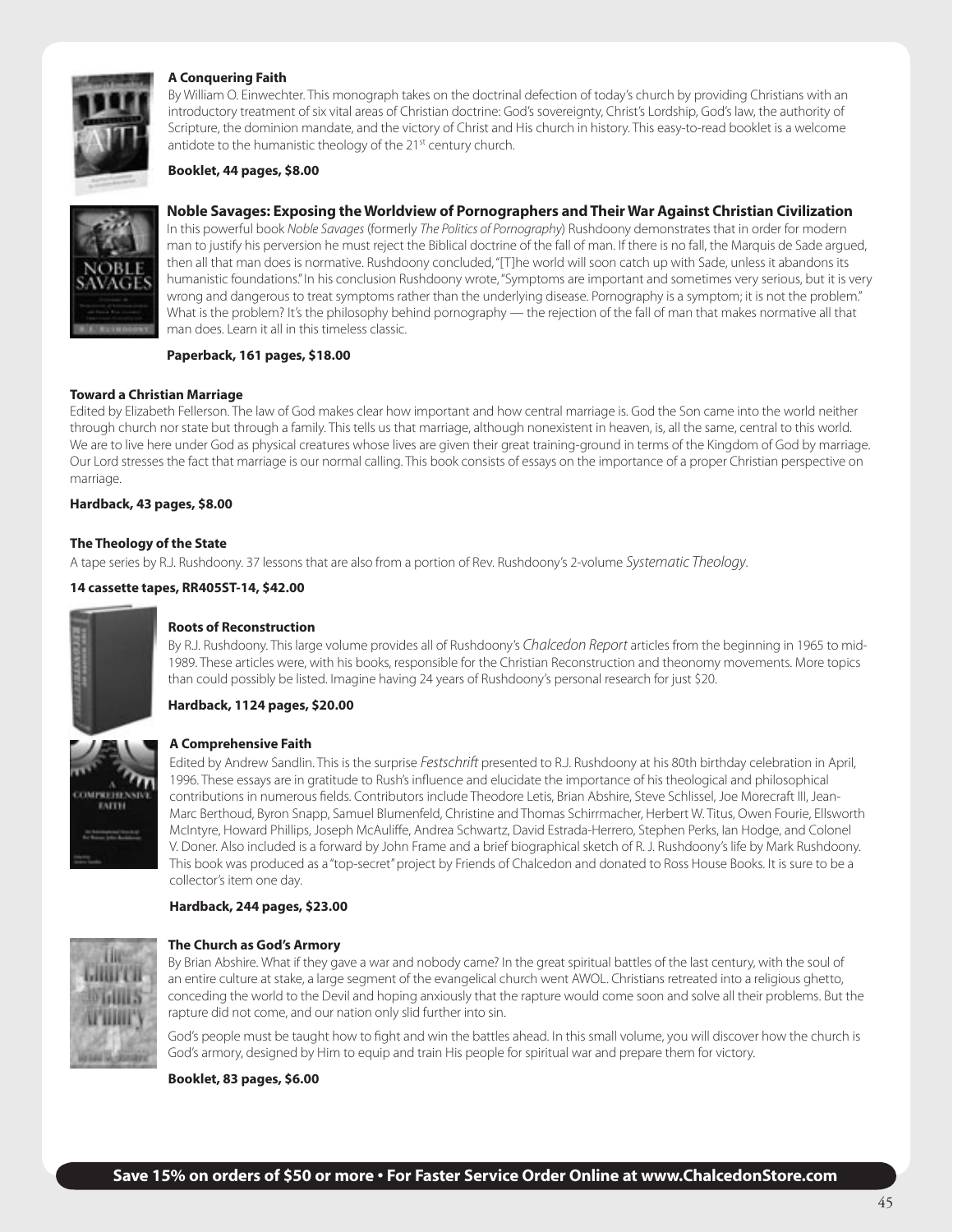#### **Dominion-oriented tape series by Rev. R.J. Rushdoony**

#### **The Doctrine of the Family**

10 lessons that also form part of the author's 2-volume *Systematic Theology*.

#### **5 cassette tapes, RR410ST-5, \$15.00**

#### **Christian Ethics**

8 lessons on ethics, change, freedom, the Kingdom of God, dominion, and understanding the future. **8 cassette tapes, RR132ST-8, \$24.00**

## Eschatology



#### **Thy Kingdom Come: Studies in Daniel and Revelation**

By R.J. Rushdoony. First published in 1970, this book helped spur the modern rise of postmillennialism. Revelation's details are often perplexing, even baffling, and yet its main meaning is clear—it is a book about victory. It tells us that our faith can only result in victory. "This is the victory that overcomes the world, even our faith" (1 John 5:4). This is why knowing Revelation is so important. It assures us of our victory and celebrates it. Genesis 3 tells us of the fall of man into sin and death. Revelation gives us man's victory in Christ over sin and death. The vast and total victory, in time and eternity, set forth by John in Revelation is too important to bypass. This victory is celebrated in Daniel and elsewhere, in the entire Bible. We are not given a Messiah who is a loser. These eschatological texts make clear that the essential good news of the entire Bible is victory, total victory.

#### **Paperback, 271 pages, \$19.00**

**Thine is the Kingdom: A Study of the Postmillennial Hope** Edited by Kenneth L. Gentry, Jr. Israel's misunderstanding of eschatology eventually destroyed her by leading her to reject the Messiah and the coming of the Kingdom of Heaven. Likewise, false eschatological speculation is destroying the church today, by leading her to neglect her Christian calling and to set forth false expectations. In this volume, edited by Kenneth L. Gentry, Jr., the reader is presented with a blend of Biblical exegesis of key Scripture passages, theological reflection on important doctrinal issues, and practical application for faithful Christian living. *Thine is the Kingdom* lays the scriptural foundation for a Biblically-based, hope-filled postmillennial eschatology, while showing what it means to be postmillennial in the real world. The book is both an introduction to and defense of the eschatology of victory. Chapters include contemporary writers Keith A. Mathison, William O. Einwechter, Jeffrey Ventrella, and Kenneth L. Gentry, Jr., as well as chapters by giants of the faith Benjamin B. Warfield and J.A.

Alexander.

#### **Paperback, 260 pages, \$22.00**



#### **God's Plan for Victory**

By R.J. Rushdoony. An entire generation of victory-minded Christians, spurred by the victorious postmillennial vision of Chalcedon, has emerged to press what the Puritan Fathers called "the Crown Rights of Christ the King" in all areas of modern life. Central to that optimistic generation is Rousas John Rushdoony's jewel of a study, *God's Plan for Victory* (originally published in 1977). The founder of the Christian Reconstruction movement set forth in potent, cogent terms the older Puritan vision of the irrepressible advancement of Christ's kingdom by His faithful saints employing the entire law-Word of God as the program for earthly victory.

#### **Booklet, 41 pages, \$6.00**

#### **Eschatology**

A 32-lesson tape series by Rev. R.J. Rushdoony. Learn about the meaning of eschatology for everyday life, the covenant and eschatology, the restoration of God's order, the resurrection, the last judgment, paradise, hell, the second coming, the new creation, and the relationship of eschatology to man's duty.

#### **16 cassette tapes, RR411ST-16, \$48.00**

## Biography



#### **Back Again Mr. Begbie The Life Story of Rev. Lt. Col. R.J.G. Begbie OBE**

This biography is more than a story of the three careers of one remarkable man. It is a chronicle of a son of old Christendom as a leader of Christian revival in the twentieth century. Personal history shows the greater story of what the Holy Spirit can and does do in the evangelization of the world.

**Paperback, 357 pages, \$24.00**

#### **Tape series by Rev. Douglas F. Kelly**

**Reclaiming God's World**

3 lessons on secularism vs. Christianity, restoration in the church, and revival.

**3 cassette tapes, DK106ST-3, \$9.00**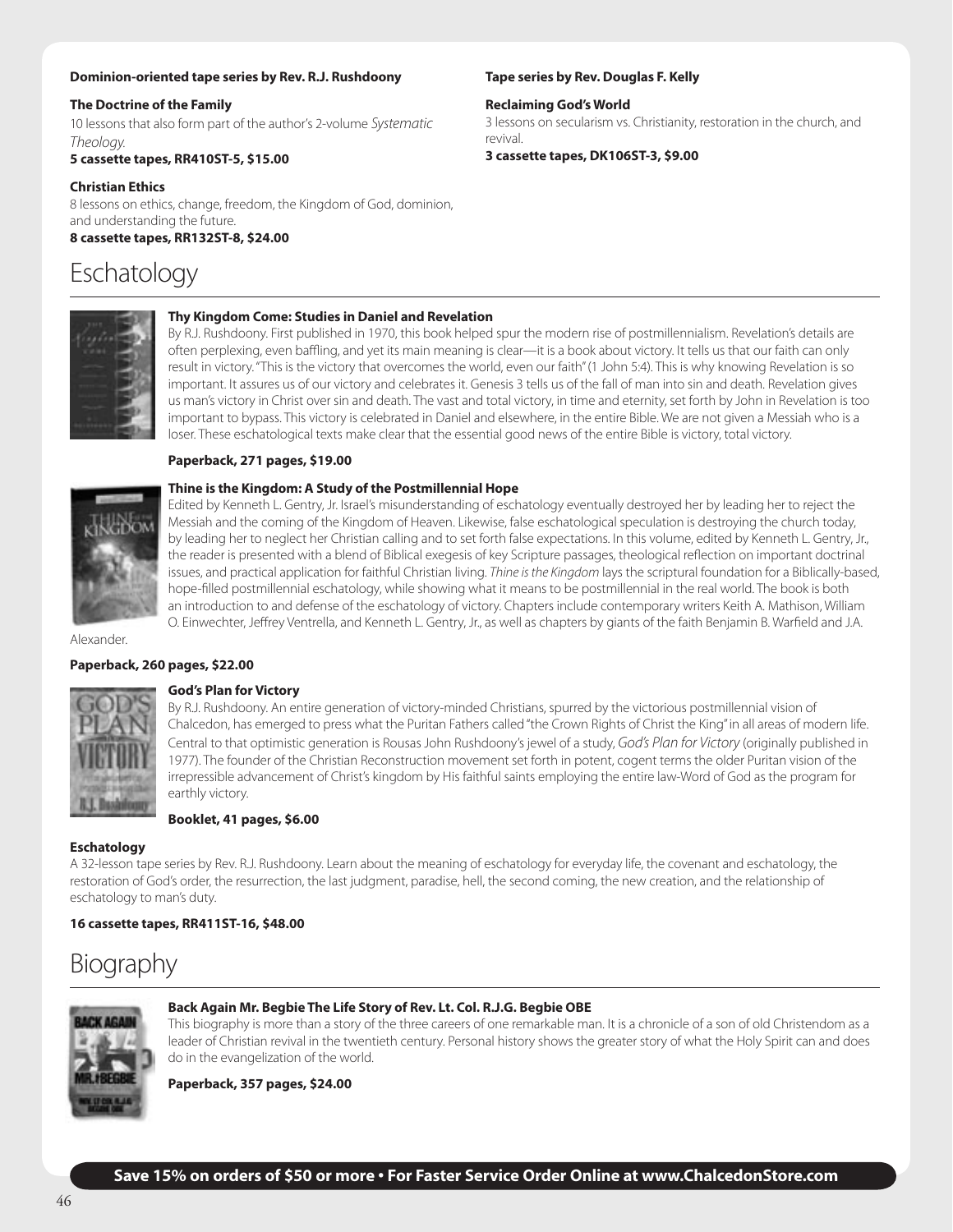## **Year-End JCR Clearance Sale! 80% off the cover price on all** *Journals of Christian Reconstruction* **while supplies last.**



#### **The Journal of Christian Reconstruction**

The purpose of the *Journal* is to rethink every area of life and thought and to do so in the clearest possible terms. The *Journal* strives to recover the great intellectual heritage of the Christian Faith and is a leading dispenser of Christian scholarship. Each issue provides in-depth studies on how the Christian Faith applies in modern life. A collection of the *Journal*

constitutes a reference library of seminal issues of our day.

#### **Vol. 2, No. 1: Symposium on Christian Economics**

Medieval, Reformation, and contemporary developments, the causes of inflation, Manichaenism, law and economics, and much more. **\$13.00**

#### **Vol. 2, No. 2: Symposium on Biblical Law**

What Scripture tells us about law, the coming crisis in criminal investigation, pornography, community, the function of law, and much more. **\$13.00**

#### **Vol. 5, No. 1: Symposium on Politics**

Modern politics is highly religious, but its religion is humanism. This journal examines the Christian alternative.

#### **\$13.00**

#### **Vol. 5, No. 2: Symposium on Puritanism and Law**

The Puritans believed in law and the grace of law. They were not antinomians. Both Continental and American Puritanism are studied. **\$13.00**

#### **Vol. 7, No. 1: Symposium on Inflation**

Inflation is not only an economic concern but at root a moral problem. Any analysis of economics must deal also with the theological and moral aspects as well. **\$13.00**

#### **Vol. 10, No. 1: Symposium on the Media and the Arts**

Christian reconstruction cannot be accomplished without expanding the Christian presence and influence in all branches of the media and the arts. **\$13.00**

#### **Vol. 10, No. 2: Symposium on Business**

This issue deals with the relationship of the Christian Faith to the world of business. **\$13.00**

#### **Vol. 11, No. 1: Symposium on the Reformation in the Arts and Media**

Christians must learn to exercise dominion in the area of the arts and media in order to fulfill their mandate from the Lord. Also included in this issue is a long and very important study of the Russian Orthodox Church before the Revolution. **\$13.00**

#### **Vol. 11, No. 2: Symposium on the Education of the Core Group**

Christians and their children must again become a vital, determinative core group in the world. Education is an essential prerequisite and duty if this is to be accomplished. **\$13.00**

#### **Vol. 12, No. 1: Symposium on the Constitution and Political Theology**

To understand the intent and meaning of the Constitution it is necessary to recognize its presuppositions. **\$13.00**

#### **Vol. 12, No. 2: Symposium on the Biblical Text and Literature**

The God of the Bible has chosen to express Himself by both oral and written means. Together these means represent the sum total of His revelation. This symposium is about the preservation of original, infallible truth as handed down through generations in the words and texts of the human language. We have both God's perseverance and man's stewarding responsibility at issue when considering the preservation of truth in the text and words of the human language. This symposium examines the implications of this for both sacred and secular writings. **\$13.00**

#### **Vol. 13, No. 1: Symposium on Change in the Social Order**

This volume explores the various means of bringing change to a social order: revolution, education and economics. It also examines how Christianity, historically and doctrinally, impacts the social order and provides practical answers to man's search from meaning and order in life. It concludes with a special report on reconstruction in action, which highlights the work of Reconstructionists at the grassroots level. **\$13.00**

#### **Vol. 13, No. 2: Symposium on the Decline and Fall of the West and the Return of Christendom**

In addition to discussing the decline and fall of the West and the return of Christendom, this volume describes the current crisis, constitutional law, covenant religion vs. legalism, and the implications of a Christian world and life view. **\$13.00**

#### **Vol. 14, No. 1: Symposium on Reconstruction in the Church and State**

The re-emergence of Christian political involvement today is spurred by the recognition not only that the Bible and Christian Faith have something to say about politics and the state, but that they are the only unmoveable anchor of the state. The articles in this symposium deal with the following subjects: the reconstructive task, reconstruction in the church and state, economics, theology, and philosophy. **\$13.00**

#### **Vol. 14, No. 2: Symposium on the Reformation**

This symposium highlights the Reformation, not out of any polite antiquarian interest, but to assist our readers in the re-Christianization of modern life using the law of God as their instrument. This symposium contains articles dealing with history, theology, exegesis, philosophy, and culture. **\$13.00**

#### **Vol. XV: Symposium on Eschatology**

Eschatology is not just about the future, but about God's working in history. Its relevance is inescapable. **\$19.00**

#### **Vol. XVI: The 25th Anniversary Issue**

Selected articles from 25 years of the *Journal* by R.J. Rushdoony, Cornelius Van Til, Otto Scott, Samuel L. Blumenfeld, Gary North, Greg Bahnsen, and others. **\$19.00**